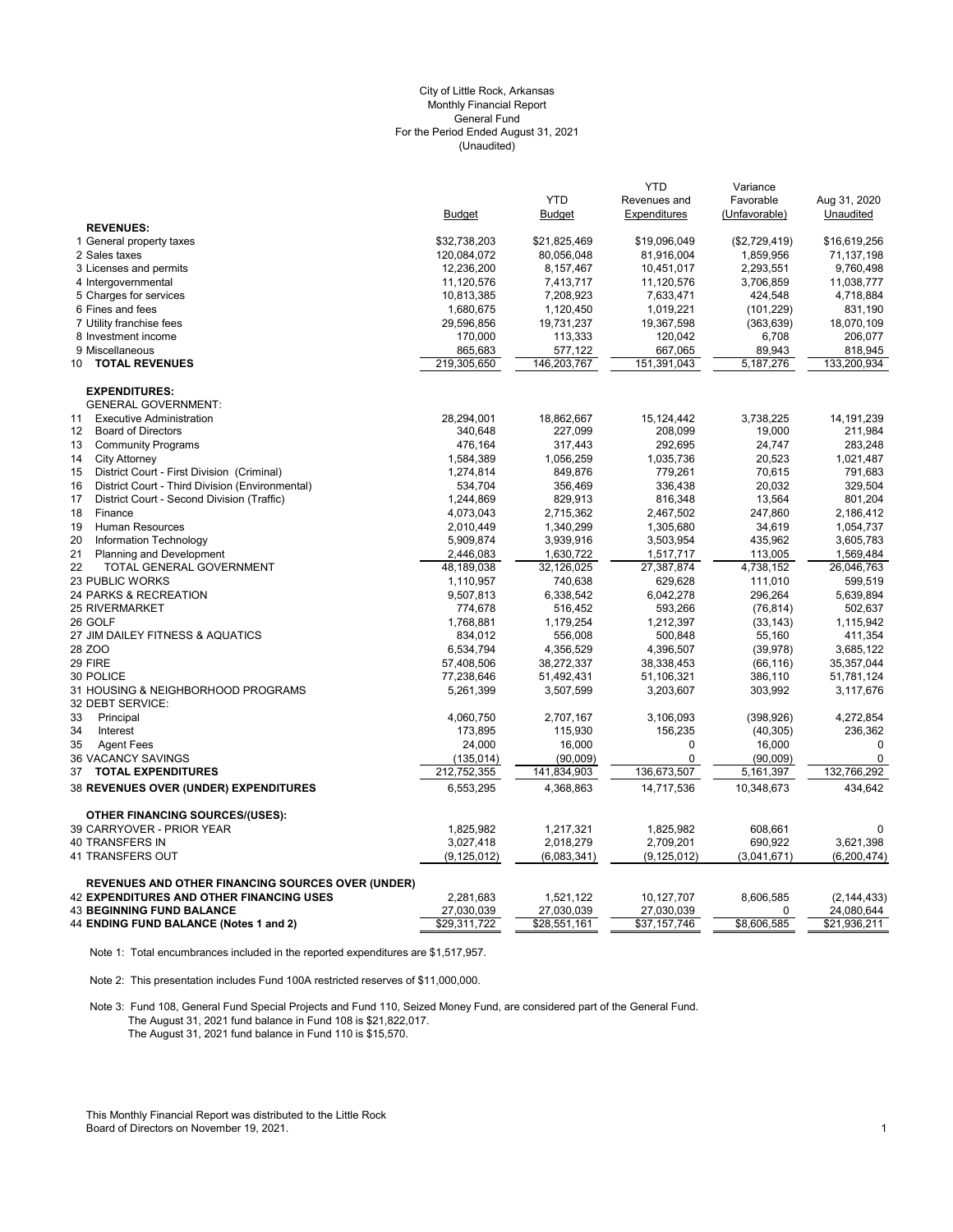# (Unaudited) City of Little Rock, Arkansas Monthly Financial Report General Fund Special Projects Fund For the Period Ended August 31, 2021

|                                                          |               |                | <b>YTD</b>   | Variance      |               |
|----------------------------------------------------------|---------------|----------------|--------------|---------------|---------------|
|                                                          |               | <b>YTD</b>     | Revenues and | Favorable     | Aug 31, 2020  |
|                                                          | <b>Budget</b> | <b>Budget</b>  | Expenditures | (Unfavorable) | Unaudited     |
| <b>REVENUES:</b>                                         |               |                |              |               |               |
| 1 Charges for services                                   | \$0           | \$0            | \$107,863    | \$107,863     | \$82,539      |
| 2 Fines and fees                                         | $\Omega$      | $\mathbf 0$    | 23,487       | 23,487        | 26,363        |
| 3 Intergovernmental                                      | $\Omega$      | 0              | 0            | 0             | 0             |
| 4 Interest income                                        | 0             | $\mathbf 0$    | $\Omega$     | $\Omega$      | $\Omega$      |
| 5 Miscellaneous                                          | 0             | $\mathbf 0$    | 399,134      | 399,134       | 621,319       |
| <b>TOTAL REVENUES</b><br>6                               | $\Omega$      | $\mathbf 0$    | 530,484      | 530.484       | 730.221       |
| <b>EXPENDITURES:</b>                                     |               |                |              |               |               |
| 7 Executive Administration                               | 0             | 0              | 1,956,581    | (1,956,581)   | 2,022,026     |
| 8 City Attorney                                          | 0             | $\mathbf 0$    | 1,007        | (1,007)       | 65,092        |
| 9 Finance                                                | $\Omega$      | $\mathbf 0$    | 38,745       | (38, 745)     | 1,236         |
| 10 Information Technology                                | 0             | 0              | 105,871      | (105, 871)    | 260,001       |
| 12 Human Resources                                       | $\Omega$      | 0              | 26,679       | (26, 679)     | 21,556        |
| 13 Planning                                              | 0             | 0              | 10,000       | (10,000)      | 14,000        |
| 14 Community Programs                                    | 0             | 0              | 1,381,049    | (1,381,049)   | 1,444,929     |
| 15 Public Works                                          | 0             | $\mathbf 0$    | 723,295      | (723, 295)    | 319,390       |
| 16 Parks and Recreation                                  | 0             | 0              | 497,371      | (497, 371)    | 156,086       |
| 17 Jim Dailey Fitness and Aquatics                       | 0             | 0              | 0            | $\Omega$      | 72,416        |
| 18 Fire                                                  | 0             | 0              | 226,542      | (226, 542)    | 1,762         |
| 19 Police                                                | 0             | $\mathbf 0$    | $\Omega$     | 0             | 34,645        |
| 20 Housing                                               | 0             | 0              | 445,517      | (445, 517)    | 492,249       |
| 21 Fleet                                                 | 0             | 0              | 2,057,776    | (2,057,776)   | 43,997        |
| 22 Zoo                                                   | 0             | $\mathbf 0$    | 65,924       | (65, 924)     | 114,609       |
| 23 TOTAL EXPENDITURES                                    | $\Omega$      | $\overline{0}$ | 7,536,357    | (7,536,357)   | 5,063,995     |
| <b>24 REVENUES OVER (UNDER) EXPENDITURES</b>             | $\pmb{0}$     | $\mathbf 0$    | (7,005,873)  | (7,005,873)   | (4, 333, 774) |
| <b>OTHER FINANCING SOURCES (USES):</b>                   |               |                |              |               |               |
| 25 Transfers In                                          | 0             | 0              | 9,806,512    | 9,806,512     | 6,145,292     |
| 26 Transfers Out                                         | 0             | $\mathbf 0$    | (1,969,921)  | (1,969,921)   | (482, 290)    |
| <b>REVENUES AND OTHER FINANCING SOURCES OVER (UNDER)</b> |               |                |              |               |               |
| 27 EXPENDITURES AND OTHER FINANCING USES                 | $\mathbf 0$   | $\mathbf 0$    | 830,718      | 830,718       | 1,329,228     |
| <b>28 BEGINNING FUND BALANCE</b>                         | 0             | 0              | 20,991,299   | 20,991,299    | 15,028,827    |
| 29 ENDING FUND BALANCE (Note 1)                          | \$0           | \$0            | \$21,822,017 | \$21,822,017  | \$16,358,055  |
|                                                          |               |                |              |               |               |

Note 1: As of August 31, 2021, fund balance is composed of 226 projects utilizing full fund balance.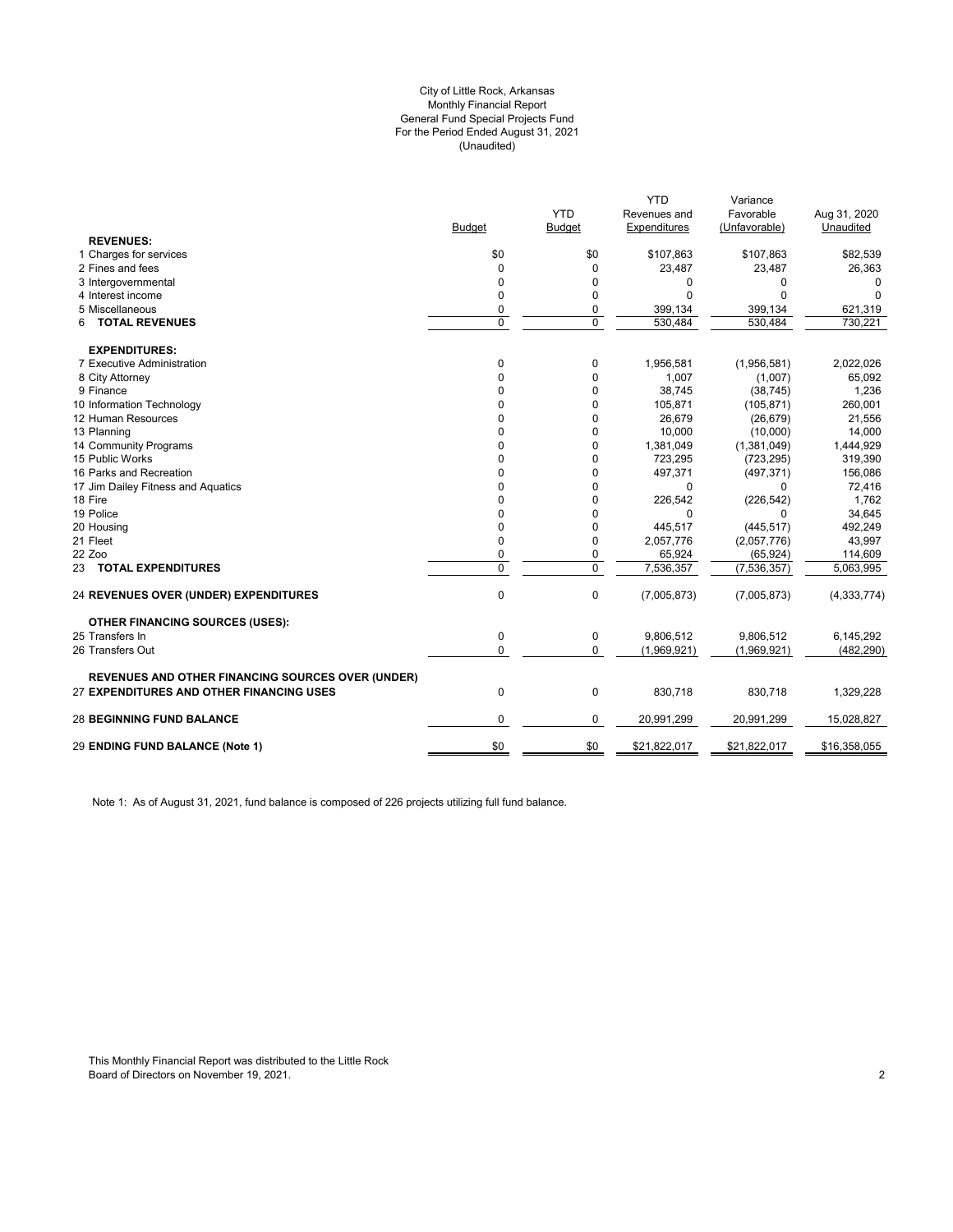# City of Little Rock, Arkansas Monthly Financial Report Franchise Fee Collection Fund For the Period Ended August 31, 2021 (Unaudited)

| <b>REVENUES:</b>                                                                                            | <b>Budget</b> | <b>YTD</b><br><b>Budget</b> | <b>YTD</b><br>Revenues and<br>Expenditures | Variance<br>Favorable<br>(Unfavorable) | Aug 31, 2020<br>Unaudited |
|-------------------------------------------------------------------------------------------------------------|---------------|-----------------------------|--------------------------------------------|----------------------------------------|---------------------------|
| 1 Utility franchise fees                                                                                    | \$0           | \$0                         | \$424,200                                  | \$424,200                              | \$448,000                 |
| 2 Interest income                                                                                           |               | ი                           |                                            |                                        |                           |
| 3 Miscellaneous                                                                                             |               | 0                           |                                            |                                        |                           |
| <b>TOTAL REVENUES</b>                                                                                       | $\Omega$      | 0                           | 424,200                                    | 424,200                                | 448,000                   |
| <b>EXPENDITURES:</b>                                                                                        |               |                             |                                            |                                        |                           |
| 5 General Government                                                                                        | 0             | 0                           | 0                                          | 0                                      | 0                         |
| <b>TOTAL EXPENDITURES</b><br>6.                                                                             | $\Omega$      | 0                           | $\Omega$                                   | $\Omega$                               | 0                         |
| 7 REVENUES OVER (UNDER) EXPENDITURES                                                                        | 0             | 0                           | 424,200                                    | 424,200                                | 448,000                   |
| OTHER FINANCING SOURCES (USES):                                                                             |               |                             |                                            |                                        |                           |
| 8 Transfers In                                                                                              | 0             | 0                           | $\Omega$                                   | $\Omega$                               | 0                         |
| 9 Transfers Out                                                                                             | $\Omega$      | 0                           | $\Omega$                                   | <sup>0</sup>                           | 0                         |
|                                                                                                             |               |                             |                                            |                                        |                           |
| <b>REVENUES AND OTHER FINANCING SOURCES OVER (UNDER)</b><br><b>10 EXPENDITURES AND OTHER FINANCING USES</b> | 0             | 0                           | 424,200                                    | 424,200                                | 448,000                   |
| <b>11 BEGINNING FUND BALANCE</b>                                                                            | 0             | 0                           | (1)                                        | (1)                                    | (1)                       |
| <b>12 ENDING FUND BALANCE</b>                                                                               | \$0           | \$0                         | \$424,199                                  | \$424,199                              | \$447,999                 |

NOTE: Franchise revenues pledged to the 2017 Capital Improvement Revenue Refunding Bonds are initially deposited into the Franchise Fee Collection Fund. The debt service requirement is transferred on a monthly basis to the Trustee for deposit in the 2017 Capital Improvement Revenue Refunding Bond Debt Service Fund. After the monthly debt service requirement is met, franchise revenues are transferred into the General Fund.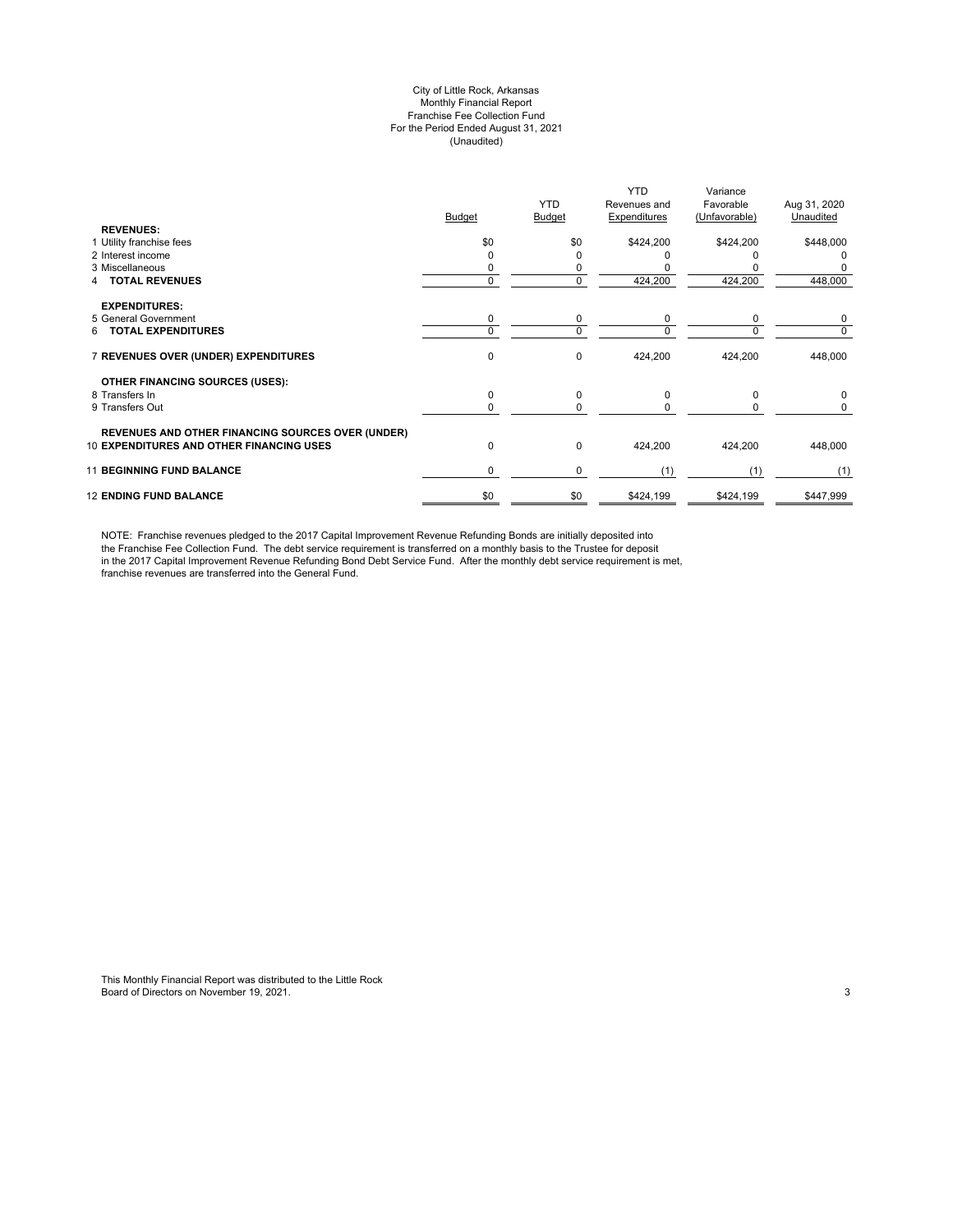# City of Little Rock, Arkansas (Unaudited) For the Period Ended August 31, 2021 Seized Money Fund Monthly Financial Report

| <b>REVENUES:</b>                                         | <b>Budget</b> | <b>YTD</b><br><b>Budget</b> | <b>YTD</b><br>Revenues and<br>Expenditures | Variance<br>Favorable<br>(Unfavorable) | Aug 31, 2020<br>Unaudited |
|----------------------------------------------------------|---------------|-----------------------------|--------------------------------------------|----------------------------------------|---------------------------|
| 1 Charges for services                                   | \$0           | \$0                         | \$0                                        | \$0                                    | \$0                       |
| 2 Interest income                                        |               | 0                           | 1,832                                      | 1,832                                  | 2,454                     |
| 3 Miscellaneous                                          |               | 0                           | 3,523                                      | 3,523                                  | 21,432                    |
| <b>4 TOTAL REVENUES</b>                                  | 0             | 0                           | 5,355                                      | 5,355                                  | 23,886                    |
| <b>EXPENDITURES:</b>                                     |               |                             |                                            |                                        |                           |
| 5 Police                                                 | 0             | 0                           | 27,232                                     | (27, 232)                              | 171,589                   |
| 6 TOTAL EXPENDITURES                                     |               | 0                           | 27,232                                     | (27, 232)                              | 171,589                   |
| 7 REVENUES OVER (UNDER) EXPENDITURES                     | $\mathbf 0$   | 0                           | (21, 877)                                  | (21, 877)                              | (147, 703)                |
| <b>OTHER FINANCING SOURCES (USES):</b>                   |               |                             |                                            |                                        |                           |
| 8 Transfers In                                           | $\mathbf 0$   | 0                           | 0                                          | $\mathbf 0$                            | 0                         |
| 9 Transfers Out                                          |               | 0                           | 0                                          | 0                                      | 0                         |
| <b>REVENUES AND OTHER FINANCING SOURCES OVER (UNDER)</b> |               |                             |                                            |                                        |                           |
| <b>10 EXPENDITURES AND OTHER FINANCING USES</b>          | $\mathbf 0$   | 0                           | (21, 877)                                  | (21, 877)                              | (147, 703)                |
| <b>11 BEGINNING FUND BALANCE</b>                         | $\Omega$      | 0                           | 37,447                                     | 37,447                                 | 70,507                    |
| <b>12 ENDING FUND BALANCE</b>                            | \$0           | \$0                         | \$15,570                                   | \$15,570                               | (\$77,196)                |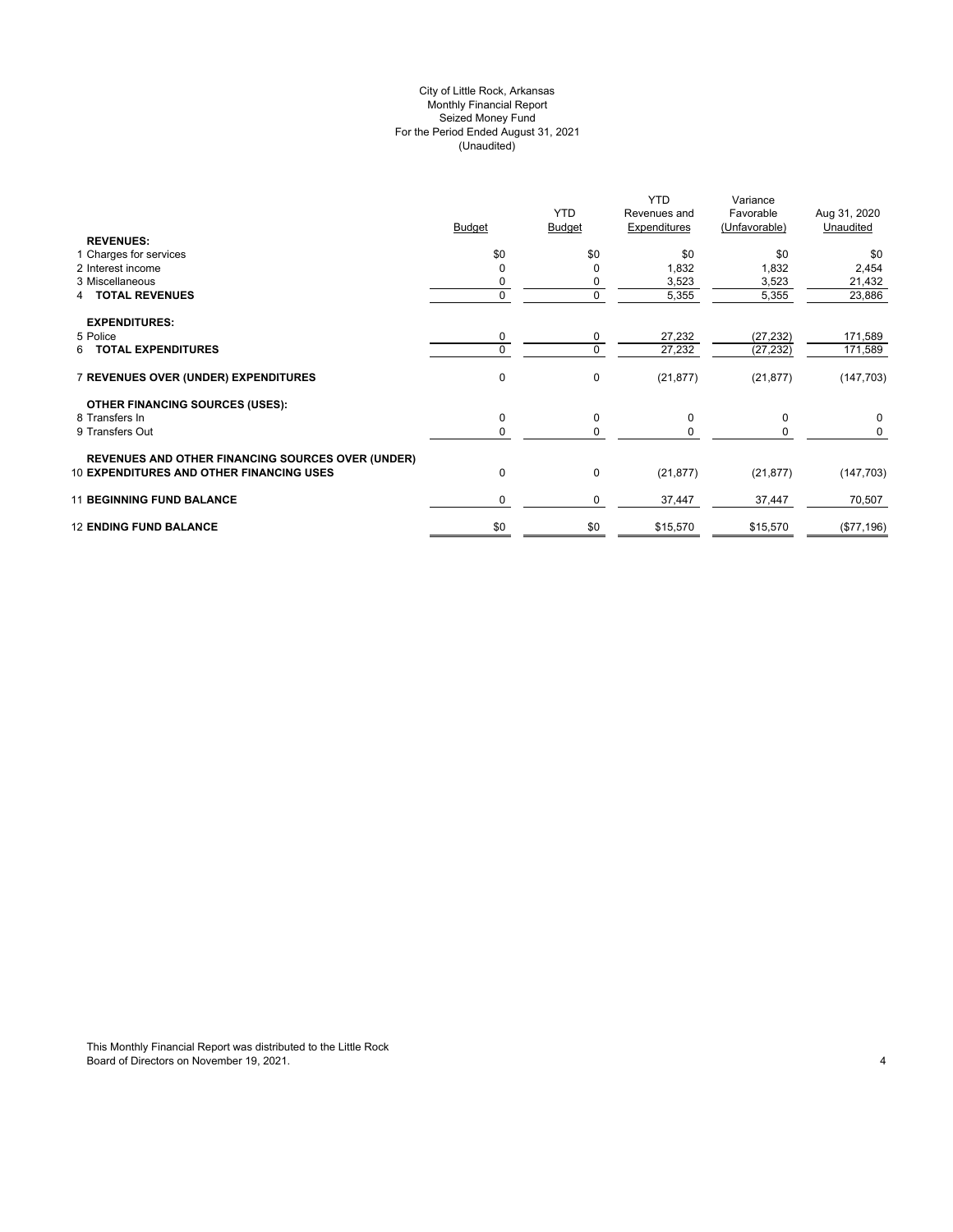#### (Unaudited) City of Little Rock, Arkansas Monthly Financial Report Street Fund For the Period Ended August 31, 2021

|                                                          |               |               | <b>YTD</b>   | Variance      |              |
|----------------------------------------------------------|---------------|---------------|--------------|---------------|--------------|
|                                                          |               | <b>YTD</b>    | Revenues and | Favorable     | Aug 31, 2020 |
|                                                          | <b>Budget</b> | <b>Budget</b> | Expenditures | (Unfavorable) | Unaudited    |
| <b>REVENUES:</b>                                         |               |               |              |               |              |
| 1 General property taxes                                 | \$6,762,403   | \$4,508,269   | \$3,944,848  | (\$563,421)   | \$3,434,194  |
| 2 Licenses and permits                                   | 21,860        | 14,573        | 18,990       | 4,417         | 21,860       |
| 3 Intergovernmental                                      | 16,050,000    | 10,700,000    | 10,849,434   | 149,434       | 9,568,061    |
| 4 Charges for services                                   | 16,700        | 11,133        | 23,496       | 12,363        | 15,124       |
| 5 Investment income                                      | 85,750        | 57,167        | 63,185       | 6,018         | 191,982      |
| 6 Miscellaneous                                          | 41,500        | 27,667        | 34,074       | 6,407         | 35,616       |
| <b>TOTAL REVENUES</b>                                    | 22,978,213    | 15,318,809    | 14,934,026   | (384, 782)    | 13,266,836   |
| <b>EXPENDITURES:</b>                                     |               |               |              |               |              |
| Public Works:                                            |               |               |              |               |              |
| 8<br><b>General Administration</b>                       | 2,844,425     | 1,896,283     | 1,672,537    | 223,747       | 1,807,021    |
| 9<br><b>Operations Administration</b>                    | 628,576       | 419,051       | 330,896      | 88,155        | 366,508      |
| 10<br>Street & Drainage Maintenance                      | 6,758,881     | 4,505,921     | 4,106,461    | 399,460       | 3,878,157    |
| 11<br>Storm Drainage Maintenance                         | 1,114,150     | 742,767       | 594,930      | 147,837       | 589,341      |
| 12<br><b>Work Pool</b>                                   | 130,796       | 87,197        | 71,474       | 15,723        | 61,940       |
| 13<br>Resource Control & Scheduling                      | 414,498       | 276,332       | 254,146      | 22,186        | 246,915      |
| 14<br><b>Control Devices</b>                             | 908,261       | 605,507       | 580,369      | 25,139        | 580,175      |
| 15<br>Signals                                            | 1,041,502     | 694,335       | 679,500      | 14,835        | 508,868      |
| 16<br><b>Parking Meters</b>                              | 123,456       | 82,304        | 79,363       | 2,941         | 76,208       |
| 17<br><b>Civil Engineering</b>                           | 1,700,674     | 1,133,783     | 971,112      | 162,671       | 980,822      |
| 18<br><b>Traffic Engineering</b>                         | 3,150,827     | 2,100,551     | 2,074,499    | 26,052        | 2,106,737    |
| 19<br><b>Parking Enforcement</b>                         | 335,356       | 223,571       | 134,380      | 89,190        | 157,981      |
| 20<br><b>TOTAL EXPENDITURES</b>                          | 19,151,402    | 12,767,601    | 11,549,665   | 1,217,936     | 11,360,673   |
| 21 REVENUES OVER (UNDER) EXPENDITURES                    | 3,826,811     | 2,551,207     | 3,384,361    | 833,153       | 1,906,163    |
| <b>OTHER FINANCING SOURCES (USES):</b>                   |               |               |              |               |              |
| 22 Carryover - Prior Year                                | 82,456        | 54,971        | 82,456       | 27,485        | 0            |
| 23 Transfers In                                          | 467,700       | 311,800       | 467,700      | 155,900       | 467,700      |
| 24 Transfers Out                                         | (2,765,467)   | (1,843,645)   | (2,765,467)  | (921, 822)    | (1,947,217)  |
| <b>REVENUES AND OTHER FINANCING SOURCES OVER (UNDER)</b> |               |               |              |               |              |
| 25 EXPENDITURES AND OTHER FINANCING USES                 | 1,611,500     | 1,074,333     | 1,169,050    | 94,716        | 426,646      |
| <b>26 BEGINNING FUND BALANCE</b>                         | 17,747,931    | 17,747,931    | 17,747,931   | 0             | 19,853,242   |
| 27 ENDING FUND BALANCE (Note 1)                          | \$19,359,431  | \$18,822,264  | \$18,916,981 | \$94,716      | \$20,279,888 |

Note 1: Fund 205, Street Special Projects Fund, is considered part of the Street Fund. The August 31, 2021 fund balance in Fund 205 is \$3,671,897.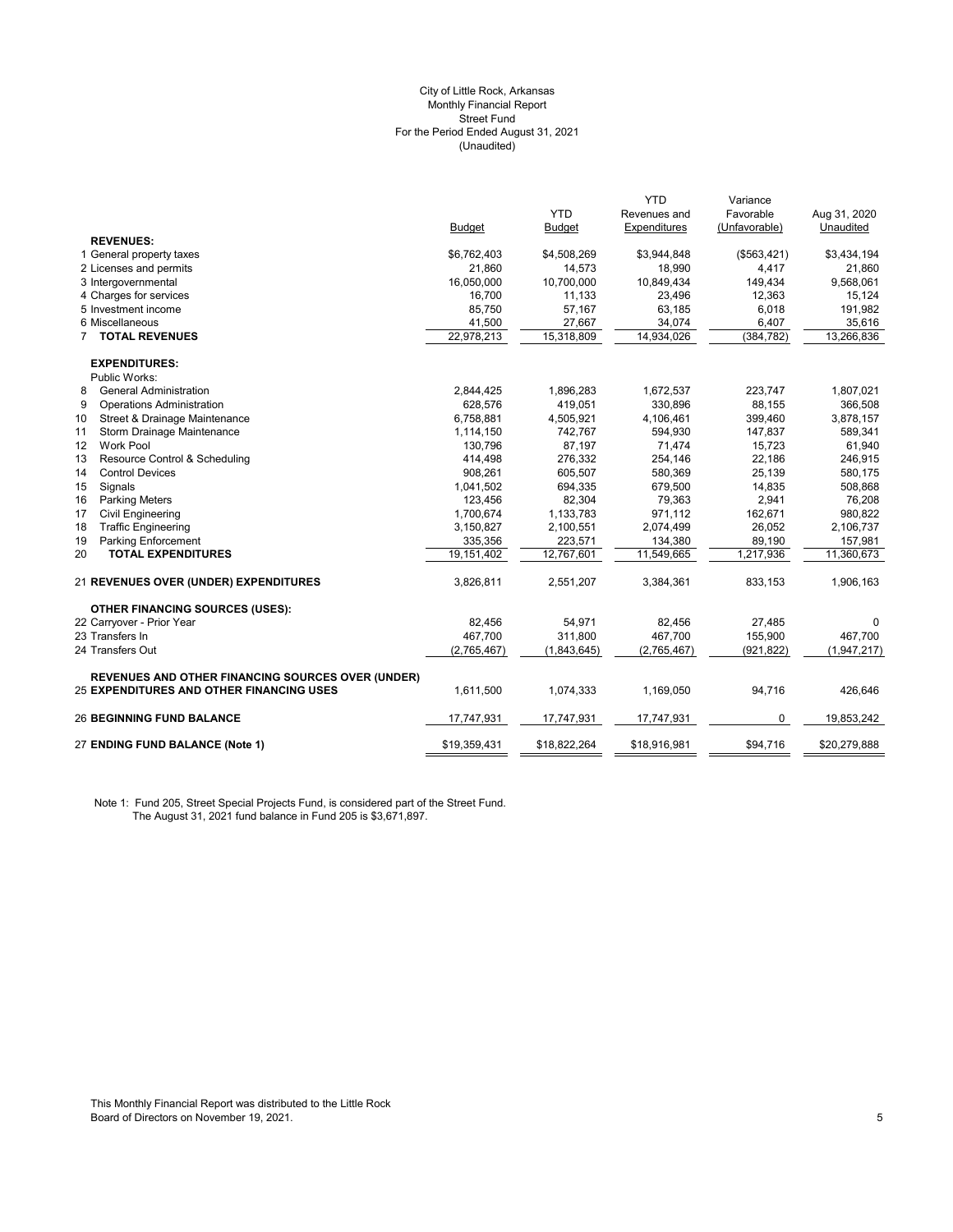# (Unaudited) City of Little Rock, Arkansas Monthly Financial Report Street Fund Special Projects Fund For the Period Ended August 31, 2021

|                                                          |               | <b>YTD</b>    | <b>YTD</b><br>Revenues and | Variance<br>Favorable | Aug 31, 2020 |
|----------------------------------------------------------|---------------|---------------|----------------------------|-----------------------|--------------|
|                                                          | <b>Budget</b> | <b>Budget</b> | Expenditures               | (Unfavorable)         | Unaudited    |
| <b>REVENUES:</b>                                         |               |               |                            |                       |              |
| 1 Charges for services                                   | \$0           | \$0           | \$0                        | \$0                   | \$0          |
| 2 Interest income                                        |               | $\Omega$      |                            |                       | $\Omega$     |
| 3 Miscellaneous                                          |               | 0             | 91,213                     | 91,213                | 72,401       |
| <b>TOTAL REVENUES</b><br>4                               | 0             | 0             | 91,213                     | 91,213                | 72,401       |
| <b>EXPENDITURES:</b>                                     |               |               |                            |                       |              |
| 5 Public Works                                           | 0             | 0             | 1,631,915                  | (1,631,915)           | 2,093,266    |
| <b>TOTAL EXPENDITURES</b><br>6.                          |               | 0             | 1,631,915                  | (1,631,915)           | 2,093,266    |
| <b>7 REVENUES OVER (UNDER) EXPENDITURES</b>              | 0             | 0             | (1,540,702)                | (1,540,702)           | (2,020,865)  |
| <b>OTHER FINANCING SOURCES (USES):</b>                   |               |               |                            |                       |              |
| 8 Transfers In                                           | 0             | 0             | 2,287,750                  | 2,287,750             | 1,479,345    |
| 9 Transfers Out                                          | 0             | 0             |                            |                       | (1,318)      |
| <b>REVENUES AND OTHER FINANCING SOURCES OVER (UNDER)</b> |               |               |                            |                       |              |
| <b>10 EXPENDITURES AND OTHER FINANCING USES</b>          | 0             | 0             | 747,048                    | 747,048               | (542, 838)   |
| <b>11 BEGINNING FUND BALANCE</b>                         | 0             | 0             | 2,924,849                  | 2,924,849             | 3,477,323    |
| 12 ENDING FUND BALANCE (Note 1)                          | \$0           | \$0           | \$3,671,897                | \$3,671,897           | \$2,934,485  |
|                                                          |               |               |                            |                       |              |

Note 1: As of August 31, 2021, special project commitments for 33 projects utilizing full fund balance.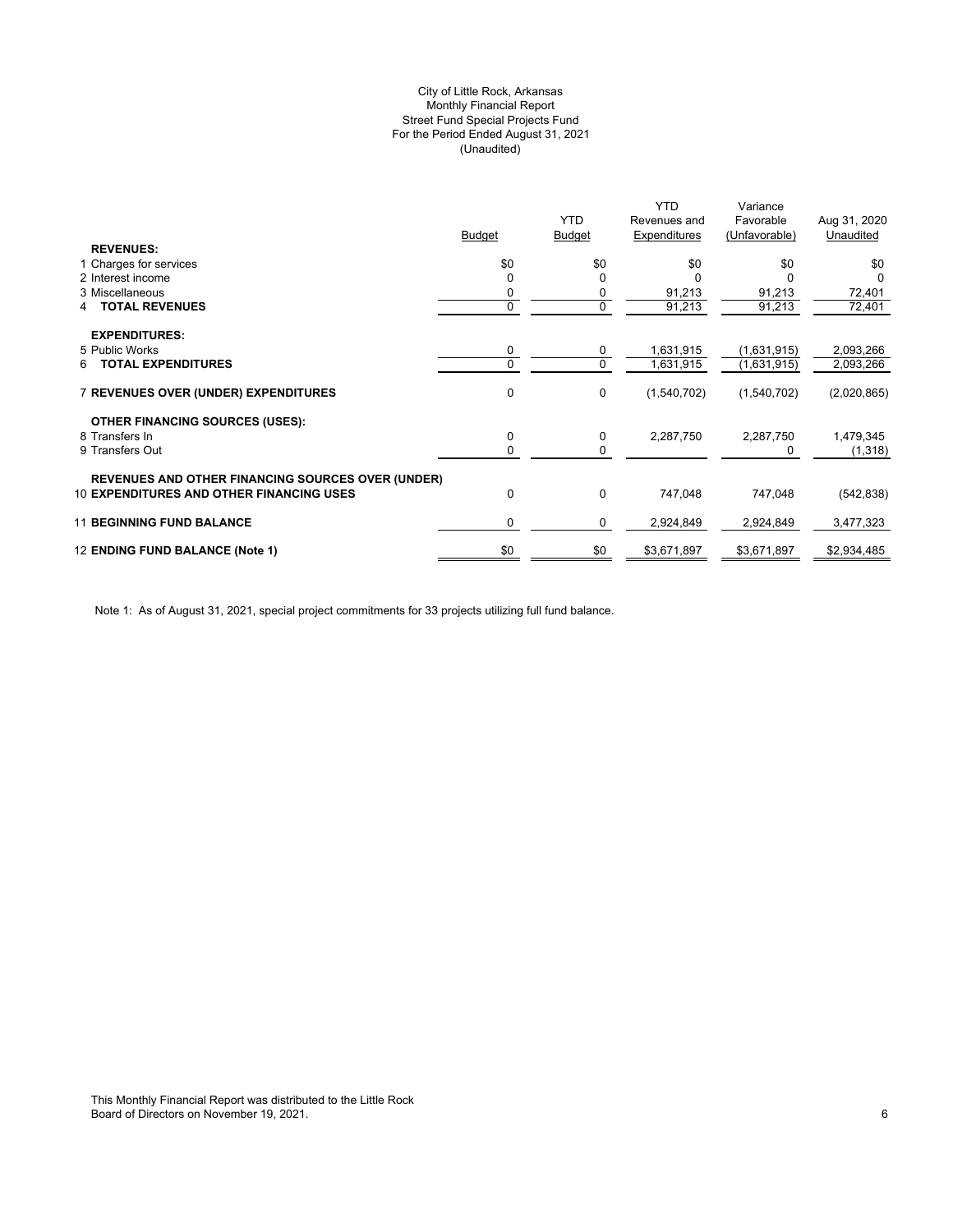# City of Little Rock, Arkansas (Unaudited) For the Period Ended August 31, 2021 Special Projects Fund Monthly Financial Report

|                                                          |                |            | YTD          | Variance      |              |
|----------------------------------------------------------|----------------|------------|--------------|---------------|--------------|
|                                                          |                | <b>YTD</b> | Revenues and | Favorable     | Aug 31, 2020 |
|                                                          | <b>Budget</b>  | Budget     | Expenditures | (Unfavorable) | Unaudited    |
| <b>REVENUES:</b>                                         |                |            |              |               |              |
| 1 Licenses and permits                                   | \$0            | \$0        | \$41,269     | \$41,269      | \$53,243     |
| 2 Intergovernmental                                      | 0              | 0          | 425,562      | 425,562       | 418,924      |
| 3 Charges for services                                   | $\mathbf 0$    | 0          | 268,400      | 268,400       | 515,811      |
| 4 Fines and fees                                         | $\mathbf 0$    | 0          | 376,855      | 376,855       | 343,414      |
| 5 Interest income                                        | $\mathbf 0$    | 0          | 4,514        | 4,514         | 11,018       |
| 6 Miscellaneous                                          | $\mathbf 0$    | 0          | 1,095,522    | 1,095,522     | 1,148,860    |
| 7 TOTAL REVENUES                                         | $\overline{0}$ | 0          | 2,212,122    | 2,212,122     | 2,491,271    |
| <b>EXPENDITURES:</b>                                     |                |            |              |               |              |
| 8 Executive Administration                               | 0              | 0          | 134,459      | (134, 459)    | 87,828       |
| 9 Community Programs                                     | $\mathbf 0$    | 0          | 0            | 0             | 0            |
| 10 City Attorney                                         | $\Omega$       | 0          | $\Omega$     | $\Omega$      | $\Omega$     |
| 11 District Court - First Division (Criminal)            | 0              | 0          | 10,700       | (10, 700)     | 1,417        |
| 12 District Court - Second Division (Traffic)            | 0              | 0          | 52,067       | (52,067)      | 21,890       |
| 13 District Court - Third Division (Environmental)       | 0              | 0          | 0            | $\Omega$      | 327          |
| 14 Finance                                               | $\Omega$       | 0          | 188,966      | (188, 966)    | 266,456      |
| 15 Human Resources                                       | 0              | 0          | 146,337      | (146, 337)    | (100, 844)   |
| 16 Information Technology                                | $\Omega$       | $\Omega$   | $\Omega$     | 0             |              |
| 17 Planning                                              | 0              | 0          | 57,280       | (57, 280)     | 49,948       |
| 18 Fleet                                                 | $\Omega$       | 0          | 233,036      | (233,036)     | 647,307      |
| 19 Public Works                                          | 0              | 0          | 75,615       | (75, 615)     | 7,990        |
| 20 Parks and Recreation                                  | $\Omega$       | 0          | 365,365      | (365, 365)    | 929,060      |
| 21 Jim Dailey Fitness & Aquatics                         | $\Omega$       | 0          | $\mathbf 0$  | $\Omega$      | $\Omega$     |
| 22 Fire                                                  | $\mathbf 0$    | 0          | 408,540      | (408, 540)    | 257,239      |
| 23 Police                                                | 0              | 0          | 290,080      | (290,080)     | 54,598       |
| 24 Housing                                               | $\mathbf{0}$   | 0          | 20,211       | (20, 211)     | 107,221      |
| 25 Zoo                                                   | $\mathbf 0$    | 0          | 19,780       | (19,780)      | 0            |
| 26 TOTAL EXPENDITURES                                    | $\mathbf 0$    | 0          | 2,002,437    | (2,002,437)   | 2,330,436    |
| 27 REVENUES OVER (UNDER) EXPENDITURES                    | $\mathbf 0$    | 0          | 209,686      | 209,686       | 160,835      |
| <b>OTHER FINANCING SOURCES (USES):</b>                   |                |            |              |               |              |
| 28 Transfers In                                          | $\mathbf 0$    | 0          | $\mathbf 0$  | $\mathbf 0$   | 0            |
| 29 Transfers Out                                         | $\mathbf 0$    | 0          | $\mathbf{0}$ | 0             | (9, 345)     |
| <b>REVENUES AND OTHER FINANCING SOURCES OVER (UNDER)</b> |                |            |              |               |              |
| <b>30 EXPENDITURES AND OTHER FINANCING USES</b>          | $\mathbf 0$    | 0          | 209,686      | 209,686       | 151,490      |
| <b>31 BEGINNING FUND BALANCE</b>                         | $\mathbf 0$    | 0          | 4,061,274    | 4,061,274     | 3,852,264    |
| 32 ENDING FUND BALANCE (Note 1)                          | \$0            | \$0        | \$4,270,960  | \$4,270,960   | \$4,003,754  |
|                                                          |                |            |              |               |              |

Note 1: Fund balance is comprised of 122 special projects with appropriations totaling \$6,589,324 and 13 special projects with negative balances of \$2,318,364.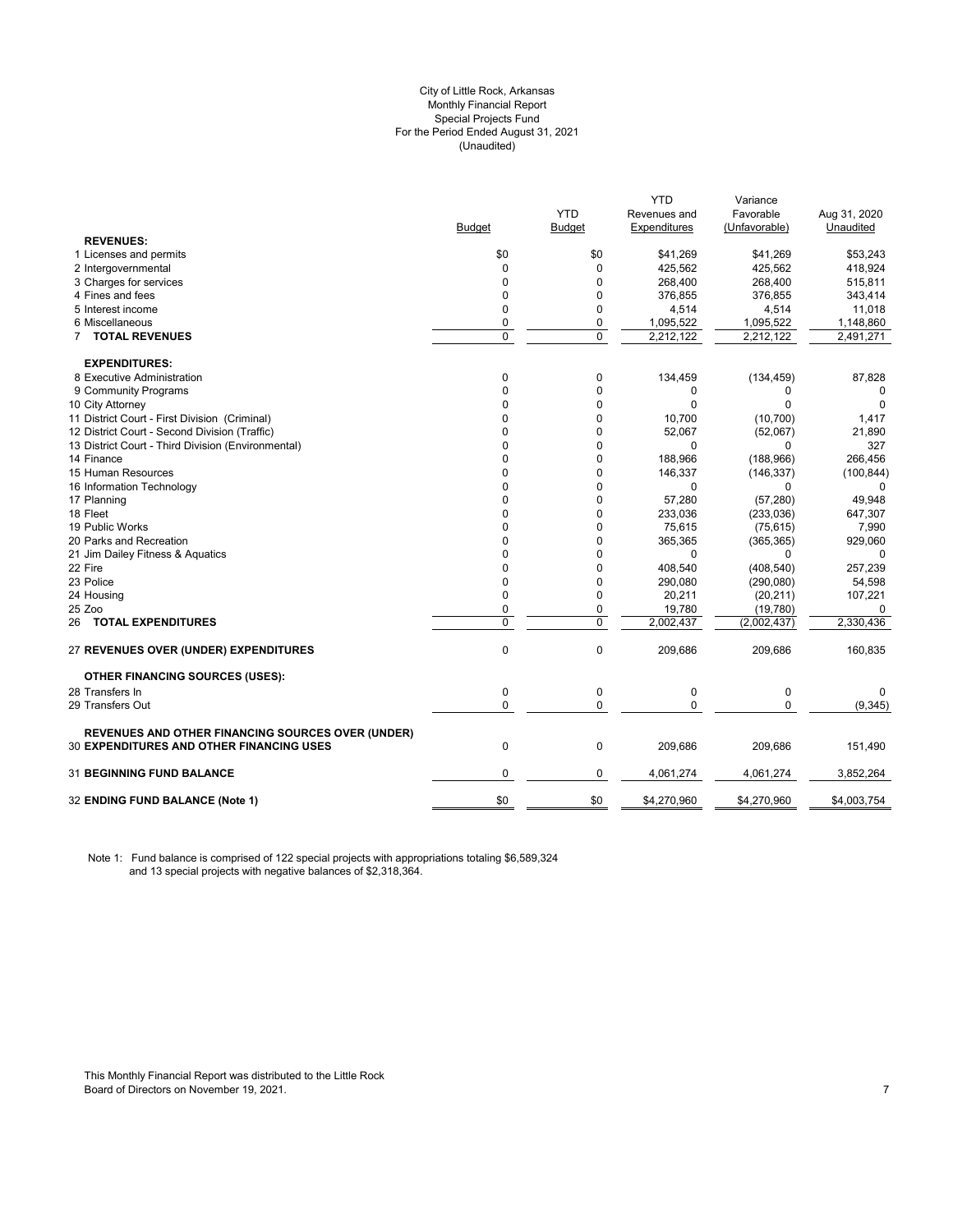# (Unaudited) City of Little Rock, Arkansas Monthly Financial Report Grant Fund For the Period Ended August 31, 2021

|                                                      | <b>Budget</b> | <b>YTD</b><br><b>Budget</b> | <b>YTD</b><br>Revenues and<br>Expenditures | Variance<br>Favorable<br>(Unfavorable) | Aug 31, 2020<br>Unaudited |
|------------------------------------------------------|---------------|-----------------------------|--------------------------------------------|----------------------------------------|---------------------------|
| <b>REVENUES:</b>                                     |               |                             |                                            |                                        |                           |
| 1 Intergovernmental                                  | \$0           | \$0                         | \$5,355,545                                | \$5,355,545                            | \$4,446,296               |
| 2 Charges for Services                               | $\Omega$      | $\Omega$                    | 0                                          | 0                                      | 0                         |
| 3 Interest income                                    | $\Omega$      | 0                           | 4,298                                      | 4,298                                  | 6,266                     |
| 4 Program income                                     | 0             | 0                           |                                            | ŋ                                      |                           |
| 5 Miscellaneous                                      | 0             | 0                           | 155,431                                    | 155,431                                | 173,571                   |
| <b>TOTAL REVENUES</b>                                | $\Omega$      | $\mathbf 0$                 | 5,515,273                                  | 5,515,273                              | 4,626,133                 |
| <b>EXPENDITURES:</b>                                 |               |                             |                                            |                                        |                           |
| 6 General Government                                 | $\Omega$      | 0                           | 4,863,633                                  | (4,863,633)                            | 1,027,608                 |
| 7 Public Works                                       |               | 0                           | 2,452,178                                  | (2,452,178)                            | 4,041,697                 |
| 8 Parks & Recreation                                 |               | 0                           | 282,528                                    | (282, 528)                             | 490,689                   |
| 9 Fleet                                              |               | 0                           | U                                          | 0                                      |                           |
| 10 Fire                                              |               | 0                           | 520                                        | (520)                                  |                           |
| 11 Police                                            | $\Omega$      | 0                           | 1,139,001                                  | (1, 139, 001)                          | 634,008                   |
| 12 Housing                                           | 0             | 0                           | 48,542                                     | (48, 542)                              | 28,779                    |
| <b>TOTAL EXPENDITURES</b>                            | $\Omega$      | $\mathbf 0$                 | 8,786,401                                  | (8,786,401)                            | 6,222,781                 |
| 13 REVENUES OVER (UNDER) EXPENDITURES                | 0             | 0                           | (3,271,128)                                | (3,271,128)                            | (1,596,648)               |
| <b>OTHER FINANCING SOURCES (USES):</b>               |               |                             |                                            |                                        |                           |
| 14 Transfers In                                      | $\mathbf{0}$  | 0                           | 0                                          | 0                                      | 0                         |
| 15 Transfers Out                                     | $\Omega$      | 0                           | U                                          | $\Omega$                               | $\Omega$                  |
| 16 REVENUES AND OTHER FINANCING SOURCES OVER (UNDER) |               |                             |                                            |                                        |                           |
| <b>EXPENDITURES AND OTHER FINANCING USES</b>         | $\mathbf{0}$  | $\mathbf 0$                 | (3,271,128)                                | (3,271,128)                            | (1,596,648)               |
| <b>17 BEGINNING FUND BALANCE</b>                     | $\mathbf 0$   | 0                           | 16,142                                     | 16,142                                 | 99,534                    |
| <b>18 ENDING FUND BALANCE</b>                        | \$0           | \$0                         | (\$3,254,986)                              | (\$3,254,986)                          | (\$1,497,114)             |
|                                                      |               |                             |                                            |                                        |                           |

Expenditures include: Expended \$5,739,837 Expended \$5,739,837<br>Encumbered 3,046,564

\$8,786,401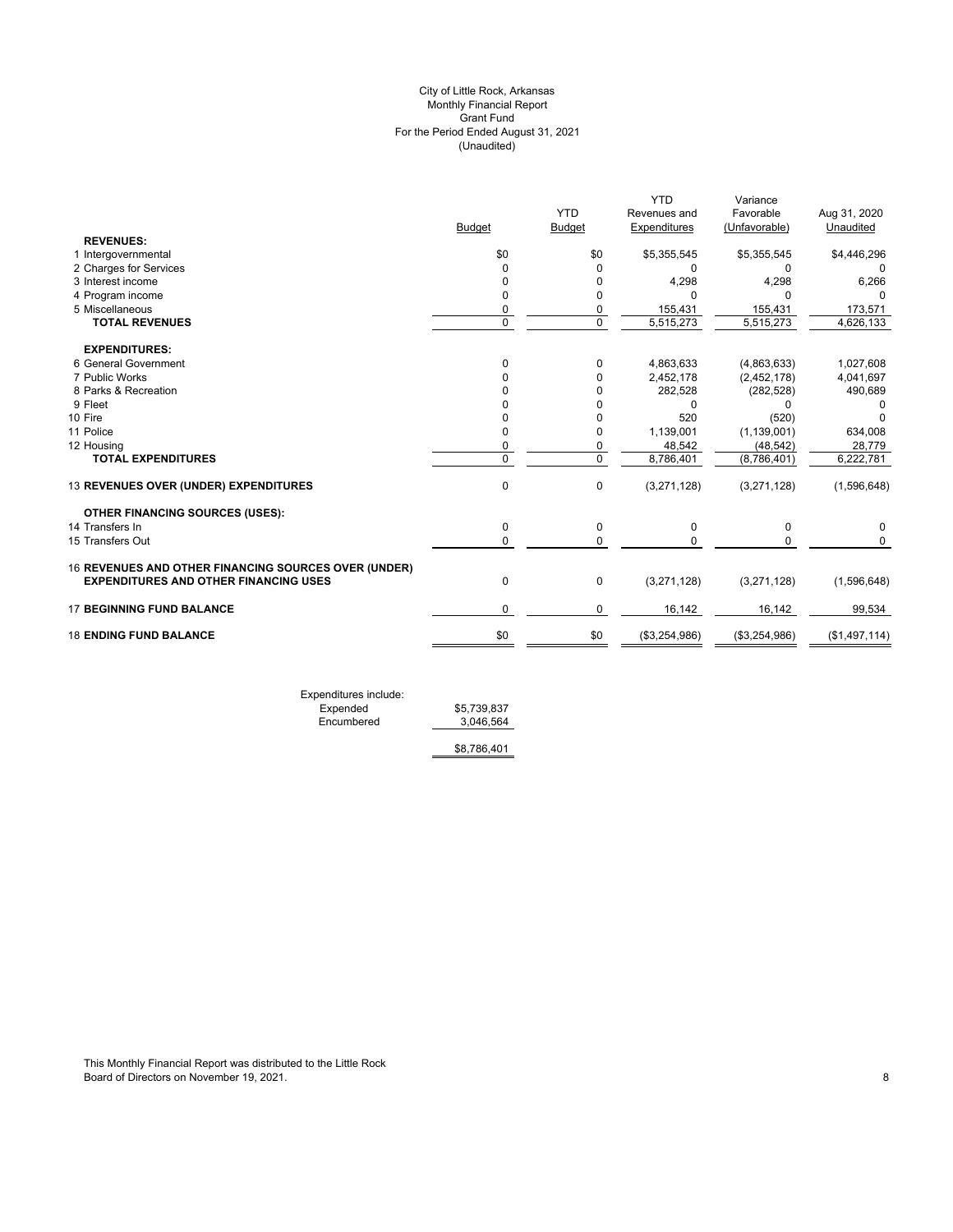# City of Little Rock, Arkansas Monthly Financial Report American Rescue Plan Act Fund For the Period Ended August 31, 2021 (Unaudited)

| <b>Budget</b>  | <b>YTD</b><br><b>Budget</b>   | Revenues and                  | Favorable                  | Aug 31, 2020               |
|----------------|-------------------------------|-------------------------------|----------------------------|----------------------------|
|                |                               |                               |                            |                            |
|                |                               | Expenditures                  | (Unfavorable)              | Unaudited                  |
|                |                               |                               |                            |                            |
| \$0            | \$0                           | \$0                           | \$0                        | \$0                        |
| $\mathbf 0$    | $\mathbf 0$                   | $\Omega$                      | $\Omega$                   | $\mathbf 0$                |
|                |                               |                               |                            | 0                          |
|                |                               |                               |                            | $\mathbf 0$                |
|                |                               |                               |                            | 0                          |
|                |                               |                               |                            | $\overline{0}$             |
|                |                               |                               |                            |                            |
| 0              | 0                             | 0                             | 0                          | 0                          |
| $\Omega$       | 0                             | $\Omega$                      | $\Omega$                   | 0                          |
| 0              | 0                             | 0                             | 0                          | 0                          |
| n              | $\Omega$                      | U                             | $\Omega$                   | $\pmb{0}$                  |
| 0              | $\Omega$                      | O                             | $\Omega$                   | 0                          |
| $\Omega$       | 0                             | $\Omega$                      | $\Omega$                   | $\mathbf 0$                |
| 0              | 0                             | $\mathbf 0$                   | 0                          | $\mathbf 0$                |
| $\overline{0}$ | $\overline{0}$                | $\overline{0}$                | $\Omega$                   | $\overline{0}$             |
| $\mathbf 0$    | 0                             | 28,818                        | 28,818                     | $\mathbf 0$                |
|                |                               |                               |                            |                            |
| $\mathbf 0$    | 0                             | $\mathbf 0$                   | 0                          | $\mathbf 0$                |
| 0              | $\pmb{0}$                     | $\Omega$                      | 0                          | $\mathsf{O}$               |
|                |                               |                               |                            |                            |
| $\mathbf 0$    | 0                             | 28,818                        | 28,818                     | 0                          |
| 0              | 0                             | $\mathbf{0}$                  | $\mathbf 0$                | 0                          |
| \$0            | \$0                           | \$28,818                      | \$28,818                   | \$0                        |
|                | 0<br>0<br>0<br>$\overline{0}$ | 0<br>0<br>0<br>$\overline{0}$ | 28,818<br>0<br>0<br>28,818 | 28,818<br>0<br>0<br>28,818 |

Note 1: The City received the first tranche of funds from the U.S. Treasury in May 2021 the amount of \$18,856,700.50. Revenues are deferred until expended on eligible projects.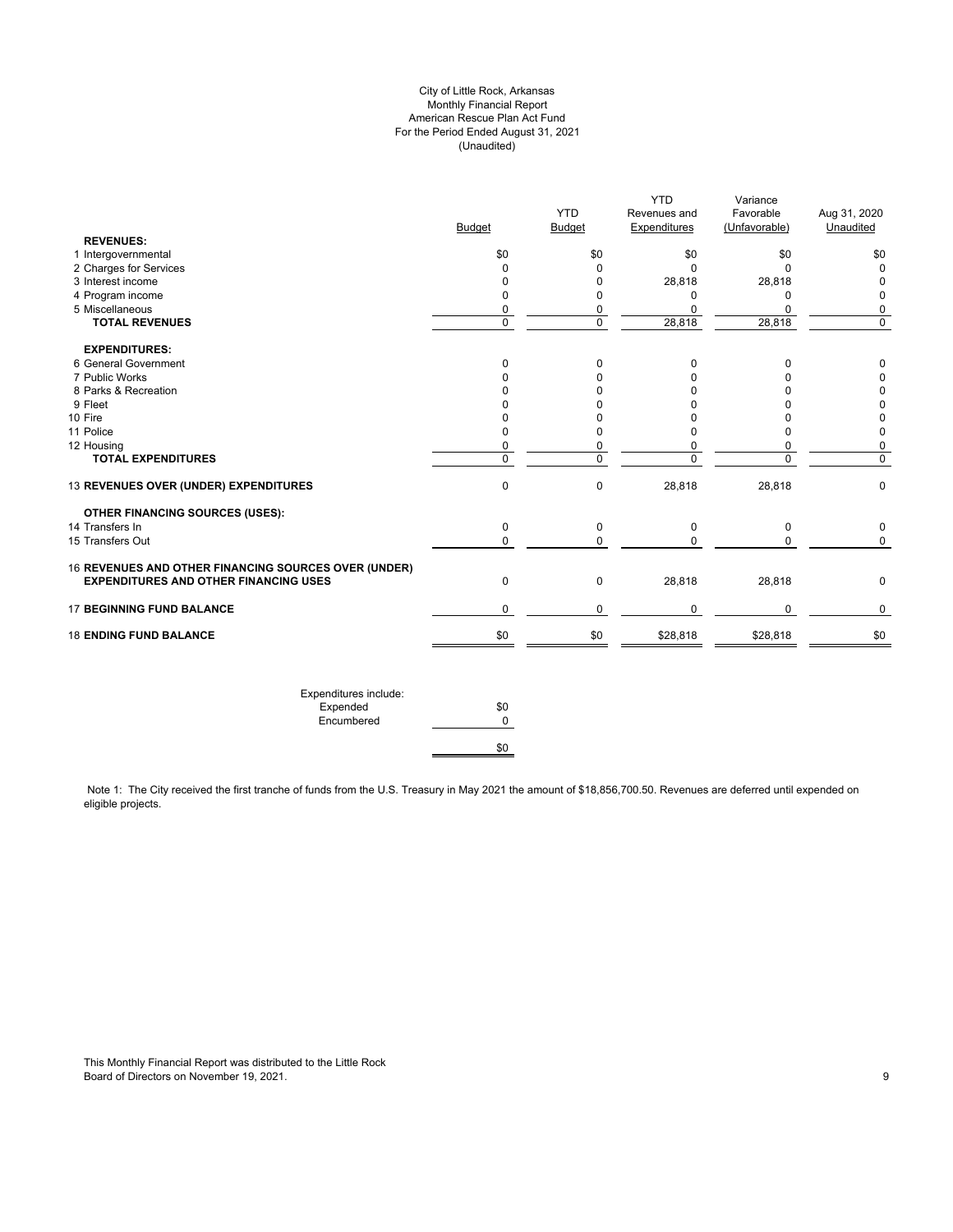# (Unaudited) City of Little Rock, Arkansas Monthly Financial Report Emergency 911 Fund For the Period Ended August 31, 2021

| <b>REVENUES:</b>                                         | <b>Budget</b> | <b>YTD</b><br><b>Budget</b> | <b>YTD</b><br>Revenues and<br>Expenditures | Variance<br>Favorable<br>(Unfavorable) | Aug 31, 2020<br>Unaudited |
|----------------------------------------------------------|---------------|-----------------------------|--------------------------------------------|----------------------------------------|---------------------------|
| 1 Charges for services                                   | \$0           | \$0                         | \$1,615,930                                | \$1,615,930                            | \$1,625,697               |
| 2 Interest income                                        | $\Omega$      |                             | 10,734                                     | 10,734                                 | 9,311                     |
| 3 Miscellaneous                                          | 0             | 0                           |                                            |                                        |                           |
| <b>TOTAL REVENUES</b><br>4                               | $\Omega$      | $\mathbf 0$                 | 1,626,664                                  | 1,626,664                              | 1,635,008                 |
| <b>EXPENDITURES:</b>                                     |               |                             |                                            |                                        |                           |
| 5 Police                                                 | 0             | 0                           | 1,195,177                                  | (1, 195, 177)                          | 643,859                   |
| <b>TOTAL EXPENDITURES</b><br>6.                          | $\Omega$      | $\mathbf 0$                 | 1,195,177                                  | (1, 195, 177)                          | 643,859                   |
| 7 REVENUES OVER (UNDER) EXPENDITURES                     | 0             | 0                           | 431,487                                    | 431,487                                | 991,149                   |
| <b>OTHER FINANCING SOURCES (USES):</b>                   |               |                             |                                            |                                        |                           |
| 8 Transfers In                                           | 0             | 0                           | 0                                          | 0                                      | $\mathbf 0$               |
| 9 Transfers Out                                          | 0             | $\Omega$                    |                                            |                                        | 0                         |
| <b>REVENUES AND OTHER FINANCING SOURCES OVER (UNDER)</b> |               |                             |                                            |                                        |                           |
| <b>10 EXPENDITURES AND OTHER FINANCING USES</b>          | 0             | 0                           | 431,487                                    | 431,487                                | 991,149                   |
| <b>11 BEGINNING FUND BALANCE</b>                         | 0             | 0                           | 3,076,940                                  | 3,076,940                              | 1,007,531                 |
| <b>12 ENDING FUND BALANCE</b>                            | \$0           | \$0                         | \$3,508,427                                | \$3,508,427                            | \$1,998,680               |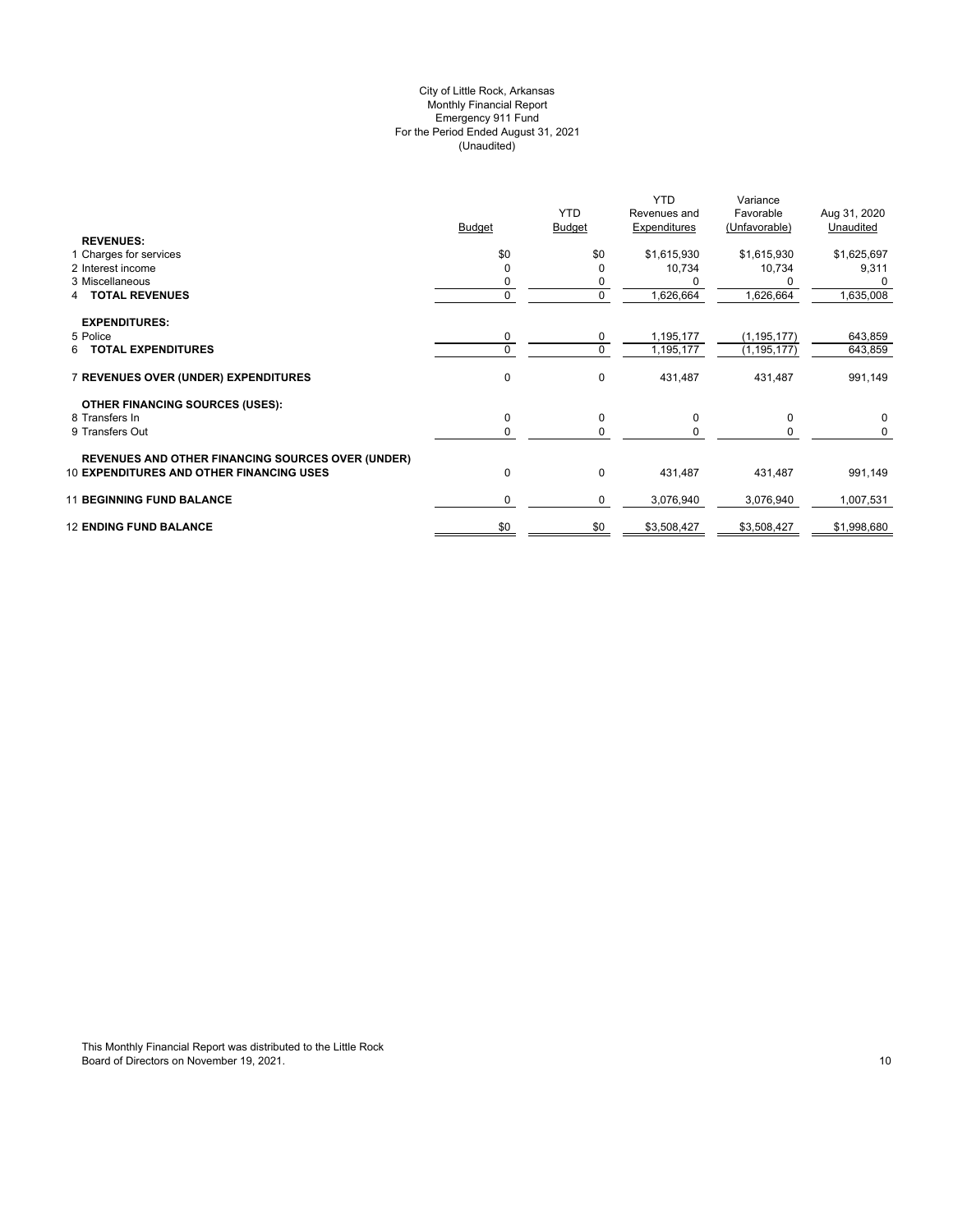# (Unaudited) City of Little Rock, Arkansas Monthly Financial Report Community Development Block Grant Fund For the Period Ended August 31, 2021

|                                                          |               | <b>YTD</b>    | <b>YTD</b><br>Revenues and | Variance<br>Favorable | Aug 31, 2020 |
|----------------------------------------------------------|---------------|---------------|----------------------------|-----------------------|--------------|
|                                                          | <b>Budget</b> | <b>Budget</b> | <b>Expenditures</b>        | (Unfavorable)         | Unaudited    |
| <b>REVENUES:</b>                                         |               |               |                            |                       |              |
| 1 Intergovernmental                                      | \$0           | \$0           | \$2,114,628                | \$2,114,628           | \$318,389    |
| 2 Charges for Services                                   | $\Omega$      |               |                            |                       |              |
| 3 Miscellaneous                                          | 0             | 0             |                            |                       |              |
| <b>TOTAL REVENUES</b>                                    | $\mathbf 0$   | $\mathbf 0$   | 2,114,628                  | 2,114,628             | 318,389      |
| <b>EXPENDITURES:</b>                                     |               |               |                            |                       |              |
| 5 General Government                                     | 0             | $\Omega$      | $\Omega$                   |                       | 0            |
| 6 Housing                                                | 0             | 0             | 2,911,361                  | (2,911,361)           | 838,302      |
| <b>TOTAL EXPENDITURES</b>                                | 0             | $\Omega$      | 2,911,361                  | (2,911,361)           | 838,302      |
| 8 REVENUES OVER (UNDER) EXPENDITURES                     | 0             | 0             | (796, 733)                 | (796, 733)            | (519, 912)   |
| <b>OTHER FINANCING SOURCES (USES):</b>                   |               |               |                            |                       |              |
| 9 Transfers In                                           | 0             | $\Omega$      | $\Omega$                   | 0                     |              |
| 10 Transfers Out                                         | 0             | 0             |                            | 0                     | 0            |
| <b>REVENUES AND OTHER FINANCING SOURCES OVER (UNDER)</b> |               |               |                            |                       |              |
| <b>11 EXPENDITURES AND OTHER FINANCING USES</b>          | 0             | 0             | (796, 733)                 | (796, 733)            | (519, 912)   |
| <b>12 BEGINNING FUND BALANCE</b>                         | 0             | 0             | 856,884                    | 856,884               | 889,273      |
| <b>13 ENDING FUND BALANCE</b>                            | \$0           | \$0           | \$60,151                   | \$60,151              | \$369,361    |
|                                                          |               |               |                            |                       |              |

Expenditures include: Expended \$2,386,326 Encumbered 525,035

\$2,911,361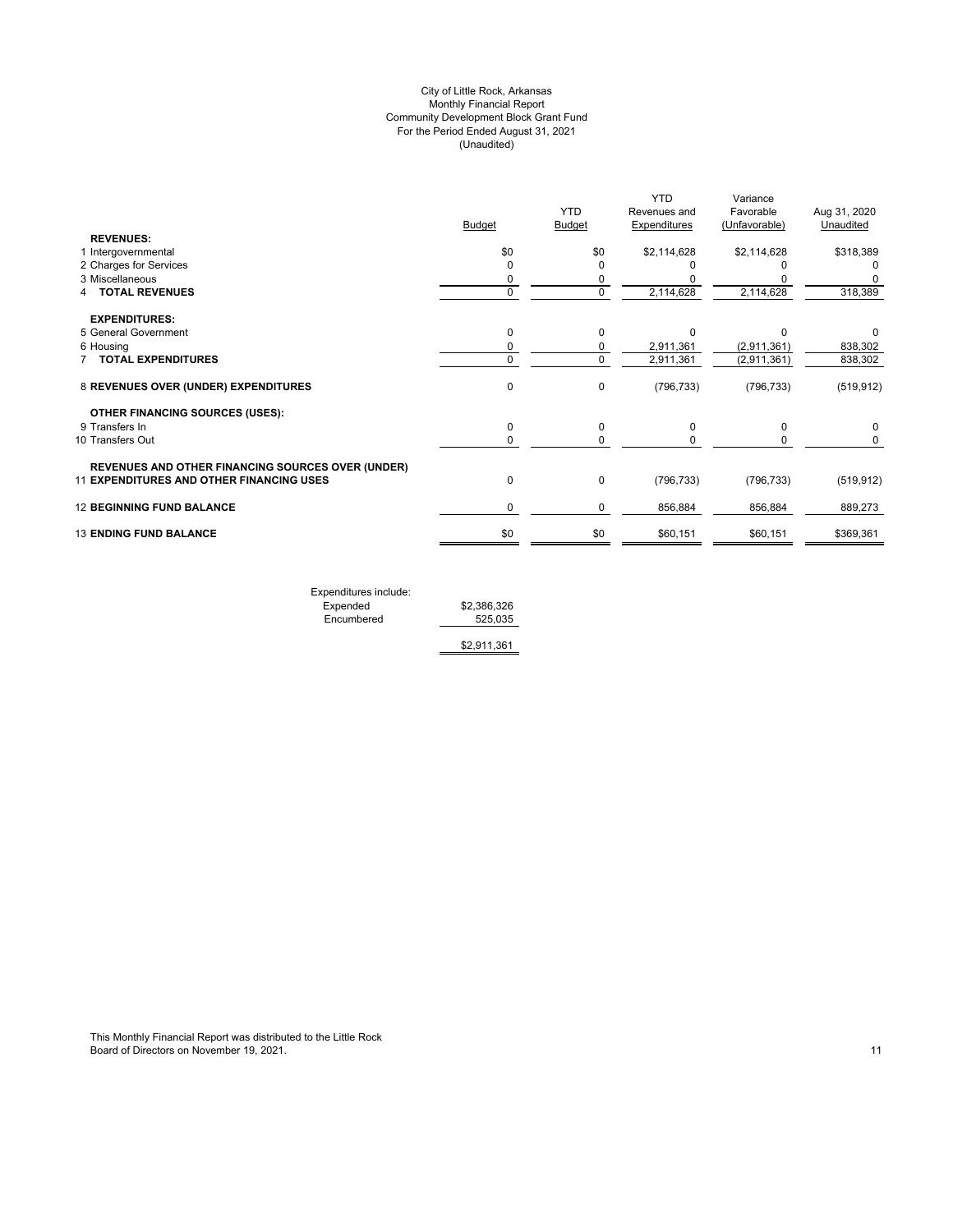#### (Unaudited) City of Little Rock, Arkansas Monthly Financial Report HIPP Fund For the Period Ended August 31, 2021

|                                                          | <b>Budget</b> | <b>YTD</b><br>Budget | <b>YTD</b><br>Revenues and<br><b>Expenditures</b> | Variance<br>Favorable<br>(Unfavorable) | Aug 31, 2020<br>Unaudited |
|----------------------------------------------------------|---------------|----------------------|---------------------------------------------------|----------------------------------------|---------------------------|
| <b>REVENUES:</b>                                         |               |                      |                                                   |                                        |                           |
| 1 Intergovernmental                                      | \$0           | \$0                  | \$676,482                                         | \$676,482                              | \$721,842                 |
| 2 Charges for Services                                   | 0             | $\Omega$             |                                                   |                                        | 0                         |
| 3 Miscellaneous                                          | 0             | 0                    |                                                   |                                        | (391)                     |
| <b>TOTAL REVENUES</b>                                    | $\mathbf 0$   | $\mathbf 0$          | 676,482                                           | 676,482                                | 721,451                   |
| <b>EXPENDITURES:</b>                                     |               |                      |                                                   |                                        |                           |
| 5 General Government                                     | $\mathbf 0$   | $\Omega$             | $\Omega$                                          | $\Omega$                               | O                         |
| 6 Housing                                                | 0             | 0                    | 680,657                                           | (680, 657)                             | 644,884                   |
| <b>TOTAL EXPENDITURES</b>                                | 0             | $\Omega$             | 680,657                                           | (680, 657)                             | 644,884                   |
| 8 REVENUES OVER (UNDER) EXPENDITURES                     | $\mathbf 0$   | 0                    | (4, 175)                                          | (4, 175)                               | \$<br>76,567              |
| <b>OTHER FINANCING SOURCES (USES):</b>                   |               |                      |                                                   |                                        |                           |
| 9 Transfers In                                           | 0             | 0                    | 0                                                 | $\Omega$                               | 0                         |
| 10 Transfers Out                                         | 0             | 0                    |                                                   | O                                      | 0                         |
| <b>REVENUES AND OTHER FINANCING SOURCES OVER (UNDER)</b> |               |                      |                                                   |                                        |                           |
| 11 EXPENDITURES AND OTHER FINANCING USES                 | $\mathbf 0$   | $\mathbf 0$          | (4, 175)                                          | (4, 175)                               | 76,567                    |
| <b>12 BEGINNING FUND BALANCE</b>                         | 0             | 0                    | 1,479,520                                         | 1,479,520                              | 1,245,703                 |
| <b>13 ENDING FUND BALANCE</b>                            | \$0           | \$0                  | \$1,475,345                                       | \$1,475,345                            | \$1,322,270               |
|                                                          |               |                      |                                                   |                                        |                           |

| Expenditures include: |           |
|-----------------------|-----------|
| Expended              | \$585,005 |
| Encumbered            | 95.652    |
|                       |           |

\$680,657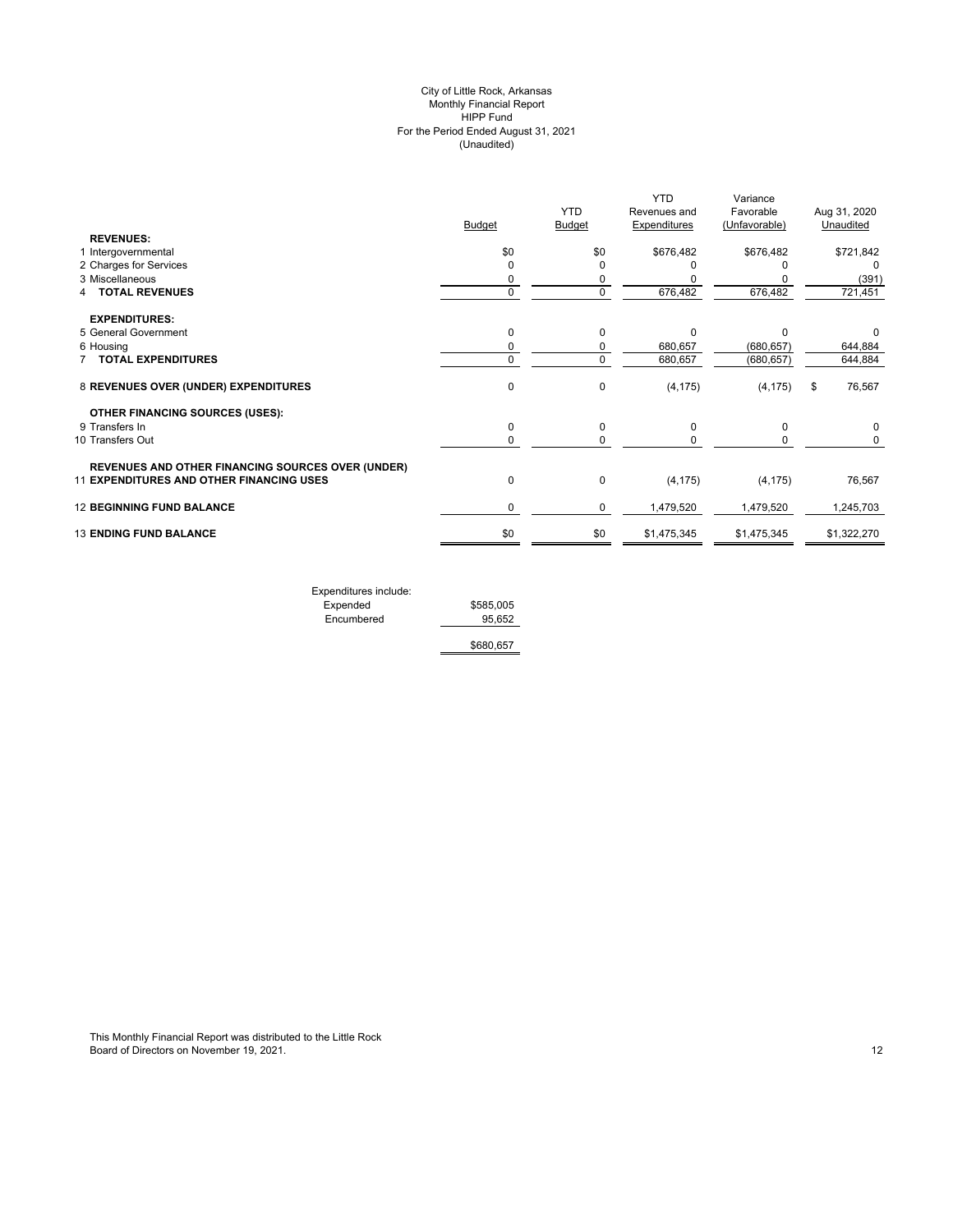# (Unaudited) City of Little Rock, Arkansas Monthly Financial Report NHSP Fund For the Period Ended August 31, 2021

|                                                          |               | <b>YTD</b>    | <b>YTD</b><br>Revenues and | Variance<br>Favorable | Aug 31, 2020 |
|----------------------------------------------------------|---------------|---------------|----------------------------|-----------------------|--------------|
|                                                          | <b>Budget</b> | <b>Budget</b> | <b>Expenditures</b>        | (Unfavorable)         | Unaudited    |
| <b>REVENUES:</b>                                         |               |               |                            |                       |              |
| 1 Intergovernmental                                      | \$0           | \$0           | \$0                        | \$0                   | \$0          |
| 2 Charges for Services                                   | $\mathbf 0$   | O             | $\Omega$                   | $\Omega$              | <sup>0</sup> |
| 3 Miscellaneous                                          | 0             | 0             | 60,566                     | 60,566                | \$59,863     |
| <b>TOTAL REVENUES</b><br>4                               | $\mathbf 0$   | $\mathbf 0$   | 60,566                     | 60,566                | 59,863       |
| <b>EXPENDITURES:</b>                                     |               |               |                            |                       |              |
| 5 General Government                                     | 0             | 0             | $\Omega$                   | $\Omega$              | 0            |
| 6 Housing                                                | 0             | 0             | 55,615                     | (55, 615)             | 67,351       |
| 7 TOTAL EXPENDITURES                                     | 0             | $\mathbf 0$   | 55,615                     | (55, 615)             | 67,351       |
| 8 REVENUES OVER (UNDER) EXPENDITURES                     | $\pmb{0}$     | $\mathbf 0$   | 4,951                      | 4,951                 | (7, 487)     |
| <b>OTHER FINANCING SOURCES (USES):</b>                   |               |               |                            |                       |              |
| 9 Loan Proceeds                                          | 0             | $\Omega$      | O                          |                       | 0            |
| 10 Transfers In                                          | 0             | $\Omega$      |                            |                       | 0            |
| 11 Transfers Out                                         | 0             |               |                            |                       | 0            |
| <b>REVENUES AND OTHER FINANCING SOURCES OVER (UNDER)</b> |               |               |                            |                       |              |
| 12 EXPENDITURES AND OTHER FINANCING USES                 | $\pmb{0}$     | $\mathbf 0$   | 4,951                      | 4,951                 | (7, 487)     |
| <b>13 BEGINNING FUND BALANCE</b>                         | 0             | 0             | 17,170                     | 17,170                | 17,086       |
| <b>14 ENDING FUND BALANCE</b>                            | \$0           | \$0           | \$22,121                   | \$22,121              | \$9,599      |
|                                                          |               |               |                            |                       |              |

| Expenditures include: |          |
|-----------------------|----------|
| Expended              | \$47.964 |
| Encumbered            | 7.651    |
|                       |          |
|                       | \$55,615 |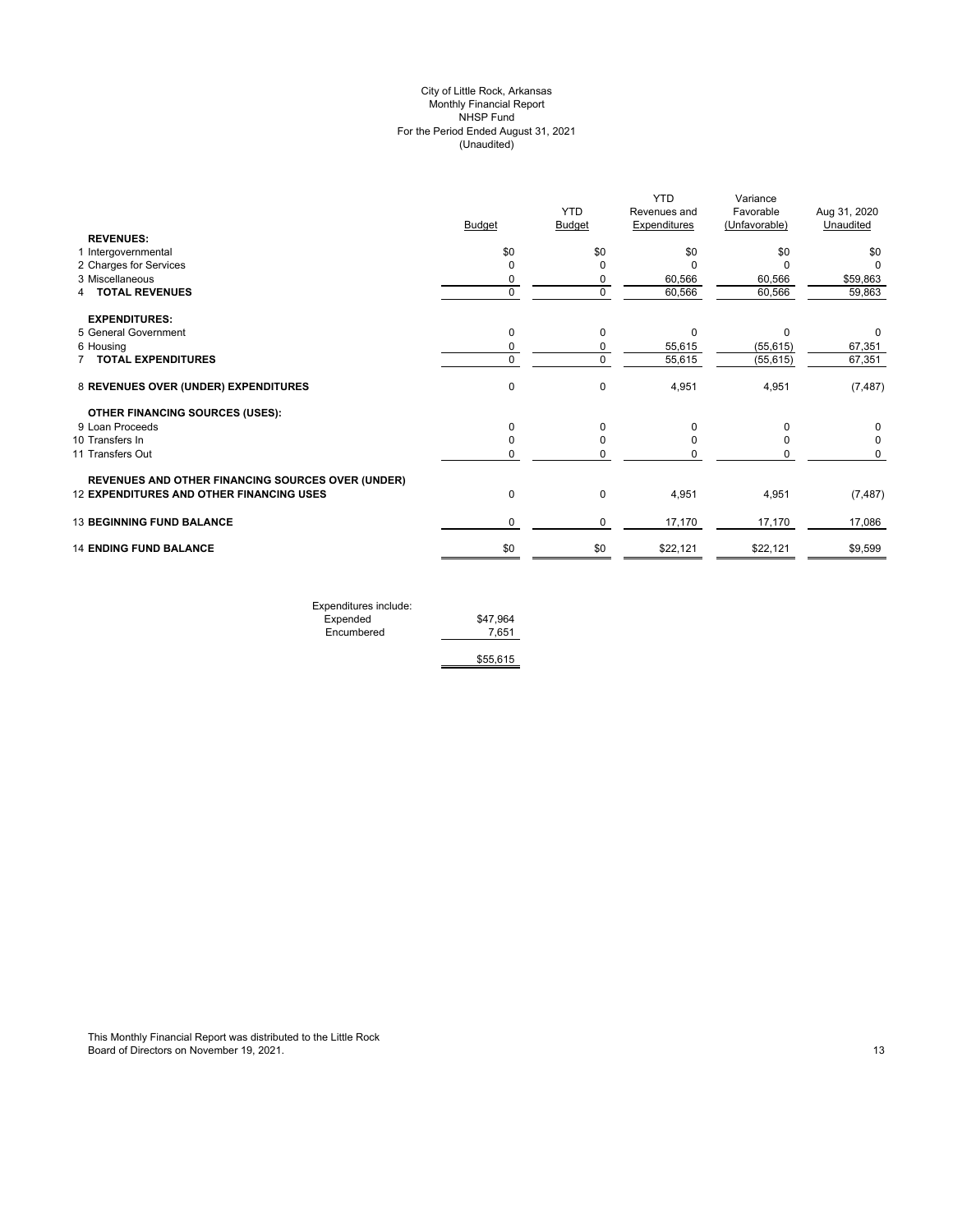# For the Period Ended August 31, 2021 (Unaudited) City of Little Rock, Arkansas Monthly Financial Report Short Term Capital Fund

|                                                   |               |             | <b>YTD</b>          | Variance      |              |
|---------------------------------------------------|---------------|-------------|---------------------|---------------|--------------|
|                                                   |               | <b>YTD</b>  | Revenues and        | Favorable     | Aug 31, 2020 |
|                                                   | <b>Budget</b> | Budget      | <b>Expenditures</b> | (Unfavorable) | Unaudited    |
| <b>REVENUES:</b>                                  |               |             |                     |               |              |
| 1 Charges for Services                            | \$0           | \$0         | \$0                 | \$0           | \$0          |
| 2 Interest income                                 | $\Omega$      | $\mathbf 0$ | 8,823               | 8,823         | 27,863       |
| 3 Donations                                       | 0             | 0           | 0                   | 0             | 0            |
| <b>4 TOTAL REVENUES</b>                           | $\mathbf 0$   | $\mathbf 0$ | 8,823               | 8,823         | 27,863       |
| <b>EXPENDITURES:</b>                              |               |             |                     |               |              |
| 5 General Government                              | $\mathbf 0$   | $\mathbf 0$ | 2,394               | (2, 394)      | 2,416        |
| 6 Public Works                                    |               | 0           | $\Omega$            |               |              |
| 7 Parks and Recreation                            |               |             | $\Omega$            |               | 0            |
| 8 Fire                                            |               |             | 684,300             | (684, 300)    | 609,880      |
| 9 Police                                          |               | 0           | 1,090,288           | (1,090,288)   | 2,045,518    |
| 10 Fleet                                          | 0             | 0           | 25,000              | (25,000)      | 1,309,435    |
| 11 TOTAL EXPENDITURES                             | $\Omega$      | $\mathbf 0$ | 1,801,982           | (1,801,982)   | 3,967,250    |
| 12 REVENUES OVER (UNDER) EXPENDITURES             | $\mathbf 0$   | 0           | (1,793,158)         | (1,793,158)   | (3,939,386)  |
| <b>OTHER FINANCING SOURCES (USES):</b>            |               |             |                     |               |              |
| 13 Temporary Note Proceeds                        | 0             | $\Omega$    | 5,925,000           | 5,925,000     |              |
| 14 Capital Lease                                  | 0             | 0           | 0                   | 0             | 1,309,435    |
| 14 Transfers Out                                  | 0             | 0           | 0                   |               | 0            |
| REVENUES AND OTHER FINANCING SOURCES OVER (UNDER) |               |             |                     |               |              |
| 15 EXPENDITURES AND OTHER FINANCING USES          | 0             | 0           | 4,131,842           | 4,131,842     | (2,629,951)  |
| <b>16 BEGINNING FUND BALANCE</b>                  | 0             | 0           | 2,352,912           | 2,352,912     | 3,285,177    |
| <b>17 ENDING FUND BALANCE</b>                     | \$0           | \$0         | \$6,484,754         | \$6,484,754   | \$655,226    |

This Monthly Financial Report was distributed to the Little Rock Board of Directors on November 19, 2021. The control of the control of the control of the control of the control of the control of the control of the control of the control of the control of the control of the control of t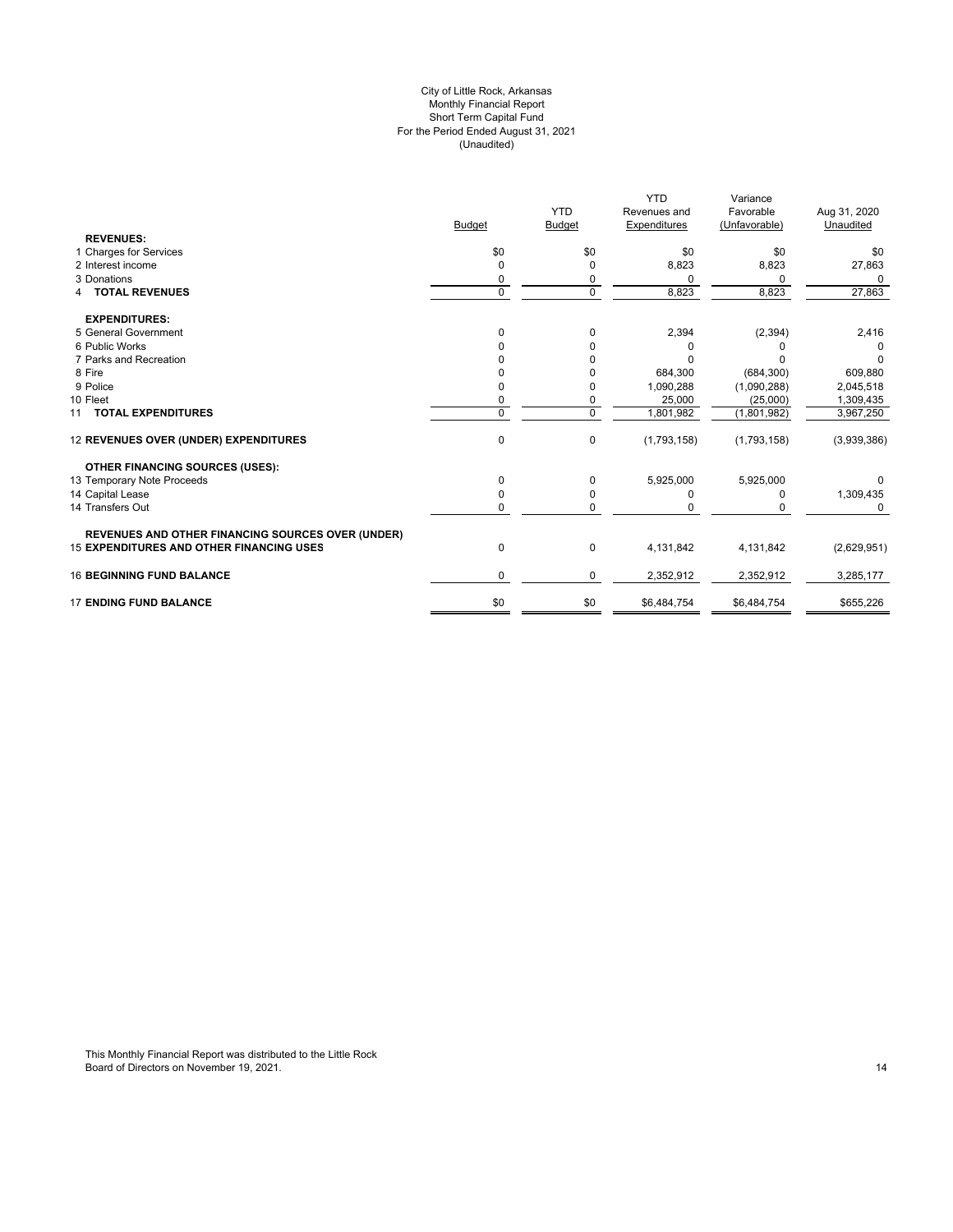# For the Period Ended August 31, 2021 (Unaudited) City of Little Rock, Arkansas Monthly Financial Report 2012-2021 Capital Project Fund

|                                                          |             |                | <b>YTD</b>   | Variance       |              |
|----------------------------------------------------------|-------------|----------------|--------------|----------------|--------------|
|                                                          |             | <b>YTD</b>     | Revenues and | Favorable      | Aug 31, 2020 |
|                                                          | Budget      | <b>Budget</b>  | Expenditures | (Unfavorable)  | Unaudited    |
| <b>REVENUES:</b>                                         |             |                |              |                |              |
| 1 3/8 Cent Sales Tax                                     | \$0         | \$0            | \$14,975,070 | \$14,975,070   | \$13,065,718 |
| 2 Interest income                                        | $\mathbf 0$ | $\Omega$       | 118,104      | 118,104        | 250,757      |
| 3 Miscellaneous Income                                   | 0           | 0              | 0            | <sup>0</sup>   |              |
| <b>4 TOTAL REVENUES</b>                                  | $\mathbf 0$ | $\mathbf 0$    | 15,093,174   | 15,093,174     | 13,316,475   |
| <b>EXPENDITURES:</b>                                     |             |                |              |                |              |
| 5 General Government                                     | 0           | 0              | 4,393,259    | (4,393,259)    | 2,828,183    |
| 6 Housing                                                | $\Omega$    | $\Omega$       | $\Omega$     | 0              | $\Omega$     |
| 7 Public Works                                           | 0           | 0              | 2,316,571    | (2,316,571)    | 3,428,227    |
| 8 Parks and Recreation                                   | $\Omega$    | 0              | 1,328,050    | (1,328,050)    | 1,225,919    |
| 9 Fire                                                   | O           | $\Omega$       | 199,847      | (199, 847)     | 335,471      |
| 10 Police                                                | $\Omega$    | $\Omega$       | 7,583,482    | (7,583,482)    | 1,165,128    |
| 11 Fleet                                                 | 0           | 0              | 353,378      | (353, 378)     | 1,011,777    |
| 12 Zoo                                                   | 0           | 0              | 331,065      | (331,065)      | 899,445      |
| <b>13 TOTAL EXPENDITURES</b>                             | $\mathbf 0$ | $\overline{0}$ | 16,505,652   | (16, 505, 652) | 10,894,152   |
| 14 REVENUES OVER (UNDER) EXPENDITURES                    | 0           | 0              | (1,412,478)  | (1,412,478)    | 2,422,324    |
| <b>OTHER FINANCING SOURCES (USES):</b>                   |             |                |              |                |              |
| 15 Temporary Note Proceeds                               | $\mathbf 0$ | 0              | 0            | 0              |              |
| 16 Transfers In                                          | $\Omega$    | 0              | $\Omega$     | $\Omega$       |              |
| 17 Transfers Out                                         | 0           | 0              | (636, 440)   | (636, 440)     | (1,228,880)  |
| <b>REVENUES AND OTHER FINANCING SOURCES OVER (UNDER)</b> |             |                |              |                |              |
| <b>18 EXPENDITURES AND OTHER FINANCING USES</b>          | 0           | 0              | (2,048,918)  | (2,048,918)    | 1,193,444    |
| <b>19 BEGINNING FUND BALANCE</b>                         | $\mathbf 0$ | $\mathbf 0$    | 36,406,779   | 36,406,779     | 30,194,882   |
|                                                          | \$0         | \$0            | \$34,357,861 | \$34,357,861   | \$31,388,326 |

| Expended   | \$8.663.373  |
|------------|--------------|
| Encumbered | 7,842,279    |
| Total      | \$16,505,652 |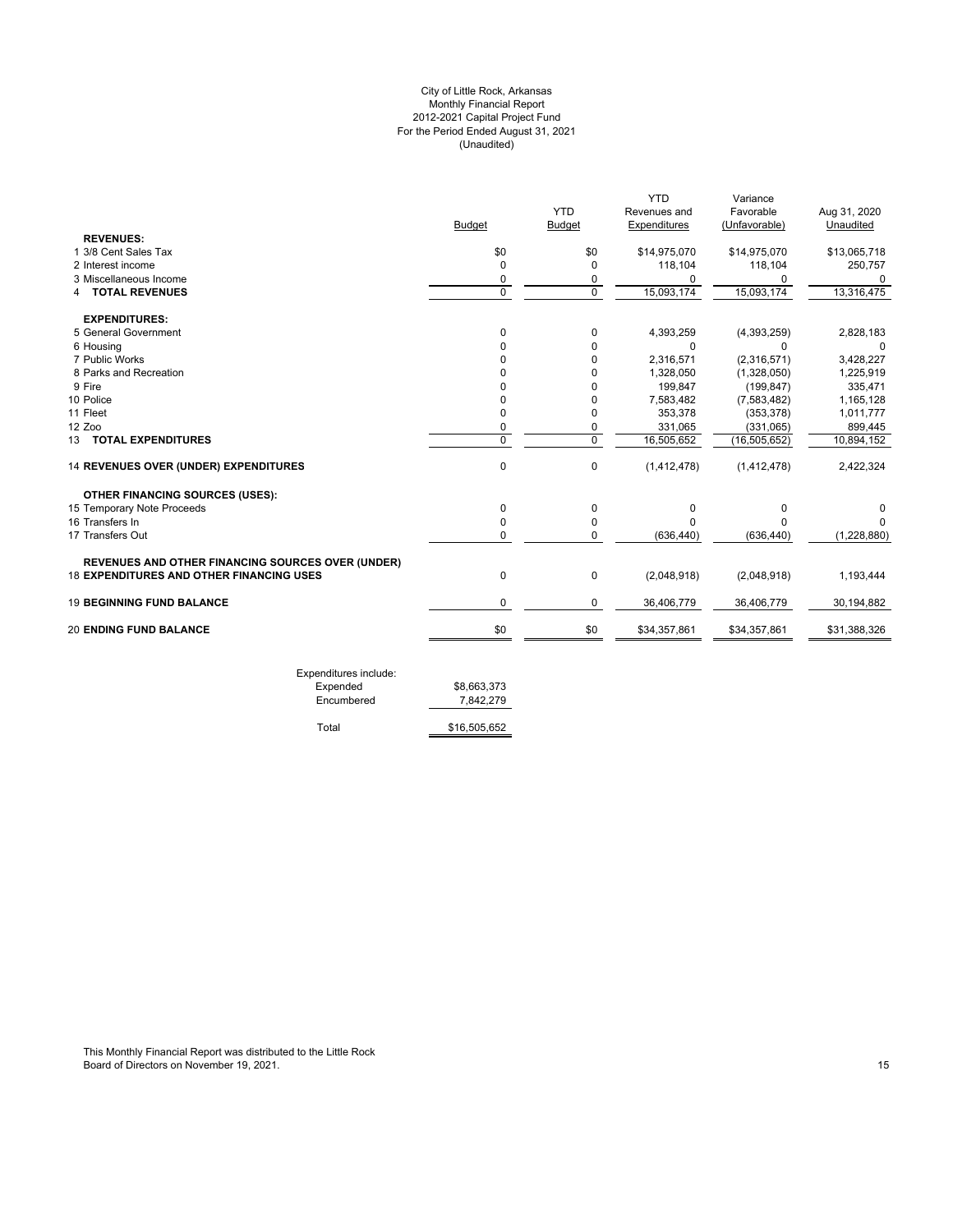# City of Little Rock, Arkansas Monthly Financial Report 2015 Library Improvement Bond For the Period Ended August 31, 2021 (Unaudited)

| <b>REVENUES:</b><br>1 Interest income                    | <b>Budget</b><br>\$0 | Budget        | <b>Expenditures</b> | (Unfavorable) | Actual      |
|----------------------------------------------------------|----------------------|---------------|---------------------|---------------|-------------|
|                                                          |                      |               |                     |               |             |
|                                                          |                      |               |                     |               |             |
|                                                          |                      | \$0           | \$839               | \$839         | \$2,786     |
| 2 Miscellaneous                                          | 0                    | 0<br>$\Omega$ | 0                   | 0             | 0           |
| 3 TOTAL REVENUES                                         | $\mathbf 0$          |               | 839                 | 839           | 2,786       |
| <b>EXPENDITURES:</b>                                     |                      |               |                     |               |             |
| 4 General Government                                     | 0                    | 0             | 58,872              | (58, 872)     | 0           |
| 5 TOTAL EXPENDITURES                                     | $\mathbf 0$          | $\Omega$      | 58,872              | (58, 872)     | $\mathbf 0$ |
| <b>6 REVENUES OVER (UNDER) EXPENDITURES</b>              | 0                    | 0             | (58,033)            | (58,033)      | 2,786       |
| <b>OTHER FINANCING SOURCES (USES):</b>                   |                      |               |                     |               |             |
| 7 Bond Proceeds                                          | 0                    | $\Omega$      | 0                   | <sup>0</sup>  | 0           |
| 8 Discount on Bonds Issued                               | <sup>0</sup>         | O             | <sup>0</sup>        |               | 0           |
| 9 Bond Reoffering Premium                                |                      |               |                     |               | 0           |
| 10 Other, net                                            |                      |               |                     |               | 0           |
| 11 Transfers In                                          | 0                    |               | <sup>0</sup>        |               | 0           |
| 12 Transfers Out                                         | 0                    |               |                     | 0             | 0           |
| <b>REVENUES AND OTHER FINANCING SOURCES OVER (UNDER)</b> |                      |               |                     |               |             |
| <b>13 EXPENDITURES AND OTHER FINANCING USES</b>          | 0                    | 0             | (58,033)            | (58,033)      | 2,786       |
| <b>14 BEGINNING FUND BALANCE</b>                         | 0                    | $\Omega$      | 404,486             | 404,486       | 428,233     |
| <b>15 ENDING FUND BALANCE</b>                            | \$0                  | \$0           | \$346,453           | \$346,453     | \$431,019   |

Note 1: This fund reflects bond proceeds and interest earnings dedicated to Library improvements.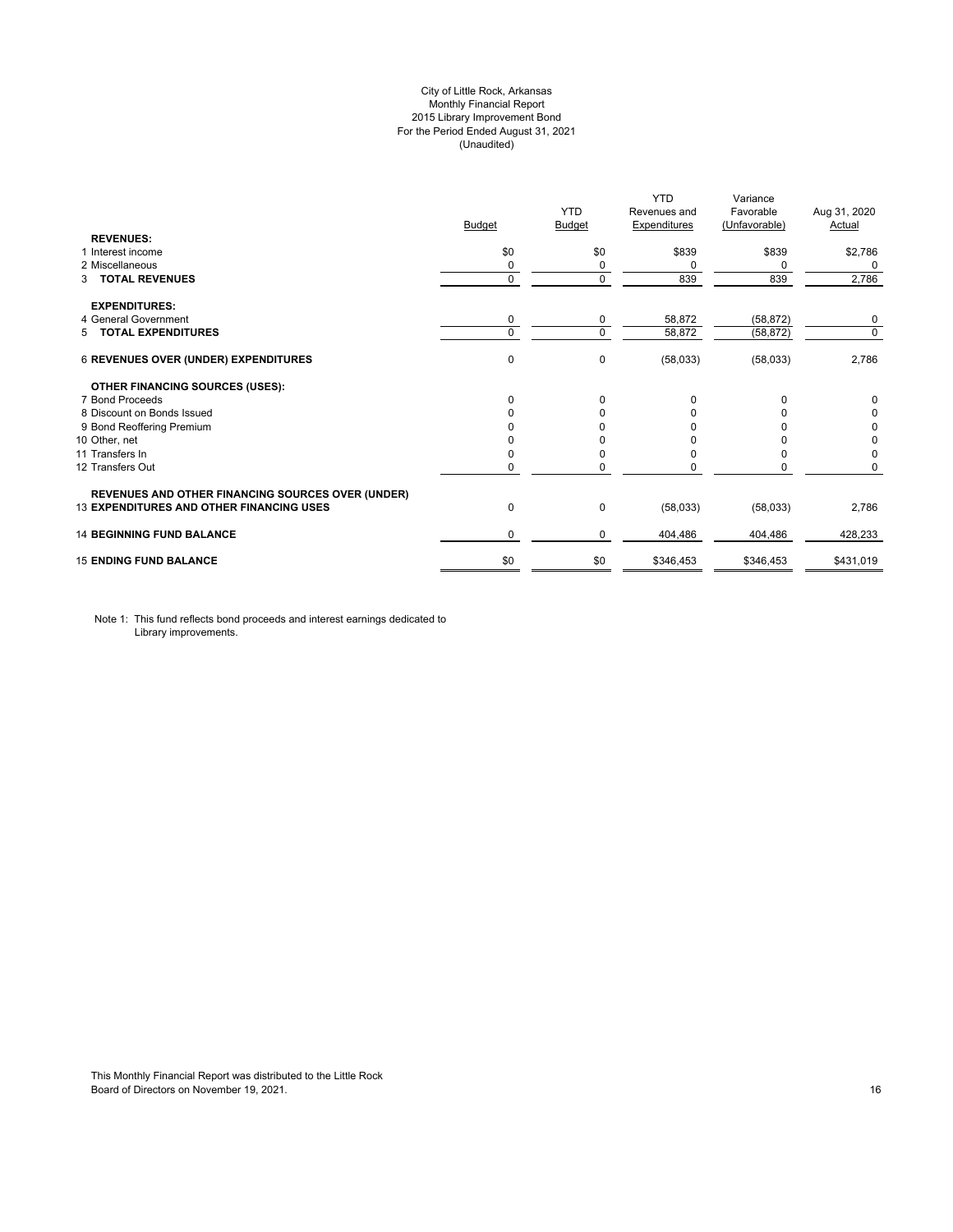# City of Little Rock, Arkansas Monthly Financial Report 2013 Capital Improvement Bonds For the Period Ended August 31, 2021 (Unaudited)

| <b>REVENUES:</b>                                         | <b>Budget</b> | <b>YTD</b><br><b>Budget</b> | <b>YTD</b><br>Revenues and<br><b>Expenditures</b> | Variance<br>Favorable<br>(Unfavorable) | Aug 31, 2020<br>Unaudited |
|----------------------------------------------------------|---------------|-----------------------------|---------------------------------------------------|----------------------------------------|---------------------------|
| 1 Interest income                                        | \$0           | \$0                         | \$0                                               | \$0                                    | \$0                       |
| 2 Miscellaneous                                          | 0             | 0                           | 0                                                 | 0                                      | 0                         |
| 3 TOTAL REVENUES                                         | $\Omega$      | $\Omega$                    | $\Omega$                                          | $\Omega$                               | $\Omega$                  |
| <b>EXPENDITURES:</b>                                     |               |                             |                                                   |                                        |                           |
| 4 Public Works                                           | 0             | 0                           | 0                                                 | 0                                      | 0                         |
| 5 TOTAL EXPENDITURES                                     | $\Omega$      | $\Omega$                    | $\Omega$                                          | $\Omega$                               | $\Omega$                  |
| 6 REVENUES OVER (UNDER) EXPENDITURES                     | $\mathbf 0$   | 0                           | $\mathbf 0$                                       | $\Omega$                               | $\mathbf 0$               |
| <b>OTHER FINANCING SOURCES (USES):</b>                   |               |                             |                                                   |                                        |                           |
| 7 Bond Proceeds                                          | $\Omega$      | O                           | $\Omega$                                          | $\Omega$                               | 0                         |
| 8 Transfers In                                           | <sup>0</sup>  | 0                           | 0                                                 | <sup>0</sup>                           | $\Omega$                  |
| 9 Transfers Out                                          | 0             |                             | $\Omega$                                          |                                        | (1, 485)                  |
| <b>REVENUES AND OTHER FINANCING SOURCES OVER (UNDER)</b> |               |                             |                                                   |                                        |                           |
| 10 EXPENDITURES AND OTHER FINANCING USES                 | $\mathbf 0$   | 0                           | 0                                                 | $\mathbf 0$                            | (1, 485)                  |
| <b>11 BEGINNING FUND BALANCE</b>                         | $\Omega$      | 0                           | $\mathbf 0$                                       | $\Omega$                               | 1,485                     |
| <b>12 ENDING FUND BALANCE</b>                            | \$0           | \$0                         | \$0                                               | \$0                                    | \$0                       |
| Expenditures include:                                    |               |                             |                                                   |                                        |                           |

| LAPCHURGICS INCIDE. |     |
|---------------------|-----|
| Expended            | \$0 |
| Encumbered          |     |
|                     |     |
| Total               | \$0 |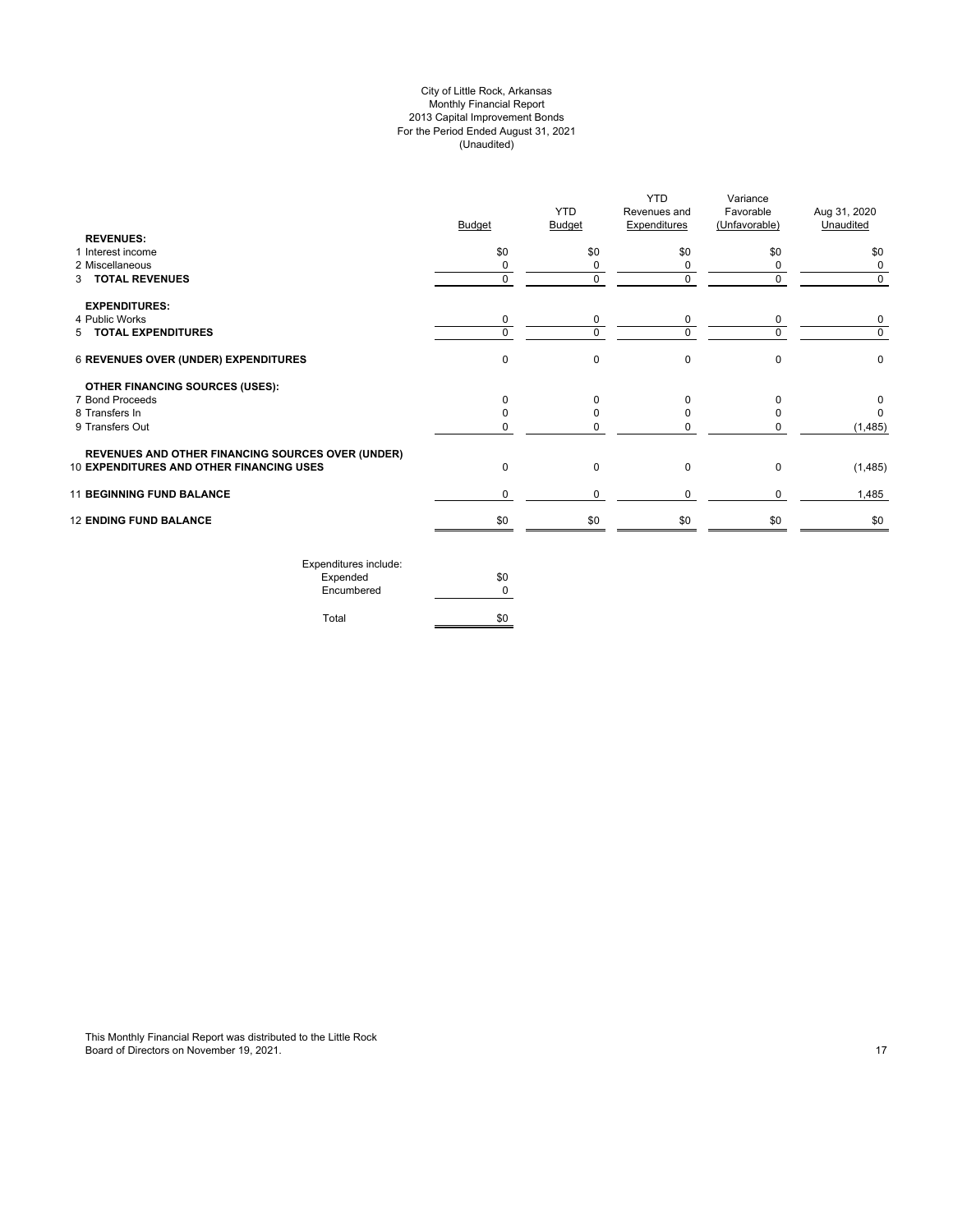#### City of Little Rock, Arkansas Monthly Financial Report 2018 Capital Improvement Bonds For the Period Ended August 31, 2021 (Unaudited)

| \$0<br>\$0<br>0<br>0<br>0<br>0<br>$\Omega$<br>0<br>$\mathbf 0$ | \$185,592<br>(190, 312)<br>$\mathbf 0$<br>(4, 720)<br>17,616,354<br>0<br>$\Omega$<br>17,616,354<br>(17,621,074) | \$185,592<br>(190, 312)<br>(4,720)<br>(17,616,354)<br>(17, 616, 354)<br>(17,621,074) | \$399,209<br>35,991<br>435,200<br>20,650,989<br>20,650,989<br>(20, 215, 789) |
|----------------------------------------------------------------|-----------------------------------------------------------------------------------------------------------------|--------------------------------------------------------------------------------------|------------------------------------------------------------------------------|
|                                                                |                                                                                                                 |                                                                                      |                                                                              |
|                                                                |                                                                                                                 |                                                                                      |                                                                              |
|                                                                |                                                                                                                 |                                                                                      |                                                                              |
|                                                                |                                                                                                                 |                                                                                      |                                                                              |
|                                                                |                                                                                                                 |                                                                                      |                                                                              |
|                                                                |                                                                                                                 |                                                                                      |                                                                              |
|                                                                |                                                                                                                 |                                                                                      |                                                                              |
|                                                                |                                                                                                                 |                                                                                      |                                                                              |
| 0                                                              | $\Omega$<br>0                                                                                                   | $\Omega$                                                                             | 0                                                                            |
| 0                                                              | 0<br>0                                                                                                          | U                                                                                    |                                                                              |
|                                                                | ŋ<br>U                                                                                                          |                                                                                      | 0                                                                            |
| ŋ                                                              | 0<br>U                                                                                                          |                                                                                      |                                                                              |
|                                                                |                                                                                                                 |                                                                                      | 1,485                                                                        |
|                                                                |                                                                                                                 |                                                                                      | $\Omega$                                                                     |
| 0                                                              |                                                                                                                 | (17,621,074)                                                                         | (20, 214, 304)                                                               |
| $\Omega$                                                       | 23,819,367                                                                                                      | 23,819,367                                                                           | 36.490.617                                                                   |
|                                                                | \$6,198,293                                                                                                     | \$6,198,293                                                                          | \$16,276,314                                                                 |
|                                                                | 0<br>0<br>\$0                                                                                                   | 0<br>0<br>0<br>0<br>$\mathbf 0$<br>(17,621,074)<br>0<br>\$0                          | 0<br>0                                                                       |

| Expenditures include: |              |
|-----------------------|--------------|
| Expended              | \$8,374,348  |
| Encumbered            | 9.242.006    |
|                       |              |
| Total                 | \$17,616,354 |

Note 1: As of August 31, 2021, the fund balance has been allocated to 49 special projects.

This Monthly Financial Report was distributed to the Little Rock Board of Directors on November 19, 2021. 18 April 19 and the control of the control of Directors on November 19, 2021.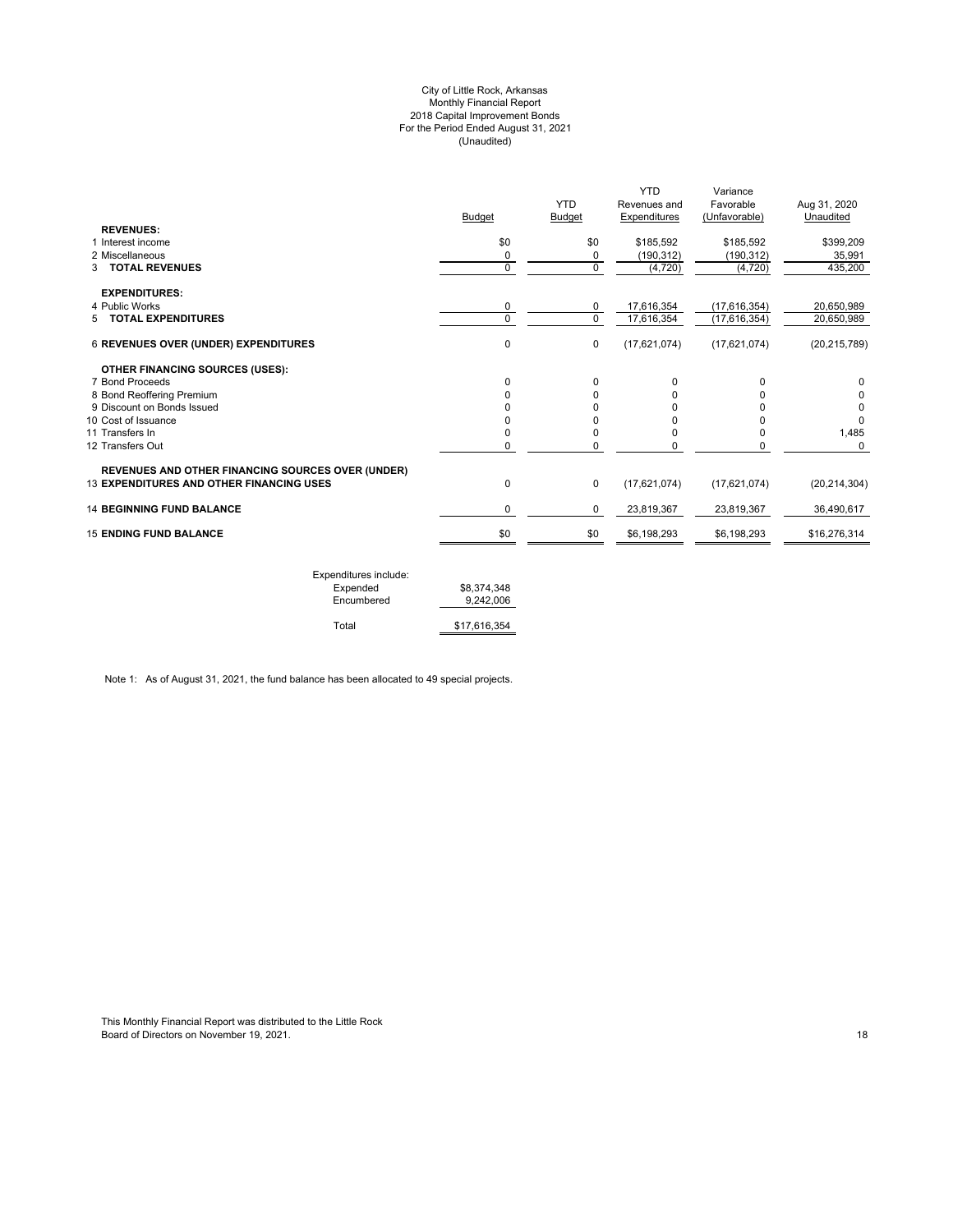#### City of Little Rock, Arkansas Monthly Financial Report TIF - Port Authority Fund For the Period Ended August 31, 2021 (Unaudited)

|                                                          | <b>Budget</b> | <b>YTD</b><br>Budget | <b>YTD</b><br>Revenues and<br><b>Expenditures</b> | Variance<br>Favorable<br>(Unfavorable) | Aug 31, 2020<br>Unaudited |
|----------------------------------------------------------|---------------|----------------------|---------------------------------------------------|----------------------------------------|---------------------------|
| <b>REVENUES:</b>                                         |               |                      |                                                   |                                        |                           |
| 1 General Property Taxes                                 | \$0           | \$0                  | \$25,148                                          | \$25,148                               | \$70,690                  |
| 2 Interest income                                        | $\Omega$      |                      | 283                                               | 283                                    | 10,730                    |
| 3 Miscellaneous                                          | 0             | 0                    |                                                   | <sup>0</sup>                           | 0                         |
| 4 TOTAL REVENUES                                         | $\mathbf 0$   | $\Omega$             | 25,431                                            | 25,431                                 | 81,419                    |
| <b>EXPENDITURES:</b>                                     |               |                      |                                                   |                                        |                           |
| 5 Street & Drainage                                      | 0             | 0                    | 300,000                                           | (300,000)                              | 200,000                   |
| 6 TOTAL EXPENDITURES                                     | $\Omega$      | $\Omega$             | 300,000                                           | (300,000)                              | 200,000                   |
| 7 REVENUES OVER (UNDER) EXPENDITURES                     | $\pmb{0}$     | $\mathbf 0$          | (274, 569)                                        | (274, 569)                             | (118, 581)                |
| <b>OTHER FINANCING SOURCES (USES):</b>                   |               |                      |                                                   |                                        |                           |
| 8 Bond Proceeds                                          | 0             | $\Omega$             | <sup>0</sup>                                      | $\Omega$                               | 0                         |
| 9 Transfers In                                           | 0             | $\Omega$             |                                                   | <sup>0</sup>                           | 0                         |
| 10 Transfers Out                                         | $\Omega$      | $\Omega$             |                                                   | $\Omega$                               | 0                         |
| <b>REVENUES AND OTHER FINANCING SOURCES OVER (UNDER)</b> |               |                      |                                                   |                                        |                           |
| <b>11 EXPENDITURES AND OTHER FINANCING USES</b>          | 0             | $\mathbf 0$          | (274, 569)                                        | (274, 569)                             | (118,581)                 |
| <b>12 BEGINNING FUND BALANCE</b>                         | 0             | 0                    | 220,217                                           | 220,217                                | 258,684                   |
| <b>13 ENDING FUND BALANCE</b>                            | \$0           | \$0                  | (\$54,352)                                        | (\$54,352)                             | \$140,103                 |
|                                                          |               |                      |                                                   |                                        |                           |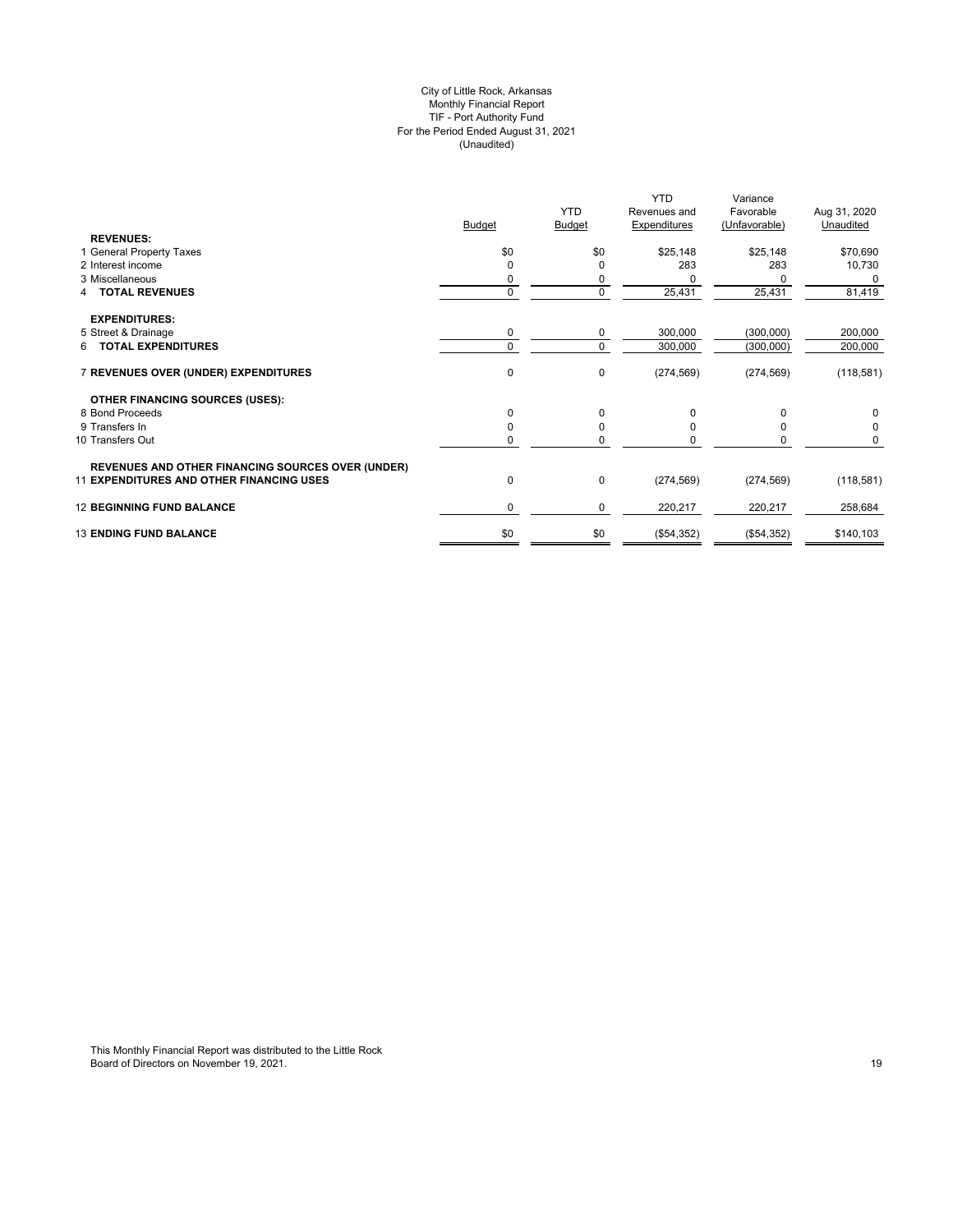#### City of Little Rock, Arkansas Monthly Financial Report 2018 Hotel Gross Receipts Tax - Capital Improvements For the Period Ended August 31, 2021 (Unaudited)

|                                                          |               | <b>YTD</b>    | <b>YTD</b><br>Revenues and | Variance<br>Favorable | Aug 31, 2020   |
|----------------------------------------------------------|---------------|---------------|----------------------------|-----------------------|----------------|
|                                                          | <b>Budget</b> | <b>Budget</b> | Expenditures               | (Unfavorable)         | Unaudited      |
| <b>REVENUES:</b>                                         |               |               |                            |                       |                |
| 1 Interest income                                        | \$0           | \$0           | \$31                       | \$31                  | \$125,035      |
| 2 Miscellaneous                                          | 0             | 0             | 0                          | 0                     |                |
| <b>3 TOTAL REVENUES</b>                                  | $\mathbf 0$   | $\Omega$      | 31                         | 31                    | 125,035        |
| <b>EXPENDITURES:</b>                                     |               |               |                            |                       |                |
| 4 MacArthur Museum                                       | 0             | 0             | 0                          | 0                     | $\Omega$       |
| 5 Art Center Fund                                        | 0             | 0             | 0                          | 0                     | 27,265,166     |
| <b>TOTAL EXPENDITURES</b><br>6                           | $\Omega$      | 0             | 0                          | $\mathbf 0$           | 27,265,166     |
| 7 REVENUES OVER (UNDER) EXPENDITURES                     | 0             | 0             | 31                         | 31                    | (27, 140, 131) |
| OTHER FINANCING SOURCES (USES):                          |               |               |                            |                       |                |
| 8 Bond Proceeds                                          | U             | 0             | 0                          | 0                     | 0              |
| 9 Bond Reoffering Premium                                |               | 0             |                            |                       |                |
| 10 Discount on Bonds Issued                              |               |               |                            |                       | 0              |
| 11 Cost of Issuance                                      |               |               |                            |                       | 0              |
| 12 Transfers In                                          |               |               | O                          |                       | $\Omega$       |
| 13 Transfers Out                                         | 0             | $\Omega$      | $\Omega$                   | 0                     | $\Omega$       |
| <b>REVENUES AND OTHER FINANCING SOURCES OVER (UNDER)</b> |               |               |                            |                       |                |
| <b>14 EXPENDITURES AND OTHER FINANCING USES</b>          | 0             | 0             | 31                         | 31                    | (27, 140, 131) |
| <b>15 BEGINNING FUND BALANCE</b>                         | 0             | 0             | 9,577                      | 9,577                 | 28,996,536     |
| <b>16 ENDING FUND BALANCE</b>                            | \$0           | \$0           | \$9,608                    | \$9,608               | \$1,856,405    |
|                                                          |               |               |                            |                       |                |

Expenditures include: Expended \$0 Encumbered 0 Total \$0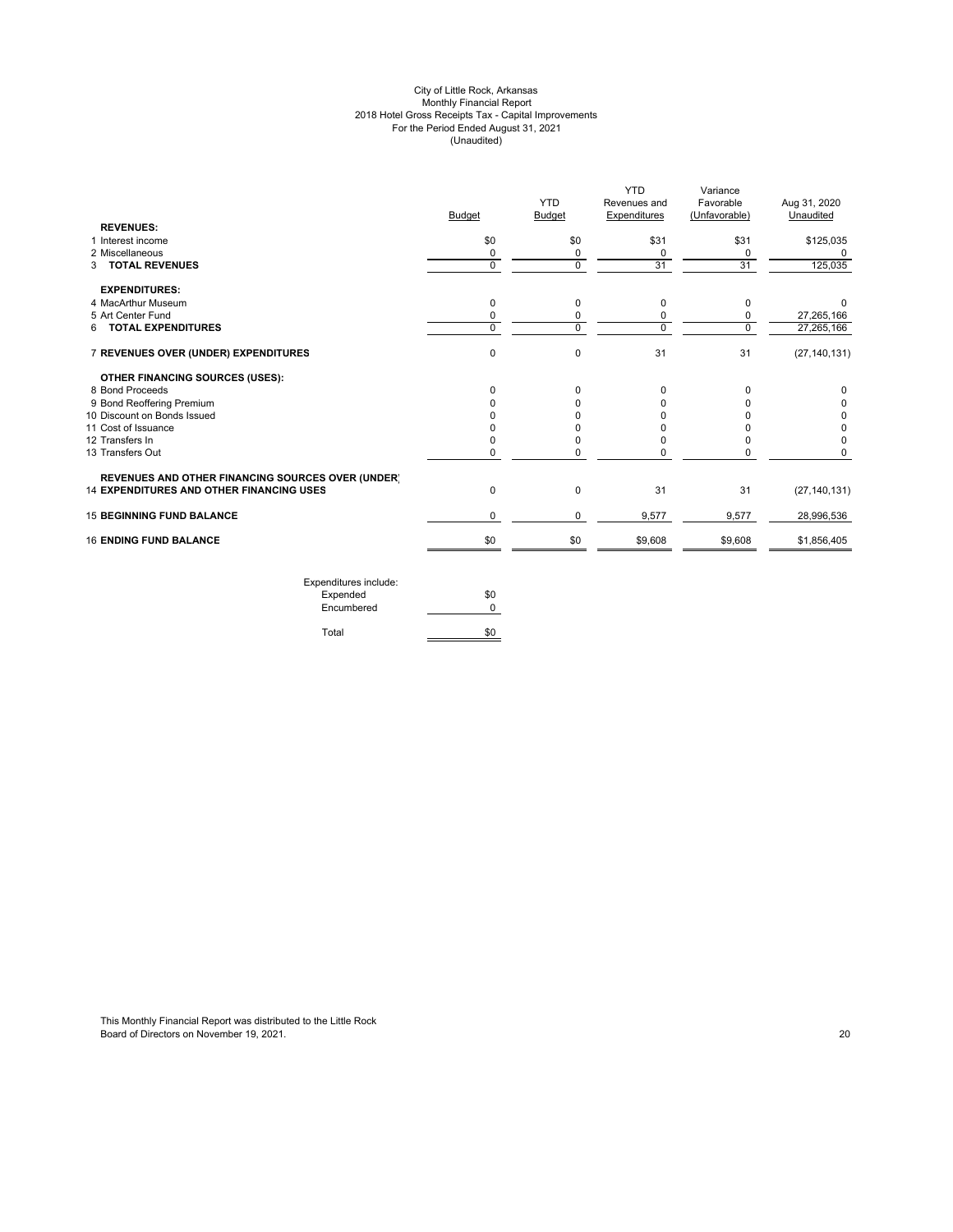# City of Little Rock, Arkansas Monthly Financial Report 2015 Library Improvement Bonds Debt Service Fund For the Period Ended August 31, 2021 (Unaudited)

|                                                          | <b>Budget</b> | <b>YTD</b><br>Budget | <b>YTD</b><br>Revenues and<br>Expenditures | Variance<br>Favorable<br>(Unfavorable) | Aug 31, 2020<br>Unaudited |
|----------------------------------------------------------|---------------|----------------------|--------------------------------------------|----------------------------------------|---------------------------|
| <b>REVENUES:</b>                                         |               |                      |                                            |                                        |                           |
| 1 Property Tax                                           | \$0           | \$0                  | \$2,465,487                                | \$2,465,487                            | \$2,144,599               |
| 2 Interest Income                                        | 0             | 0                    | 2,021                                      | 2,021                                  | 14,123                    |
| 3 TOTAL REVENUES                                         | 0             | 0                    | 2,467,508                                  | 2,467,508                              | 2,158,723                 |
| <b>EXPENDITURES:</b>                                     |               |                      |                                            |                                        |                           |
| 4 Debt Service                                           | 0             | 0                    | 3,866,788                                  | (3,866,788)                            | 3,283,506                 |
| 5 TOTAL EXPENDITURES                                     | $\Omega$      | $\mathbf 0$          | 3,866,788                                  | (3,866,788)                            | 3,283,506                 |
| <b>6 REVENUES OVER (UNDER) EXPENDITURES</b>              | 0             | $\mathbf 0$          | (1,399,279)                                | (1,399,279)                            | (1, 124, 784)             |
| <b>OTHER FINANCING SOURCES (USES):</b>                   |               |                      |                                            |                                        |                           |
| 7 Bond Proceeds                                          | 0             | $\Omega$             | 0                                          |                                        | 0                         |
| 8 Transfers In                                           | 0             | 0                    |                                            |                                        | 0                         |
| 9 Transfers Out                                          | n             | 0                    |                                            |                                        | 0                         |
| <b>REVENUES AND OTHER FINANCING SOURCES OVER (UNDER)</b> |               |                      |                                            |                                        |                           |
| <b>10 EXPENDITURES AND OTHER FINANCING USES</b>          | 0             | $\mathbf 0$          | (1,399,279)                                | (1,399,279)                            | (1, 124, 784)             |
| <b>11 BEGINNING FUND BALANCE</b>                         | $\Omega$      | 0                    | 4,210,609                                  | 4,210,609                              | 4,124,874                 |
| <b>12 ENDING FUND BALANCE</b>                            | \$0           | \$0                  | \$2,811,330                                | \$2,811,330                            | \$3,000,090               |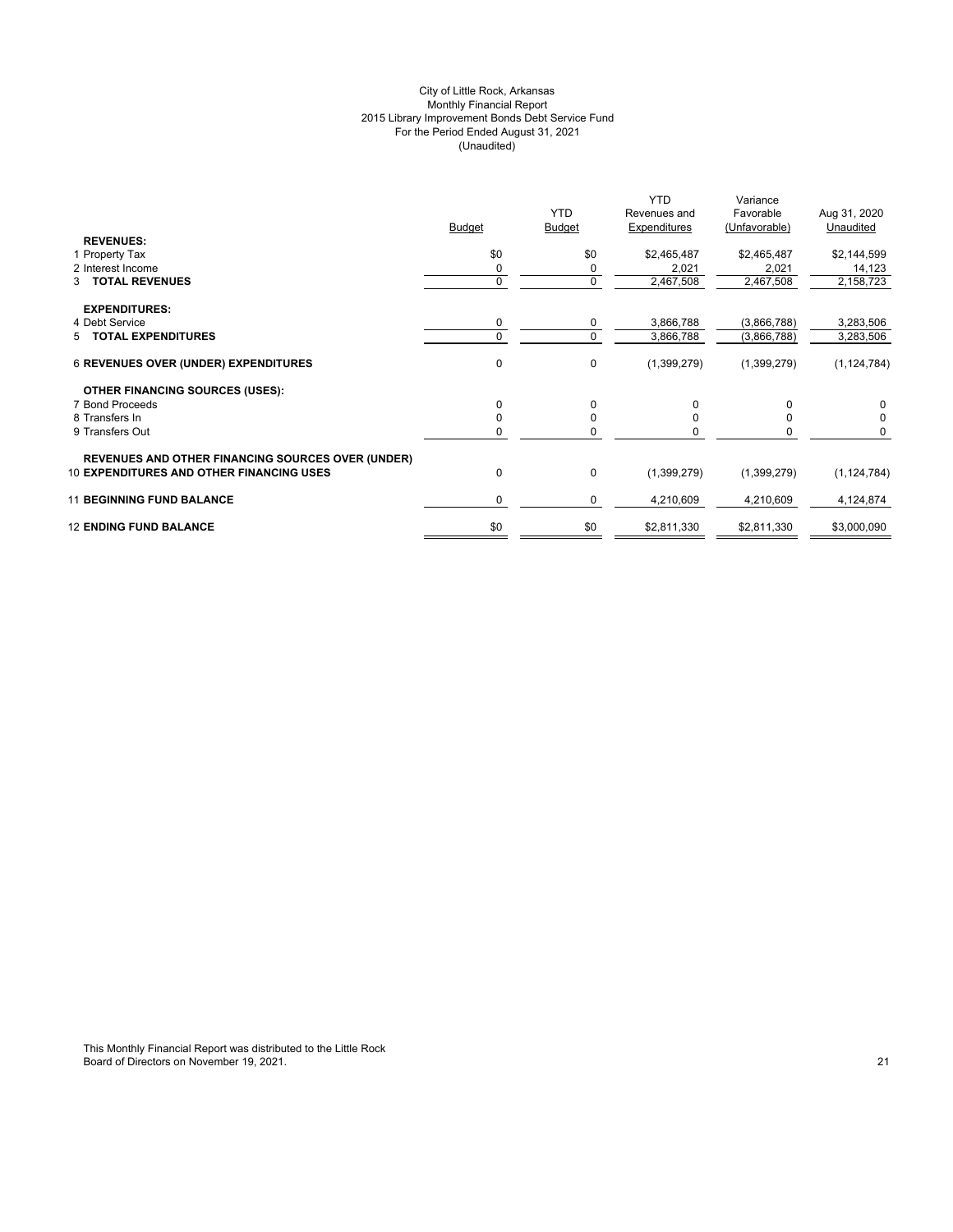# City of Little Rock, Arkansas Monthly Financial Report 2013 & 2018 Capital Improvement Bonds Debt Service Fund For the Period Ended August 31, 2021 (Unaudited)

|                                                          | <b>Budget</b> | <b>YTD</b><br><b>Budget</b> | <b>YTD</b><br>Revenues and<br>Expenditures | Variance<br>Favorable<br>(Unfavorable) | Aug 31, 2020<br>Unaudited |
|----------------------------------------------------------|---------------|-----------------------------|--------------------------------------------|----------------------------------------|---------------------------|
| <b>REVENUES:</b>                                         |               |                             |                                            |                                        |                           |
| 1 Property Tax                                           | \$0           | \$0                         | \$8,218,322                                | \$8,218,322                            | \$7,148,665               |
| 2 Interest Income                                        | $\Omega$      | $\Omega$                    | 1,788                                      | 1,788                                  | 67,204                    |
| 3 Miscellaneous                                          | 0             | 0                           |                                            |                                        |                           |
| <b>TOTAL REVENUES</b>                                    | $\mathbf{0}$  | $\mathbf 0$                 | 8,220,110                                  | 8,220,110                              | 7,215,869                 |
| <b>EXPENDITURES:</b>                                     |               |                             |                                            |                                        |                           |
| 5 Debt Service                                           | 0             | 0                           | 13,910,625                                 | (13,910,625)                           | 12,215,963                |
| <b>TOTAL EXPENDITURES</b><br>6                           | $\Omega$      | $\mathbf 0$                 | 13,910,625                                 | (13,910,625)                           | 12,215,963                |
| 7 REVENUES OVER (UNDER) EXPENDITURES                     | 0             | 0                           | (5,690,515)                                | (5,690,515)                            | (5,000,093)               |
| <b>OTHER FINANCING SOURCES (USES):</b>                   |               |                             |                                            |                                        |                           |
| 8 Bond Proceeds                                          | $\Omega$      | 0                           | 0                                          | $\Omega$                               | 0                         |
| 9 Transfers In                                           | $\Omega$      | 0                           | <sup>0</sup>                               | 0                                      | 0                         |
| 10 Transfers Out                                         | 0             | 0                           |                                            |                                        | 0                         |
| <b>REVENUES AND OTHER FINANCING SOURCES OVER (UNDER)</b> |               |                             |                                            |                                        |                           |
| <b>11 EXPENDITURES AND OTHER FINANCING USES</b>          | $\Omega$      | 0                           | (5,690,515)                                | (5,690,515)                            | (5,000,093)               |
| <b>12 BEGINNING FUND BALANCE</b>                         | $\mathbf 0$   | 0                           | 14,469,750                                 | 14,469,750                             | 14,079,717                |
| <b>13 ENDING FUND BALANCE</b>                            | \$0           | \$0                         | \$8,779,235                                | \$8,779,235                            | \$9,079,624               |
|                                                          |               |                             |                                            |                                        |                           |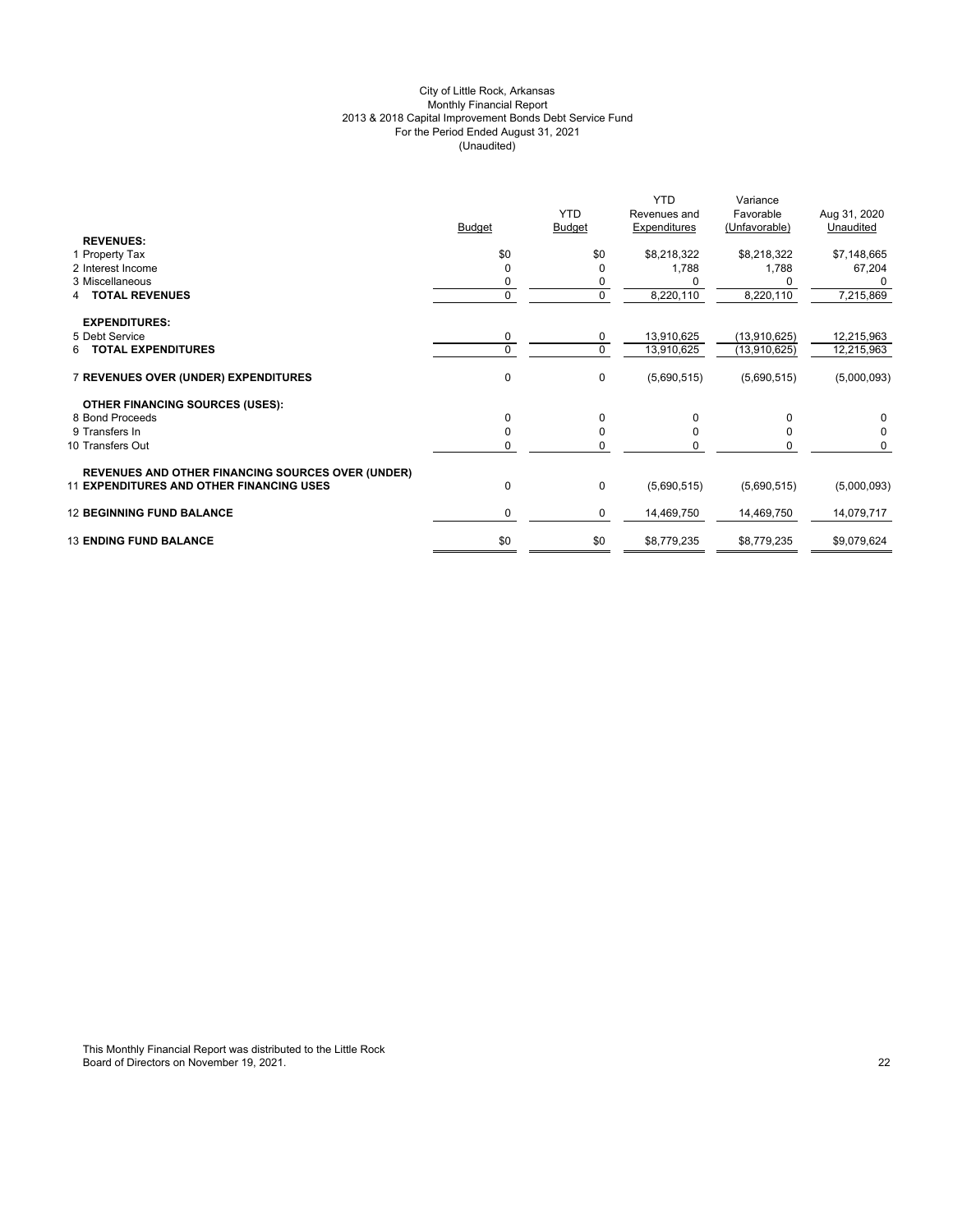#### City of Little Rock, Arkansas Monthly Financial Report 2017 Capital Improvement Refunding Revenue Bond For the Period Ended August 31, 2021 (Unaudited)

|                                                          |               |               | <b>YTD</b>   | Variance      |              |
|----------------------------------------------------------|---------------|---------------|--------------|---------------|--------------|
|                                                          |               | <b>YTD</b>    | Revenues and | Favorable     | Aug 31, 2020 |
|                                                          | <b>Budget</b> | <b>Budget</b> | Expenditures | (Unfavorable) | Unaudited    |
| <b>REVENUES:</b>                                         |               |               |              |               |              |
| 1 Franchise Fees                                         | \$0           | \$0           | \$1,356,547  | \$1,356,547   | \$1,354,493  |
| 2 Charges for Services                                   | O             |               | <sup>0</sup> | O             |              |
| 3 Interest income                                        |               |               | 247          | 247           | 1,215        |
| 4 Miscellaneous Revenue                                  | 0             | 0             |              | O             |              |
| <b>TOTAL REVENUES</b><br>5                               | $\Omega$      | 0             | 1,356,794    | 1,356,794     | 1,355,708    |
| <b>EXPENDITURES:</b>                                     |               |               |              |               |              |
| 6 Issuance Cost                                          | $\Omega$      | 0             | $\Omega$     | $\Omega$      |              |
| 7 Debt Service                                           | 0             | 0             | 292,950      | (292, 950)    | 306,375      |
| <b>TOTAL EXPENDITURES</b><br>8                           | $\Omega$      | 0             | 292,950      | (292, 950)    | 306,375      |
| 9 REVENUES OVER (UNDER) EXPENDITURES                     | $\mathbf 0$   | 0             | 1,063,844    | 1,063,844     | 1,049,333    |
| <b>OTHER FINANCING SOURCES (USES):</b>                   |               |               |              |               |              |
| 10 Bond Proceeds                                         | <sup>0</sup>  | 0             |              |               |              |
| 11 Bond Reoffering Premium                               |               |               |              |               |              |
| 12 Discount on Bonds Issued                              |               |               |              |               |              |
| 13 Payment to Refunded Bond Escrow Agent                 |               |               |              |               | 0            |
| 14 Transfer In                                           |               | 0             |              |               | $\Omega$     |
| 15 Transfers Out                                         | $\Omega$      | O             |              |               |              |
| <b>REVENUES AND OTHER FINANCING SOURCES OVER (UNDER)</b> |               |               |              |               |              |
| <b>16 EXPENDITURES AND OTHER FINANCING USES</b>          | 0             | 0             | 1,063,844    | 1,063,844     | 1,049,333    |
| <b>17 BEGINNING FUND BALANCE</b>                         | $\Omega$      | 0             | 19,334       | 19,334        | 20,909       |
| <b>18 ENDING FUND BALANCE</b>                            | \$0           | \$0           | \$1,083,178  | \$1,083,178   | \$1,070,242  |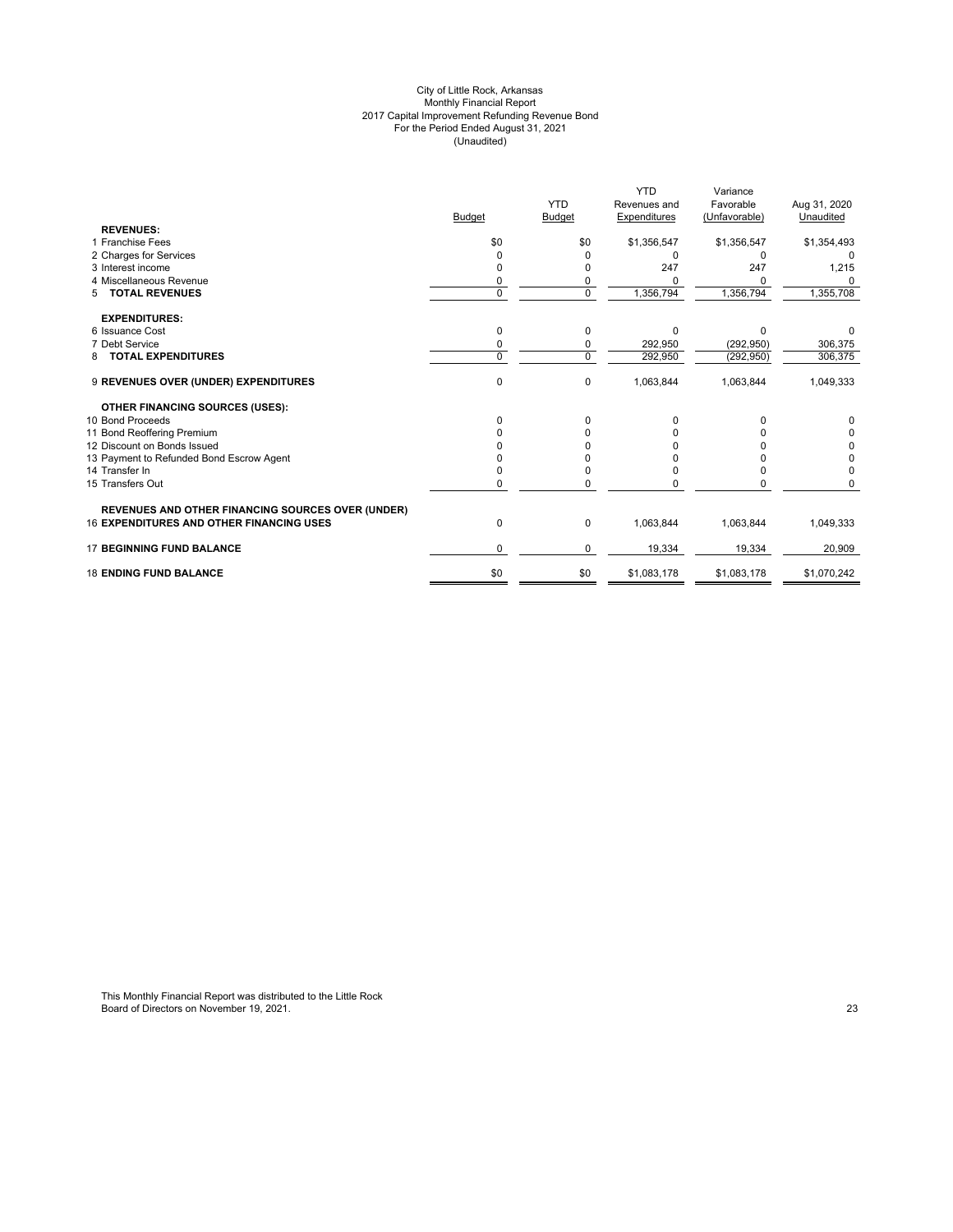# City of Little Rock, Arkansas Monthly Financial Report 2014 TIF #1 Capital Improvement Bonds Debt Service Fund For the Period Ended August 31, 2021 (Unaudited)

|                                                          |               | <b>YTD</b>    | <b>YTD</b><br>Revenues and | Variance<br>Favorable | Aug 31, 2020 |
|----------------------------------------------------------|---------------|---------------|----------------------------|-----------------------|--------------|
|                                                          | <b>Budget</b> | <b>Budget</b> | Expenditures               | (Unfavorable)         | Unaudited    |
| <b>REVENUES:</b>                                         |               |               |                            |                       |              |
| 1 Property Tax                                           | \$0           | \$0           | \$379,234                  | \$379,234             | \$243,324    |
| 2 Interest Income                                        | O             | $\mathbf 0$   | 81                         | 81                    | 2,698        |
| 3 Miscellaneous                                          | 0             | 0             |                            |                       | 0            |
| <b>TOTAL REVENUES</b><br>4                               | $\mathbf{0}$  | 0             | 379,315                    | 379,315               | 246,022      |
| <b>EXPENDITURES:</b>                                     |               |               |                            |                       |              |
| 5 Debt Service                                           | 0             | 0             | 611,050                    | (611, 050)            | 328,850      |
| <b>TOTAL EXPENDITURES</b><br>6.                          | $\Omega$      | $\mathbf 0$   | 611,050                    | (611,050)             | 328,850      |
| 7 REVENUES OVER (UNDER) EXPENDITURES                     | $\mathbf{0}$  | 0             | (231, 735)                 | (231, 735)            | (82, 828)    |
| <b>OTHER FINANCING SOURCES (USES):</b>                   |               |               |                            |                       |              |
| 8 Bond Proceeds                                          | $\Omega$      | $\mathbf 0$   | $\Omega$                   | $\Omega$              | 0            |
| 9 Transfers In                                           | $\Omega$      | 0             | <sup>0</sup>               | 0                     | 0            |
| 10 Transfers Out                                         | 0             | 0             | $\Omega$                   | 0                     | $\mathbf 0$  |
| <b>REVENUES AND OTHER FINANCING SOURCES OVER (UNDER)</b> |               |               |                            |                       |              |
| <b>11 EXPENDITURES AND OTHER FINANCING USES</b>          | 0             | $\pmb{0}$     | (231, 735)                 | (231, 735)            | (82, 828)    |
| <b>12 BEGINNING FUND BALANCE</b>                         | $\mathbf 0$   | 0             | 881,442                    | 881,442               | 713,562      |
| <b>13 ENDING FUND BALANCE</b>                            | \$0           | \$0           | \$649,707                  | \$649,707             | \$630,734    |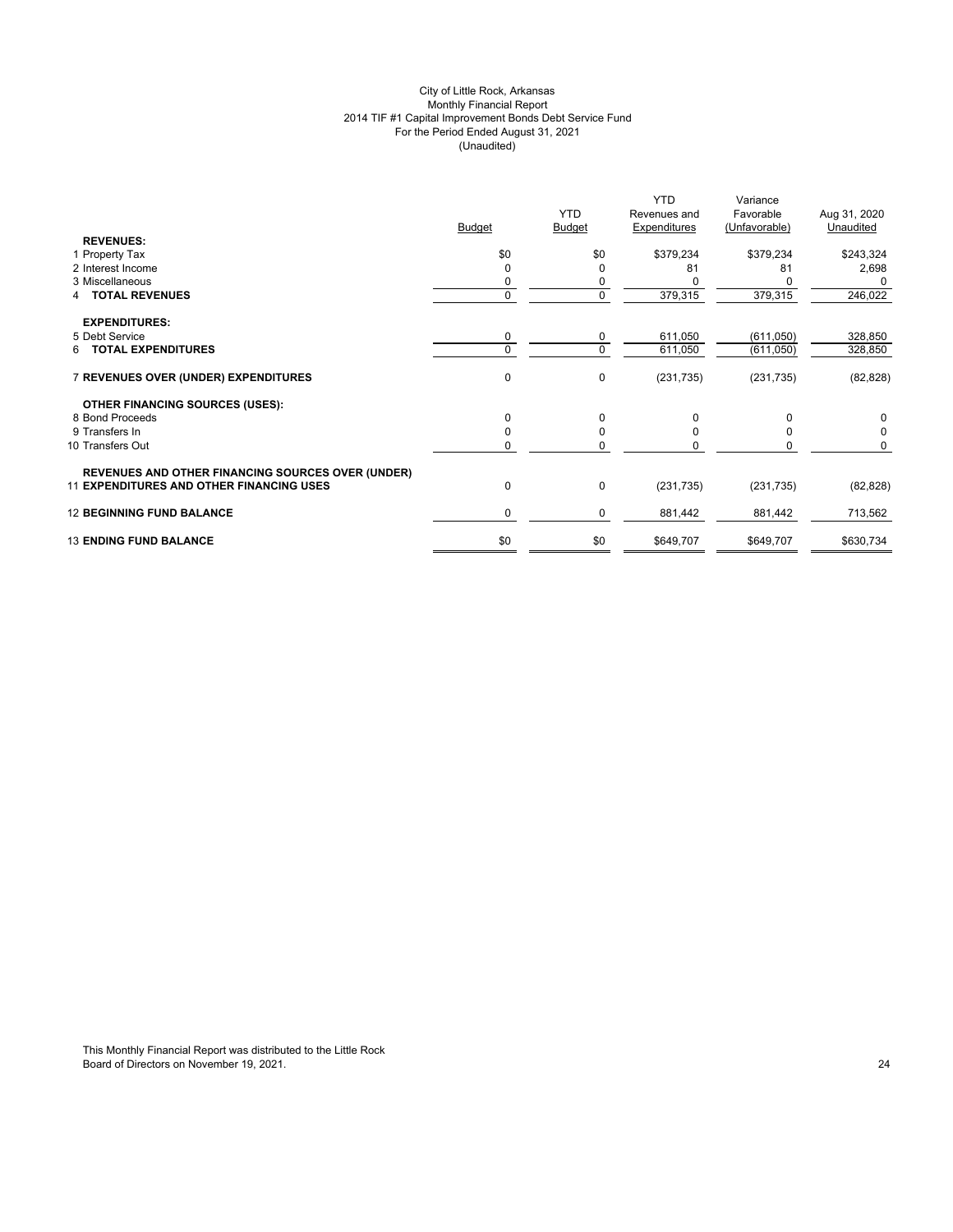#### City of Little Rock, Arkansas Monthly Financial Report 2017 Library Refunding Bond Fund For the Period Ended August 31, 2021 (Unaudited)

|                                                          |               | <b>YTD</b>    | <b>YTD</b>                   | Variance                   |                           |
|----------------------------------------------------------|---------------|---------------|------------------------------|----------------------------|---------------------------|
|                                                          | <b>Budget</b> | <b>Budget</b> | Revenues and<br>Expenditures | Favorable<br>(Unfavorable) | Aug 31, 2020<br>Unaudited |
| <b>REVENUES:</b>                                         |               |               |                              |                            |                           |
| 1 Property Tax                                           | \$0           | \$0           | \$2,465,487                  | \$2,465,487                | \$2,144,599               |
| 2 Interest income                                        |               |               | 910                          | 910                        | 17,243                    |
| 3 Miscellaneous                                          |               |               |                              |                            |                           |
| <b>TOTAL REVENUES</b>                                    | $\Omega$      | 0             | 2,466,401                    | 2,466,401                  | 2,161,843                 |
| <b>EXPENDITURES:</b>                                     |               |               |                              |                            |                           |
| 5 Issuance Cost                                          | 0             | 0             |                              | U                          |                           |
| 6 Debt Service                                           |               | 0             | 4,155,919                    | (4, 155, 919)              | 3,579,569                 |
| <b>TOTAL EXPENDITURES</b>                                | $\Omega$      | 0             | 4,155,919                    | (4, 155, 919)              | 3,579,569                 |
| 8 REVENUES OVER (UNDER) EXPENDITURES                     | $\mathbf 0$   | 0             | (1,689,518)                  | (1,689,518)                | (1, 417, 726)             |
| <b>OTHER FINANCING SOURCES (USES):</b>                   |               |               |                              |                            |                           |
| 9 Transfer In                                            | 0             | 0             | $\Omega$                     | $\Omega$                   | $\Omega$                  |
| 10 Transfers Out                                         | 0             | $\Omega$      |                              |                            |                           |
| <b>REVENUES AND OTHER FINANCING SOURCES OVER (UNDER)</b> |               |               |                              |                            |                           |
| <b>11 EXPENDITURES AND OTHER FINANCING USES</b>          | $\mathbf 0$   | 0             | (1,689,518)                  | (1,689,518)                | (1,417,726)               |
| <b>12 BEGINNING FUND BALANCE</b>                         | 0             | 0             | 4,511,146                    | 4,511,146                  | 4,436,100                 |
| <b>13 ENDING FUND BALANCE</b>                            | \$0           | \$0           | \$2,821,628                  | \$2,821,628                | \$3,018,374               |
|                                                          |               |               |                              |                            |                           |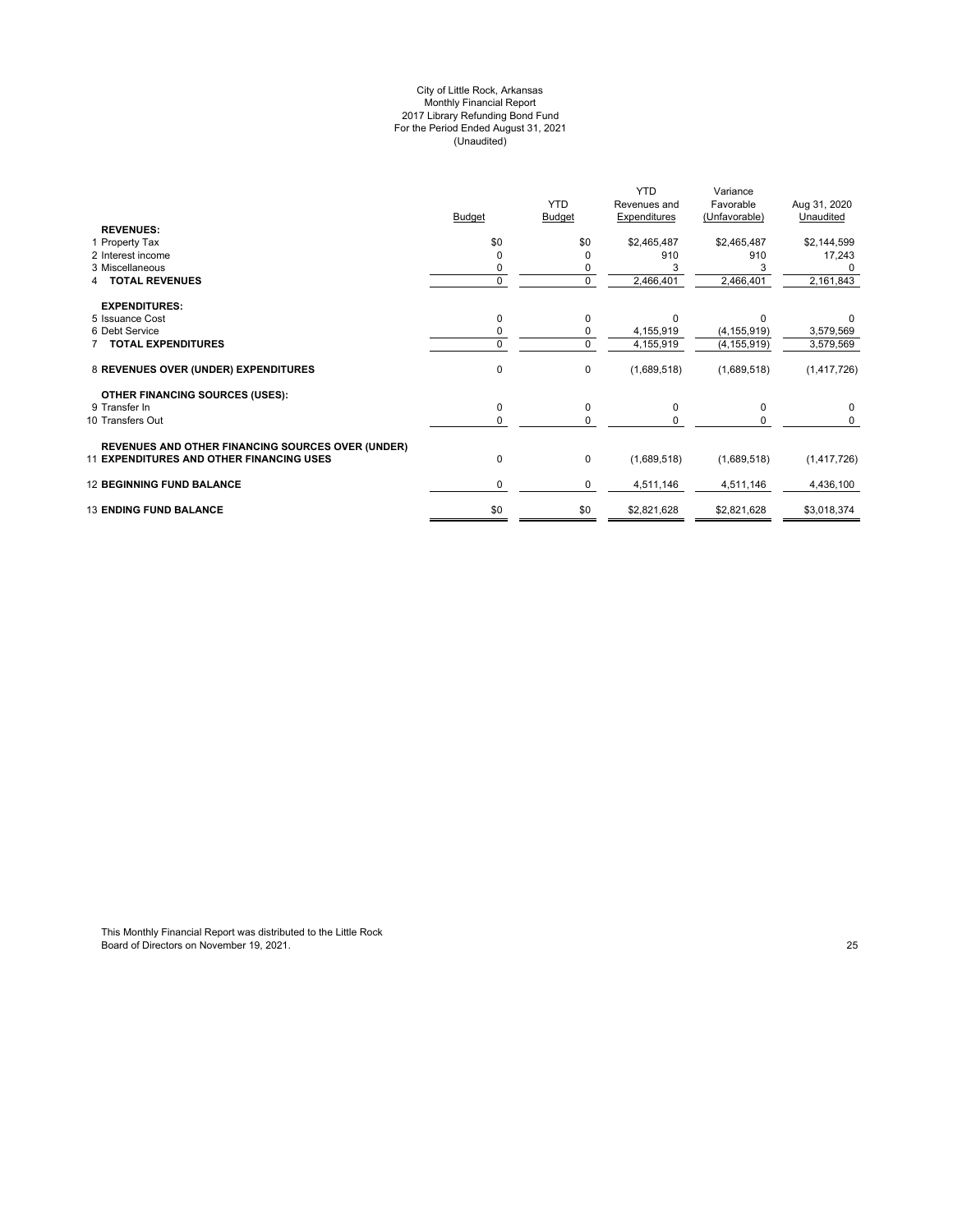# City of Little Rock, Arkansas Monthly Financial Report Hotel Tax Revenue For the Period Ended August 31, 2021 (Unaudited)

|                                                          |               |               | <b>YTD</b>   | Variance      |              |
|----------------------------------------------------------|---------------|---------------|--------------|---------------|--------------|
|                                                          |               | <b>YTD</b>    | Revenues and | Favorable     | Aug 31, 2020 |
|                                                          | <b>Budget</b> | <b>Budget</b> | Expenditures | (Unfavorable) | Unaudited    |
| <b>REVENUES:</b>                                         |               |               |              |               |              |
| 1 Hotel Gross Receipts Tax                               | \$0           | \$0           | \$1,283,039  | \$1,283,039   | \$475,091    |
| 2 Interest Income                                        | 0             | <sup>0</sup>  | 218          | 218           | 2,186        |
| 3 Miscellaneous                                          |               | 0             |              |               | 172,809      |
| <b>TOTAL REVENUES</b>                                    | $\Omega$      | $\mathbf 0$   | 1,283,257    | 1,283,257     | 650,086      |
| <b>EXPENDITURES:</b>                                     |               |               |              |               |              |
| 5 Interest Expense                                       | 0             | 0             | 672,197      | (672, 197)    | 686,072      |
| 6 TOTAL EXPENDITURES                                     | $\Omega$      | $\mathbf 0$   | 672,197      | (672, 197)    | 686,072      |
| 7 REVENUES OVER (UNDER) EXPENDITURES                     | 0             | $\mathbf 0$   | 611,061      | 611,061       | (35,986)     |
| OTHER FINANCING SOURCES (USES):                          |               |               |              |               |              |
| 8 Bond Proceeds                                          | $\Omega$      | $\Omega$      |              |               | 0            |
| 9 Payment to Refunded Bond Escrow Agent                  |               | $\Omega$      |              |               | 0            |
| 10 Transfers In                                          |               | <sup>0</sup>  |              |               | 0            |
| 11 Transfers Out                                         | 0             | $\Omega$      |              | U             | 0            |
| <b>REVENUES AND OTHER FINANCING SOURCES OVER (UNDER)</b> |               |               |              |               |              |
| <b>11 EXPENDITURES AND OTHER FINANCING USES</b>          | 0             | $\mathbf 0$   | 611,061      | 611,061       | (35,986)     |
| <b>12 BEGINNING FUND BALANCE</b>                         | 0             | $\mathbf 0$   | 355,187      | 355,187       | 617,919      |
| <b>13 ENDING FUND BALANCE</b>                            | \$0           | \$0           | \$966,248    | \$966,248     | \$581,933    |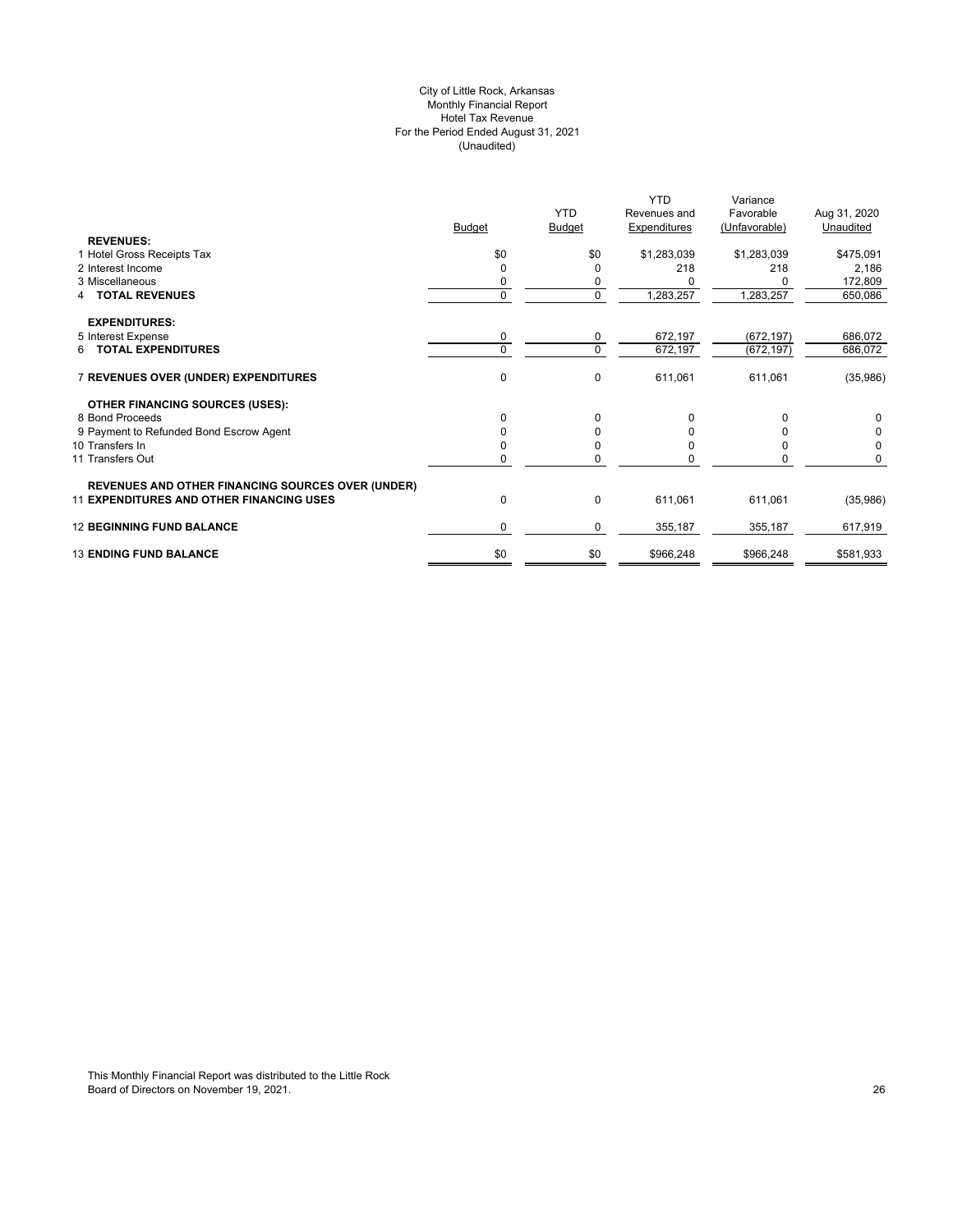# (Unaudited) City of Little Rock, Arkansas Monthly Financial Report Fleet Services Fund For the Period Ended August 31, 2021

|                                             |               |               | <b>YTD</b>   | Variance      |              |
|---------------------------------------------|---------------|---------------|--------------|---------------|--------------|
|                                             |               | <b>YTD</b>    | Revenues and | Favorable     | Aug 31, 2020 |
|                                             | <b>Budget</b> | <b>Budget</b> | Expenditures | (Unfavorable) | Unaudited    |
| <b>OPERATING REVENUES:</b>                  |               |               |              |               |              |
| 1 Charges for services                      | \$12,670,623  | 8,447,082     | \$7,830,612  | (\$616,470)   | \$7,780,310  |
| 2 Interest Income                           | 20.000        | 13,333        | 4,709        | (8,624)       | 15,479       |
| <b>TOTAL OPERATING REVENUES</b><br>3        | 12,690,623    | 8,460,415     | 7,835,321    | (625, 094)    | 7,795,789    |
| <b>OPERATING EXPENSES:</b>                  |               |               |              |               |              |
| 4 Personnel Services                        | 3,669,964     | 2,446,643     | 2,303,028    | 143,615       | 2,304,308    |
| 5 Supplies and materials                    | 4,313,660     | 2,875,773     | 2,835,465    | 40,308        | 2,238,323    |
| 6 Services and other expenses               | 3,098,659     | 2,065,773     | 1,657,144    | 408.629       | 1,969,955    |
| 7 Repairs and maintenance                   | 1,358,040     | 905.360       | 915.471      | (10, 111)     | 600,179      |
| 8 Depreciation and amortization             | 375,300       | 250,200       | 247,800      | 2,400         | 236,761      |
| <b>TOTAL OPERATING EXPENSES</b><br>9        | 12,815,623    | 8,543,749     | 7,958,908    | 584,841       | 7,349,526    |
| 10 OPERATING INCOME/(LOSS)                  | (125,000)     | (83, 333)     | (123, 587)   | (40, 254)     | 446,263      |
| <b>NONOPERATING REVENUES/(EXPENSES):</b>    |               |               |              |               |              |
| 11 Investment income                        | $\Omega$      | 0             | 0            | 0             | 2,896        |
| 12 Gain (loss) on disposal of fixed assets  | $\Omega$      | 0             | 0            | 0             | O            |
| 13 Other, net                               |               | U             | 0            | n             | 0            |
| 14 INCOME (LOSS) BEFORE OPERATING TRANSFERS | (125,000)     | (83, 333)     | (123, 587)   | (40, 254)     | 449,159      |
| <b>OPERATING TRANSFERS:</b>                 |               |               |              |               |              |
| 15 Operating transfers in                   | $\Omega$      | $\Omega$      | $\Omega$     | $\Omega$      | 0            |
| 16 Operating transfers out                  | (738,000)     | (492,000)     | (738,000)    | (246,000)     | $\Omega$     |
| 17 NET INCOME/(LOSS)                        | (863,000)     | (575, 333)    | (861, 587)   | (286, 254)    | 449,159      |
| <b>18 BEGINNING NET POSITION</b>            | 5,732,526     | 5,732,526     | 5,732,526    | 0             | 5,622,697    |
| <b>19 ENDING NET POSITION</b>               | \$4,869,526   | \$5,157,193   | \$4,870,939  | (\$286, 254)  | \$6,071,855  |
|                                             |               |               |              |               |              |

|                          | Analysis of Net Position |  |  |
|--------------------------|--------------------------|--|--|
| Cash                     | \$1,717,339              |  |  |
| Receivable               | 15,237                   |  |  |
| Inventory                | 361,198                  |  |  |
| Capital Assets, net      | 3,079,099                |  |  |
| <b>Other Assets</b>      | 352,251                  |  |  |
| <b>Deferred Outflows</b> | 80.216                   |  |  |
| Liabilities              | (523, 137)               |  |  |
| Deferred Inflows         | (211, 265)               |  |  |
|                          |                          |  |  |
| <b>Net Position</b>      | \$4.870.939              |  |  |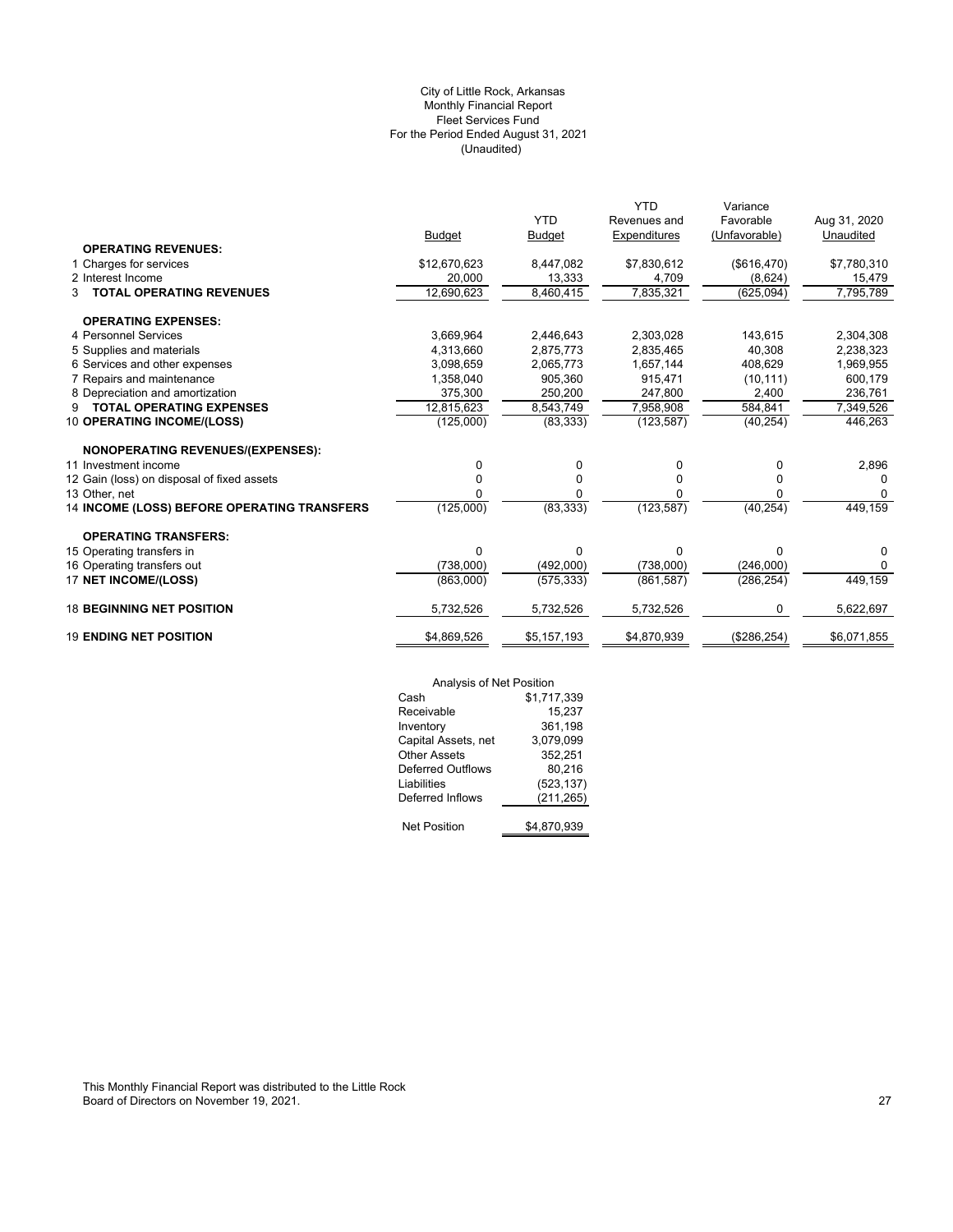# (Unaudited) City of Little Rock, Arkansas Monthly Financial Report Vehicle Storage Facility Fund For the Period Ended August 31, 2021

|                                             |               | <b>YTD</b>    | <b>YTD</b><br>Revenues and | Variance<br>Favorable | Aug 31, 2020 |
|---------------------------------------------|---------------|---------------|----------------------------|-----------------------|--------------|
|                                             | <b>Budget</b> | <b>Budget</b> | Expenditures               | (Unfavorable)         | Unaudited    |
| <b>OPERATING REVENUES:</b>                  |               |               |                            |                       |              |
| 1 Licenses and permits                      | \$13,080      | \$8,720       | \$10,310                   | \$1,590               | \$12,150     |
| 2 Charges for services                      | 2,039,180     | 1,359,453     | 1,421,474                  | 62,020                | 1,217,800    |
| 3 Other                                     | 0             | 0             | 0                          | 0                     | 0            |
| <b>TOTAL OPERATING REVENUES</b><br>4        | 2,052,260     | 1,368,173     | 1,431,784                  | 63,610                | 1,229,950    |
| <b>OPERATING EXPENSES:</b>                  |               |               |                            |                       |              |
| 5 Personnel Services                        | 778,372       | 518,915       | 501,798                    | 17,117                | 468,032      |
| 6 Supplies and materials                    | 55,755        | 37,170        | 23,168                     | 14,002                | 28,313       |
| 7 Services and other expenses               | 683,017       | 455,345       | 392,489                    | 62,856                | 381,739      |
| 8 Repairs and maintenance                   | 166,013       | 110.675       | 86,217                     | 24,459                | 20,440       |
| 9 Depreciation and amortization             | 16,000        | 10,667        | 10,620                     | 46                    | 10,620       |
| 10 Refunds                                  | 0             |               | 0                          | 0                     | 2,362        |
| <b>TOTAL OPERATING EXPENSES</b><br>11       | 1,699,157     | 1,132,771     | 1,014,291                  | 118,480               | 911,506      |
| 12 OPERATING INCOME/(LOSS)                  | 353,103       | 235,402       | 417,492                    | 182,090               | 318,443      |
| NONOPERATING REVENUES/(EXPENSES):           |               |               |                            |                       |              |
| 13 Investment income                        | 1,700         | 1,133         | 2,318                      | 1,184                 | 1,257        |
| 14 Gain (loss) on disposal of fixed assets  | 0             | 0             | 0                          | 0                     | $\Omega$     |
| 15 Other, net                               | 0             |               | (9)                        | (9)                   | $\Omega$     |
| 16 INCOME (LOSS) BEFORE OPERATING TRANSFERS | 354,803       | 236,535       | 419,801                    | 183,266               | 319,700      |
| <b>OPERATING TRANSFERS:</b>                 |               |               |                            |                       |              |
| 17 Carryover - Prior Year                   | 5,887         | 3,925         | 5,887                      | 1,962                 | 0            |
| 18 Operating transfers out                  | O             | 0             | 0                          | 0                     | 0            |
| 19 NET INCOME/(LOSS)                        | 360,690       | 240,460       | 425,688                    | 185,228               | 319,700      |
| <b>20 BEGINNING NET POSITION</b>            | 243,907       | 243,907       | 243,907                    | 0                     | (157, 298)   |
| <b>21 ENDING NET POSITION</b>               | \$604,597     | \$484,367     | \$669,595                  | \$185,228             | \$162,402    |

| Analysis of Net Position |            |  |  |  |
|--------------------------|------------|--|--|--|
| Cash                     | \$938.285  |  |  |  |
| Receivable               | ŋ          |  |  |  |
| Inventory                | 0          |  |  |  |
| Capital Assets, net      | 35.969     |  |  |  |
| Other Assets             | ŋ          |  |  |  |
| Deferred Outflows        | 13.369     |  |  |  |
| Liabilities              | (282, 818) |  |  |  |
| Deferred Inflows         | (35, 210)  |  |  |  |
|                          |            |  |  |  |
| <b>Net Position</b>      | \$669.595  |  |  |  |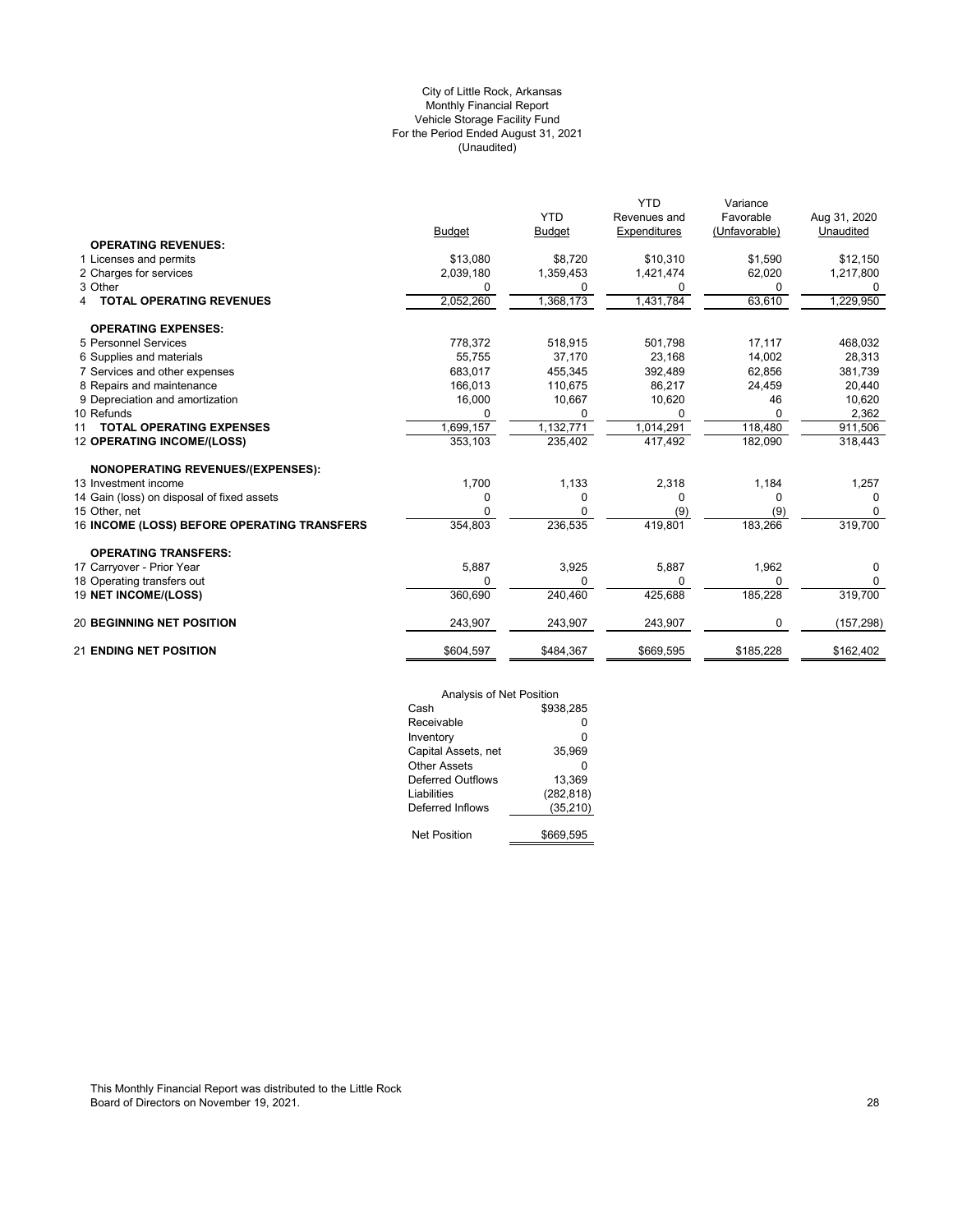# (Unaudited) City of Little Rock, Arkansas Monthly Financial Report Waste Disposal Fund For the Period Ended August 31, 2021

|                                                    | <b>Budget</b> | <b>YTD</b><br><b>Budget</b> | <b>YTD</b><br>Revenues and<br>Expenditures | Variance<br>Favorable<br>(Unfavorable) | Aug 31, 2020<br>Unaudited |
|----------------------------------------------------|---------------|-----------------------------|--------------------------------------------|----------------------------------------|---------------------------|
| <b>OPERATING REVENUES:</b>                         |               |                             |                                            |                                        |                           |
| 1 Charges for services                             | \$22,972,800  | \$15,315,200                | \$15,772,211                               | \$457,011                              | \$15,034,044              |
| 2 Other                                            | 0             | 0                           | 0                                          | 0                                      | 4,239                     |
| <b>3 TOTAL OPERATING REVENUES</b>                  | 22,972,800    | 15,315,200                  | 15,772,211                                 | 457,011                                | 15,038,282                |
| <b>OPERATING EXPENSES:</b>                         |               |                             |                                            |                                        |                           |
| 4 Personnel Services                               | 7,525,496     | 5,016,997                   | 4,965,533                                  | 51,464                                 | 5,018,197                 |
| 5 Supplies and materials                           | 1.239.101     | 826.067                     | 749.063                                    | 77.005                                 | 599,795                   |
| 6 Services and other expenses                      | 4,861,808     | 3,241,205                   | 2,898,419                                  | 342,786                                | 1,983,826                 |
| 7 Repairs and maintenance                          | 3,878,649     | 2,585,766                   | 2,321,676                                  | 264,090                                | 2,689,043                 |
| 8 Closure & Postclosure Costs                      | 474,500       | 316,333                     | 322,208                                    | (5,874)                                | 133,929                   |
| 9 Depreciation and amortization                    | 3,352,100     | 2,234,733                   | 2,221,527                                  | 13,206                                 | 1,995,446                 |
| 10 TOTAL OPERATING EXPENSES                        | 21,331,654    | 14,221,103                  | 13,478,427                                 | 742,676                                | 12,420,235                |
| 11 OPERATING INCOME/(LOSS)                         | 1,641,146     | 1,094,097                   | 2,293,785                                  | 1,199,687                              | 2,618,047                 |
| NONOPERATING REVENUES/(EXPENSES):                  |               |                             |                                            |                                        |                           |
| 12 Investment income                               | 29.150        | 19.433                      | 21,598                                     | 2.165                                  | 96,092                    |
| 13 Interest expense                                | (27, 523)     | (18, 349)                   | (21, 028)                                  | (2,679)                                | (32, 534)                 |
| 14 Gain (loss) on disposal of fixed assets         | 0             | 0                           | $\Omega$                                   | 0                                      | 0                         |
| 15 Other, net                                      | 307,875       | 205,250                     | 316,617                                    | 111,367                                | 908,822                   |
| <b>16 INCOME (LOSS) BEFORE OPERATING TRANSFERS</b> | 1,950,648     | 1,300,432                   | 2,610,973                                  | 1,310,541                              | 3,590,427                 |
| <b>OPERATING TRANSFERS:</b>                        |               |                             |                                            |                                        |                           |
| 17 Carryover - Prior Year                          | 55,596        | 37.064                      | 55,596                                     | 18,532                                 | <sup>0</sup>              |
| 18 Operating transfers out                         | (2,006,244)   | (1, 337, 496)               | (2,006,244)                                | (668, 748)                             | (1,844,211)               |
| <b>19 NET INCOME/(LOSS)</b>                        | <sup>n</sup>  | O                           | 660,325                                    | 660,325                                | 1,746,216                 |
| <b>20 BEGINNING NET POSITION</b>                   | 24,814,406    | 24,814,406                  | 24,814,406                                 | 0                                      | 24,732,266                |
| <b>21 ENDING NET POSITION</b>                      | \$24,814,406  | \$24,814,406                | \$25,474,731                               | \$660,325                              | \$26,478,482              |

# Analysis of Net Position

| Cash                |              |
|---------------------|--------------|
| Operating           | \$6,418,079  |
| Debt Reserve        | 1,482,240    |
| Receivable          | 3,869,011    |
| Inventory           |              |
| Capital Assets, net | 22,660,682   |
| Other Assets        | 190,454      |
| Deferred Outflows   | 106,956      |
| Liabilities         | (8,971,003)  |
| Deferred Inflows    | (281, 688)   |
|                     |              |
| <b>Net Position</b> | \$25.474.731 |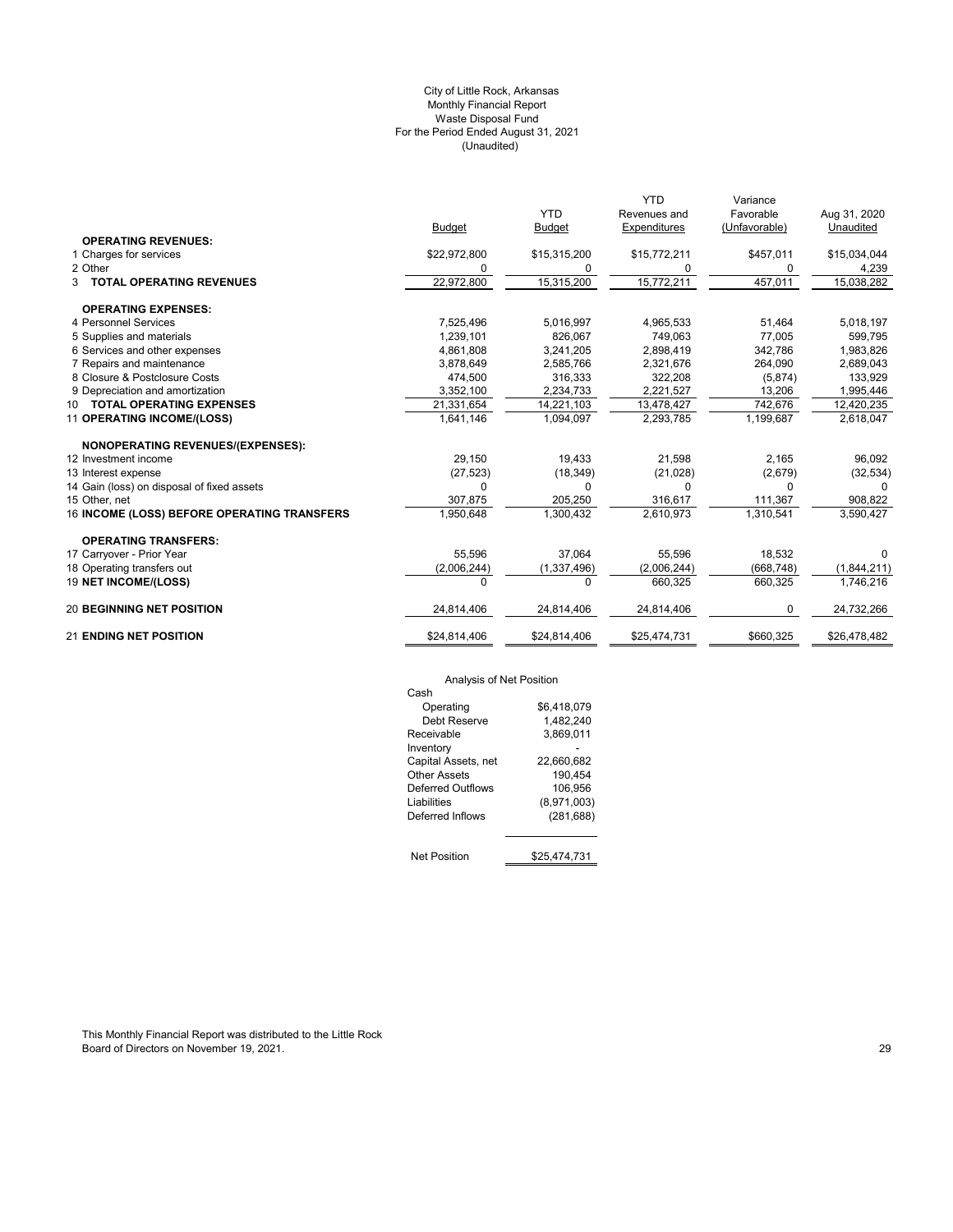# City of Little Rock, Arkansas Monthly Financial Report Rivermarket Garage Fund For the Period Ended August 31, 2021 (Unaudited)

|                                             |               |               | <b>YTD</b>          | Variance      |              |
|---------------------------------------------|---------------|---------------|---------------------|---------------|--------------|
|                                             |               | <b>YTD</b>    | Revenues and        | Favorable     | Aug 31, 2020 |
|                                             | <b>Budget</b> | <b>Budget</b> | <b>Expenditures</b> | (Unfavorable) | Unaudited    |
| <b>OPERATING REVENUES:</b>                  |               |               |                     |               |              |
| 1 Statehouse Parking                        | \$697,812     | \$465,208     | \$463,937           | (\$1,271)     | \$440,396    |
| 2 RiverMarket Parking                       | 665,000       | 443,333       | 446,348             | 3,015         | 367,894      |
| 3 Business Licenses                         | 253,163       | 168,775       | 253,163             | 84,387        | 332,385      |
| 4 Street Repairs                            | 316,650       | 211,100       | 208.651             | (2, 449)      | 494,757      |
| 5 Parking Meters                            | 253,475       | 168,983       | 166,816             | (2, 167)      | 111,923      |
| 6 Other                                     | 0             | 0             | $\Omega$            | 0             | 0            |
| <b>TOTAL OPERATING REVENUES</b>             | 2,186,100     | 1,457,400     | 1,538,915           | 81,515        | 1,747,355    |
| <b>OPERATING EXPENSES:</b>                  |               |               |                     |               |              |
| 8 Personnel Services                        | 433,172       | 288,781       | 307,327             | (18, 546)     | 242,072      |
| 9 Supplies and materials                    | 24,000        | 16,000        | 7,793               | 8,207         | 13,412       |
| 10 Repairs and maintenance                  | 54,000        | 36,000        | 26,564              | 9,436         | 30,177       |
| 11 Services and other expenses              | 685,620       | 457,080       | 245,993             | 211,087       | 383,149      |
| 12 Depreciation and amortization            | 247,800       | 165,200       | 151,381             | 13,819        | 165,155      |
| 13 TOTAL OPERATING EXPENSES                 | 1,444,592     | 963,061       | 739,058             | 224,003       | 833,965      |
| <b>14 OPERATING INCOME/(LOSS)</b>           | 741,508       | 494,339       | 799,856             | 305,517       | 913,391      |
| NONOPERATING REVENUES/(EXPENSES):           |               |               |                     |               |              |
| 15 Investment income                        | 9,765         | 6,510         | 8.087               | 1,577         | 20,549       |
| 16 Debt Service                             | (29, 326)     | (19, 551)     | (20, 384)           | (833)         | (20, 384)    |
| 17 Interest expense                         | (286, 969)    | (191, 313)    | (198, 852)          | (7,539)       | (216, 515)   |
| 18 Gain (loss) on disposal of fixed assets  | $\Omega$      | 0             | 0                   | 0             | $\Omega$     |
| 19 Other, net                               |               | $\Omega$      |                     | 0             | (2, 273)     |
| 20 INCOME (LOSS) BEFORE OPERATING TRANSFERS | 434,978       | 289,985       | 588,707             | 298,722       | 694,768      |
| <b>OPERATING TRANSFERS:</b>                 |               |               |                     |               |              |
| 21 Operating transfers in                   | $\mathbf 0$   | 0             | 0                   | 0             | 0            |
| 22 Operating transfers out                  | $\Omega$      | 0             | 0                   | 0             | 0            |
| 23 NET INCOME/(LOSS)                        | 434,978       | 289,985       | 588,707             | 298,722       | 694,768      |
|                                             |               |               |                     |               |              |
| <b>24 BEGINNING NET POSITION</b>            | 3,930,478     | 3,930,478     | 3,930,478           | 0             | 2,920,597    |
| <b>25 ENDING NET POSITION</b>               | \$4,365,456   | \$4,220,463   | \$4,519,185         | \$298,722     | \$3,615,365  |
|                                             |               |               |                     |               |              |

# Analysis of Net Position

| 1.41                |             |  |  |  |
|---------------------|-------------|--|--|--|
| Cash                |             |  |  |  |
| Operating           | \$2.674.685 |  |  |  |
| Debt Reserve        | 1,156,781   |  |  |  |
| Receivable          | 168,650     |  |  |  |
| Inventory           |             |  |  |  |
| Capital Assets, net | 5.523.720   |  |  |  |
| <b>Other Assets</b> | 218.423     |  |  |  |
| Liabilities         | (5,223,073) |  |  |  |
|                     |             |  |  |  |
| <b>Net Position</b> | \$4,519,185 |  |  |  |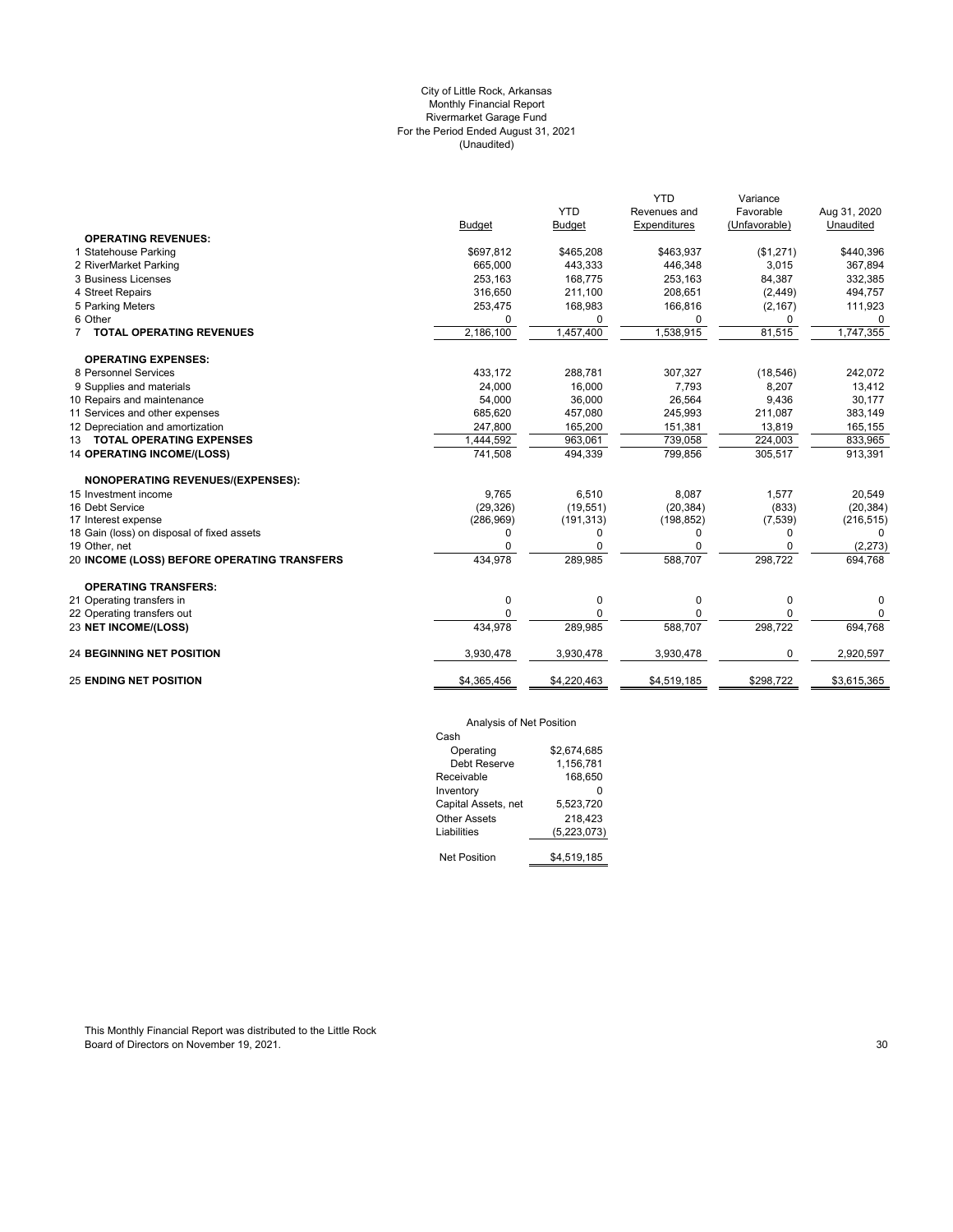# (Unaudited) City of Little Rock, Arkansas Monthly Financial Report Police Pension and Relief Fund For the Period Ended August 31, 2021

|                |                                                               | <b>Budget</b>  | <b>YTD</b><br>Budget | <b>YTD</b><br>Revenues and<br>Expenditures | Variance<br>Favorable<br>(Unfavorable) | Aug 31, 2020<br>Unaudited |
|----------------|---------------------------------------------------------------|----------------|----------------------|--------------------------------------------|----------------------------------------|---------------------------|
|                | <b>ADDITIONS:</b>                                             |                |                      |                                            |                                        |                           |
|                | Contributions:                                                |                |                      |                                            |                                        |                           |
| 1              | Employer                                                      | \$0            | \$0                  | \$0                                        | \$0                                    | \$0                       |
| $\overline{2}$ | Plan members                                                  | 0              | O                    | <sup>0</sup>                               |                                        | $\Omega$                  |
| 3              | General property taxes                                        | n              | n                    | <sup>0</sup>                               |                                        | 0                         |
| 4              | State insurance turnback and guarantee fund                   | ŋ              | O                    |                                            | ŋ                                      | 0                         |
| 5              | Other                                                         | 0              | 0                    | 0                                          | $\Omega$                               | 0                         |
| 6              | <b>Total Contributions</b>                                    | $\Omega$       | $\Omega$             | $\Omega$                                   | $\Omega$                               | $\mathbf 0$               |
|                | Investment income (loss):                                     |                |                      |                                            |                                        |                           |
| $\overline{7}$ | Net increase (decrease) in fair value of investments          | 0              | 0                    | $\Omega$                                   | $\Omega$                               |                           |
| 8              | Realized gain (loss) on the sale of investments               | O              | $\Omega$             | $\Omega$                                   |                                        | 0                         |
| 9              | Interest and dividends                                        | 0              | 0                    | 0                                          | $\Omega$                               | 0                         |
| 10             |                                                               | $\Omega$       | $\Omega$             | $\Omega$                                   | $\Omega$                               | $\mathbf 0$               |
| 11             | Less investment expense                                       | 0              | 0                    | 0                                          | 0                                      | 0                         |
| 12             | Net investment income (loss)                                  | $\mathbf 0$    | $\mathbf 0$          | $\mathbf 0$                                | $\mathbf 0$                            | $\mathsf 0$               |
| 13             | <b>TOTAL ADDITIONS</b>                                        | $\overline{0}$ | $\overline{0}$       | $\overline{0}$                             | $\overline{0}$                         | $\overline{0}$            |
|                | <b>DEDUCTIONS:</b>                                            |                |                      |                                            |                                        |                           |
| 14             | Benefits paid directly to participants                        | 0              | $\Omega$             | $\mathbf 0$                                | $\Omega$                               |                           |
| 15<br>16       | Administrative expenses                                       | $\Omega$       | $\Omega$             | $\Omega$                                   | $\Omega$                               | $\Omega$                  |
|                | 17 INCOME (LOSS) BEFORE OPERATING TRANSFERS                   | $\mathbf 0$    | $\Omega$             | $\Omega$                                   | $\Omega$                               | $\Omega$                  |
|                | <b>OPERATING TRANSFERS:</b>                                   |                |                      |                                            |                                        |                           |
|                | 18 Operating transfers in                                     | 0              | 0                    | $\mathbf 0$                                | 0                                      | 0                         |
|                | 19 Operating transfers out                                    | 0              | $\Omega$             | 0                                          | $\Omega$                               | 0                         |
|                |                                                               | $\Omega$       | $\Omega$             | $\Omega$                                   | $\Omega$                               | $\Omega$                  |
|                | <b>20 NET INCOME/(LOSS)</b>                                   |                |                      |                                            |                                        |                           |
|                | 21 NET POSITION HELD IN TRUST FOR PENSION BENEFITS, BEGINNING | $\Omega$       | $\Omega$             | 742,107                                    | 742,107                                | 1,196,503                 |
|                | 22 NET POSITION HELD IN TRUST FOR PENSION BENEFITS, ENDING    | \$0            | \$0                  | \$742,107                                  | \$742,107                              | \$1,196,503               |
|                |                                                               |                |                      |                                            |                                        |                           |

Note 1: Administration of the Police Pension and Relief Fund was transferred to LOPFI in December 2013. Net position reflects the balance in an investment held for the pension that was not accepted by LOPFI.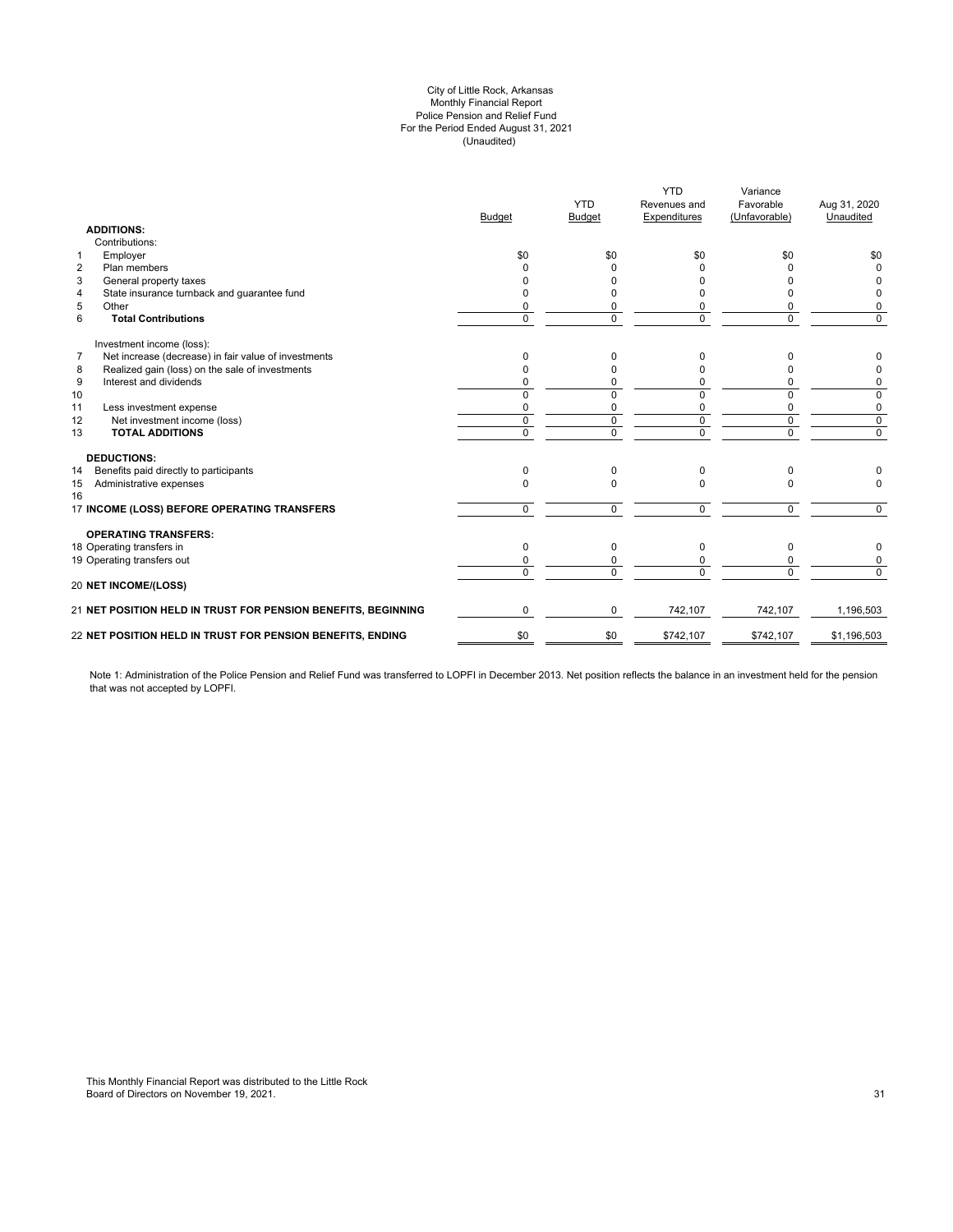# (Unaudited) City of Little Rock, Arkansas Monthly Financial Report Fire Relief and Pension Fund For the Period Ended August 31, 2021

| <b>ADDITIONS:</b>                                                      | <b>Budget</b> | <b>YTD</b><br><b>Budget</b> | <b>YTD</b><br>Revenues and<br><b>Expenditures</b> | Variance<br>Favorable<br>(Unfavorable) | Aug 31, 2020<br>Unaudited |
|------------------------------------------------------------------------|---------------|-----------------------------|---------------------------------------------------|----------------------------------------|---------------------------|
| Contributions:                                                         |               |                             |                                                   |                                        |                           |
| Employer<br>$\mathbf{1}$                                               | \$0           | \$0                         | \$0                                               | \$0                                    | \$0                       |
| $\overline{2}$<br>Plan members                                         |               |                             |                                                   |                                        | $\Omega$                  |
| 3<br>General property taxes                                            |               |                             |                                                   |                                        |                           |
| State insurance turnback and guarantee fund<br>4                       |               |                             |                                                   | n                                      | 0                         |
| 5<br>Other                                                             |               | 0                           | 0                                                 | 0                                      | 0                         |
| 6<br><b>Total Contributions</b>                                        | $\Omega$      | $\Omega$                    | $\Omega$                                          | $\Omega$                               | $\mathbf 0$               |
| Investment income (loss):                                              |               |                             |                                                   |                                        |                           |
| Net increase (decrease) in fair value of investments<br>$\overline{7}$ | 0             | O                           | <sup>0</sup>                                      | ი                                      | 0                         |
| Realized gain (loss) on the sale of investments<br>8                   |               | U                           | <sup>0</sup>                                      | 0                                      | 0                         |
| 9<br>Interest and dividends                                            |               | 0                           | 0                                                 | 0                                      | 0                         |
| 10                                                                     | $\Omega$      | 0                           | $\Omega$                                          | $\Omega$                               | 0                         |
| 11<br>Less investment expense                                          | 0             | 0                           | 0                                                 | $\mathbf 0$                            | 0                         |
| 12<br>Net investment income (loss)                                     | $\Omega$      | $\Omega$                    | $\Omega$                                          | $\mathbf 0$                            | $\mathbf 0$               |
| <b>TOTAL ADDITIONS</b><br>13                                           | $\Omega$      | 0                           | $\Omega$                                          | $\mathbf 0$                            | $\overline{0}$            |
| <b>DEDUCTIONS:</b>                                                     |               |                             |                                                   |                                        |                           |
| Benefits paid directly to participants<br>14                           | $\Omega$      | $\Omega$                    | $\Omega$                                          | 0                                      | 0                         |
| Administrative expenses<br>15                                          |               |                             |                                                   | 0                                      | 0                         |
| 16                                                                     | $\Omega$      | 0                           | $\Omega$                                          | $\mathbf 0$                            | $\overline{0}$            |
| 17 INCOME (LOSS) BEFORE OPERATING TRANSFERS                            | $\Omega$      | $\overline{0}$              | $\Omega$                                          | $\overline{0}$                         | $\Omega$                  |
| <b>OPERATING TRANSFERS:</b>                                            |               |                             |                                                   |                                        |                           |
| 18 Operating transfers in                                              | $\Omega$      | 0                           | <sup>0</sup>                                      | U                                      |                           |
| 19 Operating transfers out                                             |               | 0                           | $\Omega$                                          | 0                                      | 0                         |
| 20 Transfer of assets to LOPFI                                         |               | 0                           | $\Omega$                                          | 0                                      | 0                         |
| 21 NET INCOME/(LOSS)                                                   | $\Omega$      | $\Omega$                    | $\Omega$                                          | $\Omega$                               | $\Omega$                  |
| 22 NET POSITION HELD IN TRUST FOR PENSION BENEFITS, BEGINNING          | $\Omega$      | $\Omega$                    | 753,334                                           | 753,334                                | 1,207,730                 |
| 23 NET POSITION HELD IN TRUST FOR PENSION BENEFITS, ENDING             | \$0           | \$0                         | \$753,334                                         | \$753,334                              | \$1,207,730               |
|                                                                        |               |                             |                                                   |                                        |                           |

Note 1: Administration of the Fire Relief and Pension Fund was transferred to LOPFI in December 2018. Net position reflects the balance of an investment held for the pension that was not accepted by LOPFI.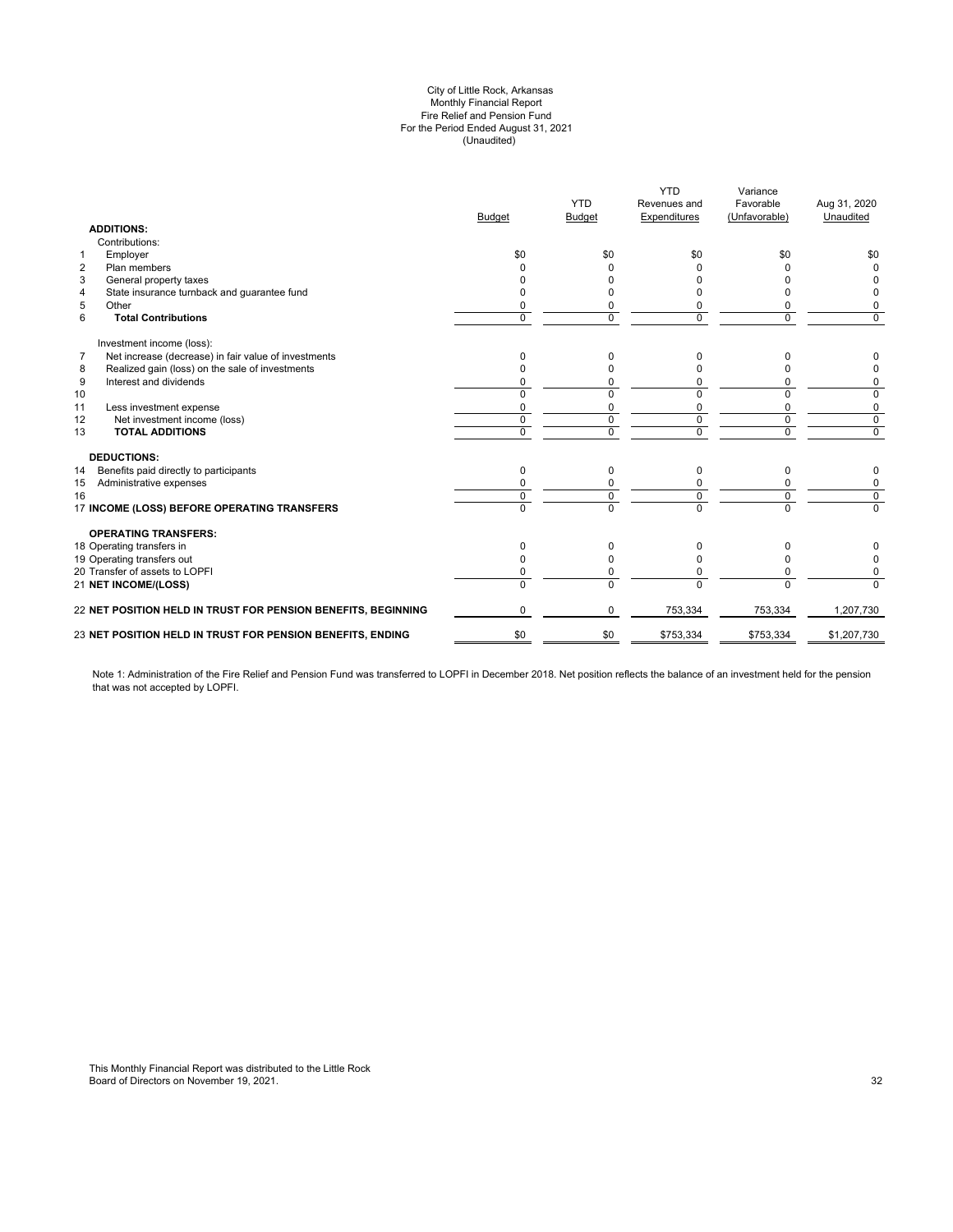#### (Unaudited) For the Period Ended August 31, 2021 City of Little Rock, Arkansas Monthly Financial Report Non-Uniform Defined Benefit Fund

|                                                                        | <b>Budget</b> | <b>YTD</b><br><b>Budget</b> | <b>YTD</b><br>Revenues and<br><b>Expenditures</b> | Variance<br>Favorable<br>(Unfavorable) | Aug 31, 2020<br>Unaudited |
|------------------------------------------------------------------------|---------------|-----------------------------|---------------------------------------------------|----------------------------------------|---------------------------|
| <b>ADDITIONS:</b>                                                      |               |                             |                                                   |                                        |                           |
| Contributions:                                                         |               |                             |                                                   |                                        |                           |
| Employer<br>$\mathbf 1$                                                | \$0           | \$0                         | \$0                                               | \$0                                    | \$476.368                 |
| Plan members<br>$\overline{2}$                                         |               | 0                           | 0                                                 |                                        | 515,872                   |
| 3<br>General property taxes                                            |               | n                           | <sup>0</sup>                                      |                                        |                           |
| State insurance turnback and guarantee fund<br>$\overline{4}$          |               | ŋ                           | $\Omega$                                          |                                        |                           |
| 5<br>Other                                                             | 0             | 0                           | 0                                                 | 0                                      | 287                       |
| 6<br><b>Total Contributions</b>                                        | $\Omega$      | 0                           | $\Omega$                                          | $\Omega$                               | 992,527                   |
| Investment income (loss):                                              |               |                             |                                                   |                                        |                           |
| $\overline{7}$<br>Net increase (decrease) in fair value of investments | $\Omega$      | $\Omega$                    | 771.753                                           | 771,753                                | (102, 681)                |
| Realized gain (loss) on the sale of investments<br>8                   | 0             | 0                           | 360.653                                           | 360.653                                | (171, 158)                |
| 9<br>Interest and dividends                                            | ŋ             | 0                           | 104,526                                           | 104,526                                | 121,942                   |
| 10                                                                     | 0             | 0                           | 1,236,933                                         | 1,236,933                              | (151, 897)                |
| 11<br>Less investment expense                                          | 0             | 0                           | (12, 741)                                         | (12, 741)                              | (9,966)                   |
| 12<br>Net investment income (loss)                                     | $\Omega$      | $\mathbf 0$                 | 1,224,192                                         | 1,224,192                              | (161, 863)                |
| <b>TOTAL ADDITIONS</b><br>13                                           | 0             | $\Omega$                    | 1,224,192                                         | 1,224,192                              | 830.664                   |
| <b>DEDUCTIONS:</b>                                                     |               |                             |                                                   |                                        |                           |
| 14<br>Benefits paid directly to participants                           | $\Omega$      | 0                           | 1.108.808                                         | (1, 108, 808)                          | 1,141,623                 |
| 15<br>Administrative expenses                                          | 0             | 0                           | 32,304                                            | (32, 304)                              | 27,885                    |
| <b>TOTAL DEDUCTIONS</b><br>16                                          | $\mathbf 0$   | $\mathbf 0$                 | 1,141,112                                         | (1, 141, 112)                          | 1,169,508                 |
| 17 NET INCREASE (DECREASE)                                             |               | 0                           | 83,080                                            | 83.080                                 | (338, 845)                |
| 18 NET POSITION HELD IN TRUST FOR PENSION BENEFITS, BEGINNING          | 0             | $\mathbf 0$                 | 12,503,204                                        | 12,503,204                             | 12,472,209                |
| 19 NET POSITION HELD IN TRUST FOR PENSION BENEFITS. ENDING             | \$0           | \$0                         | \$12,586,284                                      | \$12,586,284                           | \$12,133,364              |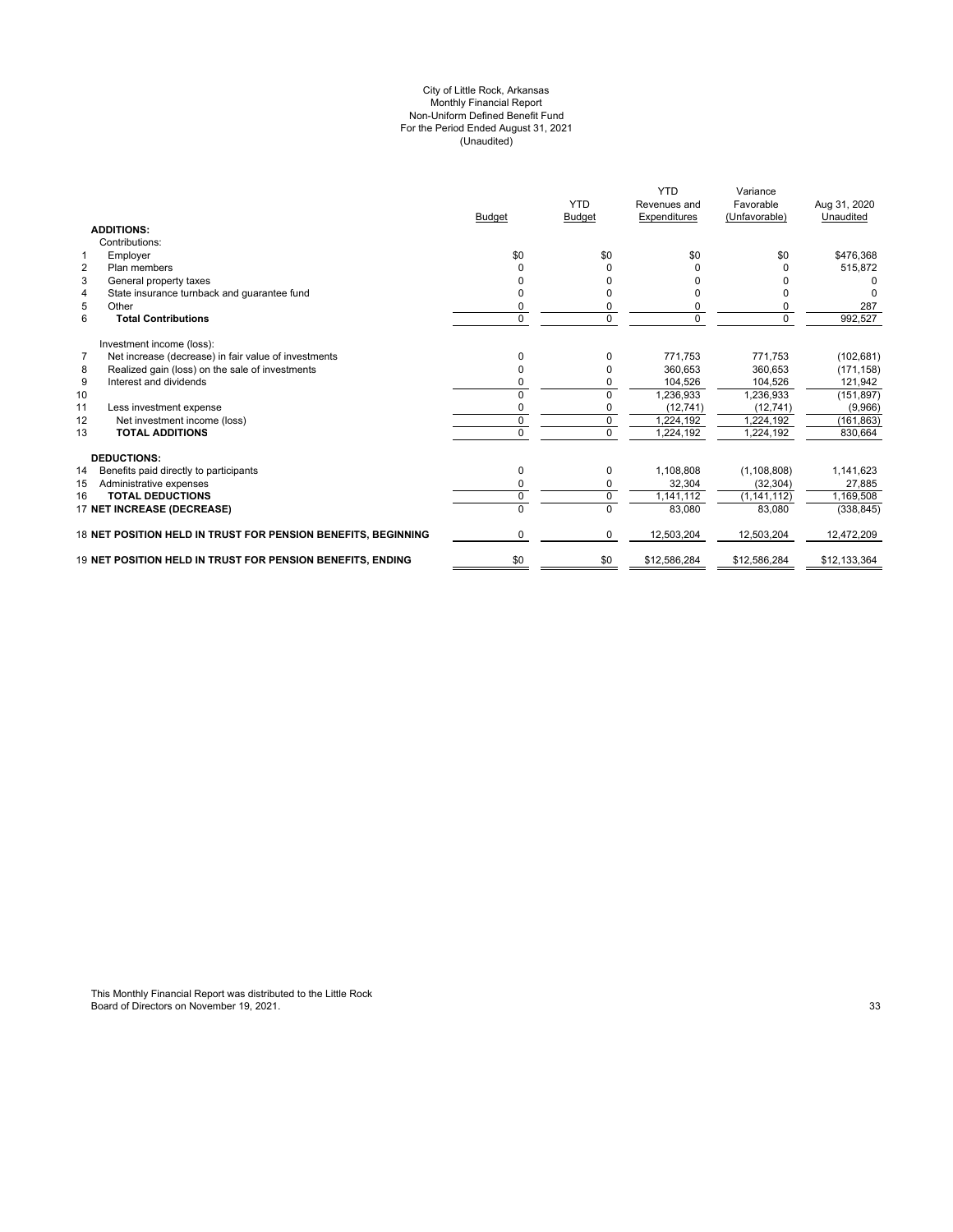### City of Little Rock, Arkansas (Unaudited) For the Period Ended August 31, 2021 Non-Uniform Defined Contribution Fund Monthly Financial Report

|                                                                        |                | <b>YTD</b>    | <b>YTD</b><br>Revenues and | Variance<br>Favorable | Aug 31, 2020 |
|------------------------------------------------------------------------|----------------|---------------|----------------------------|-----------------------|--------------|
|                                                                        | <b>Budget</b>  | <b>Budget</b> | Expenditures               | (Unfavorable)         | Unaudited    |
| <b>ADDITIONS:</b>                                                      |                |               |                            |                       |              |
| Contributions:                                                         |                |               |                            |                       |              |
| Employer<br>1                                                          | \$0            | \$0           | \$18,057                   | \$18,057              | \$34,332     |
| $\overline{2}$<br>Plan members                                         |                |               | 10,094                     | 10,094                | 18,991       |
| 3<br>General property taxes                                            |                |               |                            |                       | 0            |
| State insurance turnback and guarantee fund<br>$\overline{4}$          |                |               |                            |                       |              |
| 5<br>Other                                                             | 0              |               |                            |                       | 193          |
| 6<br><b>Total Contributions</b>                                        | $\mathbf 0$    | $\Omega$      | 28,151                     | 28,151                | 53,515       |
| Investment income (loss):                                              |                |               |                            |                       |              |
| $\overline{7}$<br>Net increase (decrease) in fair value of investments | <sup>0</sup>   |               | 625,228                    | 625,228               | (213, 207)   |
| Realized gain (loss) on the sale of investments<br>8                   | 0              |               | 713,054                    | 713,054               | 212,200      |
| 9<br>Interest and dividends                                            |                |               | 93,632                     | 93,632                | 135,026      |
| 10                                                                     | $\Omega$       | $\Omega$      | 1,431,914                  | 1,431,914             | 134,019      |
| 11<br>Less investment expense                                          | 0              |               | (16, 955)                  | (16, 955)             | (14, 974)    |
| 12<br>Net investment income (loss)                                     | 0              | 0             | 1,414,958                  | 1,414,958             | 119,045      |
| <b>TOTAL ADDITIONS</b><br>13                                           | $\Omega$       | $\Omega$      | 1,443,110                  | 1,443,110             | 172,560      |
| <b>DEDUCTIONS:</b>                                                     |                |               |                            |                       |              |
| 14<br>Benefits paid directly to participants                           | 0              | 0             | 1,380,942                  | (1,380,942)           | 2,410,124    |
| 15<br>Administrative expenses                                          | 0              | $\Omega$      | 34,307                     | (34, 307)             | 38,702       |
| 16<br><b>TOTAL DEDUCTIONS</b>                                          | 0              | 0             | 1,415,248                  | (1,415,248)           | 2,448,826    |
| 17 NET INCREASE (DECREASE)                                             | $\overline{0}$ | $\Omega$      | 27,862                     | 27,862                | (2,276,266)  |
| 18 NET POSITION HELD IN TRUST FOR PENSION BENEFITS, BEGINNING          | 0              | $\Omega$      | 13,592,499                 | 13,592,499            | 15,773,186   |
| <b>19 NET POSITION HELD IN TRUST FOR PENSION BENEFITS. ENDING</b>      | \$0            | \$0           | \$13,620,361               | \$13,620,361          | \$13,496,920 |

Note: The City implemented a new defined benefit plan for non-uniform employees in 2014. Employees were given the option to purchase prior service credit by rolling over assets from the Non-Uniform Defined Contribution Fund.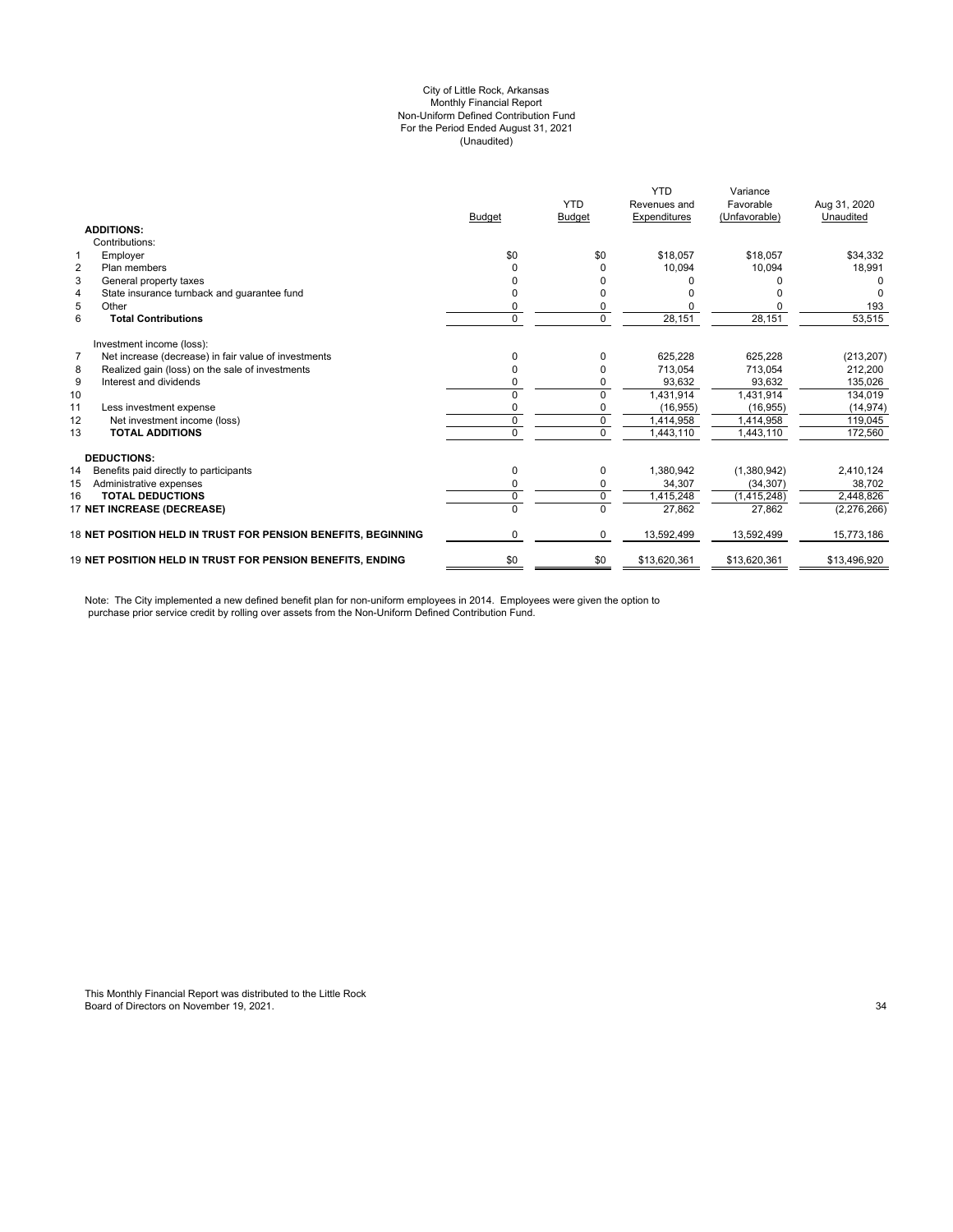## (Unaudited) City of Little Rock, Arkansas Monthly Financial Report 401 (a) Pension Fund For the Period Ended August 31, 2021

|                                                               |               | <b>YTD</b>    | <b>YTD</b><br>Revenues and | Variance<br>Favorable | Aug 31, 2020 |
|---------------------------------------------------------------|---------------|---------------|----------------------------|-----------------------|--------------|
|                                                               | <b>Budget</b> | <b>Budget</b> | Expenditures               | (Unfavorable)         | Unaudited    |
| <b>ADDITIONS:</b>                                             |               |               |                            |                       |              |
| Contributions:                                                |               |               |                            |                       |              |
| Employer<br>1                                                 | \$0           | \$0           | \$143.704                  | \$143.704             | \$170.979    |
| $\overline{2}$<br>Plan members                                |               |               | 73,533                     | 73.533                | 76,219       |
| 3<br>General property taxes                                   |               |               |                            |                       |              |
| State insurance turnback and quarantee fund<br>4              |               |               |                            |                       |              |
| 5<br>Other                                                    |               |               |                            |                       |              |
| 6<br><b>Total Contributions</b>                               | 0             |               | 217,238                    | 217,238               | 247,198      |
| Investment income (loss):                                     |               |               |                            |                       |              |
| Net increase (decrease) in fair value of investments<br>7     |               |               | 948,920                    | 948,920               | 37,042       |
| Realized gain (loss) on the sale of investments<br>8          |               |               |                            |                       |              |
| 9<br>Interest and dividends                                   |               |               |                            |                       |              |
| 10                                                            |               |               | 948,920                    | 948,920               | 37,042       |
| 11<br>Less investment expense                                 |               |               |                            |                       |              |
| 12<br>Net investment income (loss)                            | 0             | 0             | 948,920                    | 948,920               | 37,042       |
| 13<br><b>TOTAL ADDITIONS</b>                                  | U             | <sup>n</sup>  | 1,166,158                  | 1,166,158             | 284,240      |
| <b>DEDUCTIONS:</b>                                            |               |               |                            |                       |              |
| 14<br>Benefits paid directly to participants                  | 0             | 0             | 173,574                    | (173, 574)            | 306,822      |
| Administrative expenses<br>15                                 |               |               | 0                          | U                     | 88           |
| <b>TOTAL DEDUCTIONS</b><br>16                                 | $\Omega$      | 0             | 173,574                    | (173, 574)            | 306,909      |
| 17 NET INCREASE (DECREASE)                                    | $\Omega$      | $\Omega$      | 992,584                    | 992,584               | (22, 670)    |
| 18 NET POSITION HELD IN TRUST FOR PENSION BENEFITS, BEGINNING | 0             | $\Omega$      | 9,569,740                  | 9,569,740             | 8,047,445    |
| 19 NET POSITION HELD IN TRUST FOR PENSION BENEFITS, ENDING    | \$0           | \$0           | \$10,562,324               | \$10,562,324          | \$8,024,776  |

Note: The City implemented a new defined benefit plan for non-uniform employees in 2014. Employees were given the option to purchase prior service credit by rolling over assets from the 401 (a) Pension Fund.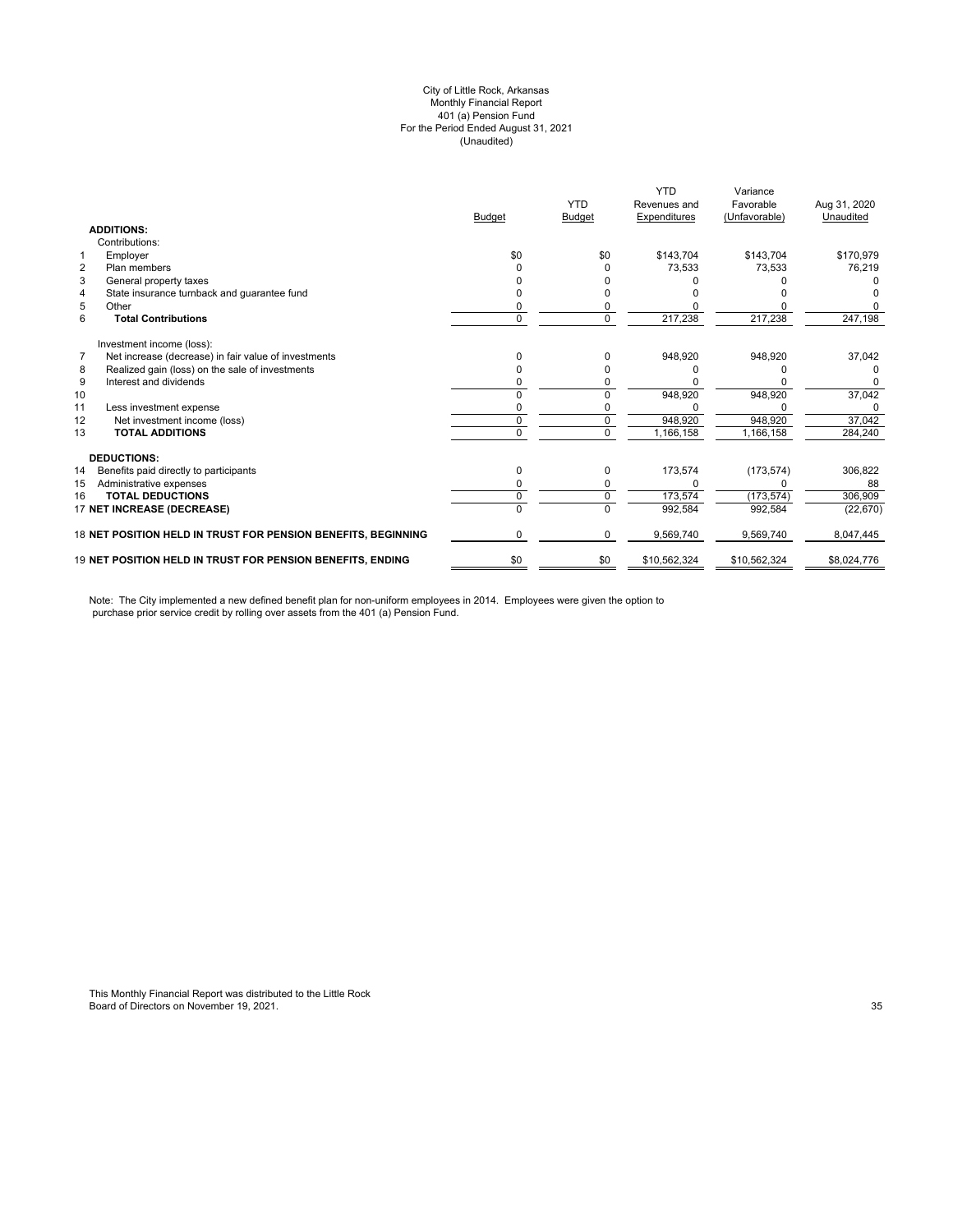## City of Little Rock, Arkansas Monthly Financial Report 2014 Defined Benefit Plan For the Period Ended August 31, 2021 (Unaudited)

|                | <b>ADDITIONS:</b>                                             | <b>Budget</b> | <b>YTD</b><br><b>Budget</b> | <b>YTD</b><br>Revenues and<br>Expenditures | Variance<br>Favorable<br>(Unfavorable) | Aug 31, 2020<br>Unaudited |
|----------------|---------------------------------------------------------------|---------------|-----------------------------|--------------------------------------------|----------------------------------------|---------------------------|
|                | Contributions:                                                |               |                             |                                            |                                        |                           |
| $\mathbf{1}$   | Employer                                                      | \$0           | \$0                         | \$3,186,978                                | \$3,186,978                            | \$2,726,916               |
| $\overline{2}$ | Plan members                                                  | U             | O                           | 1.353.809                                  | 1.353.809                              | 1,335,154                 |
| 3              | <b>Participant Directed Transfer</b>                          |               |                             | 59,425                                     | 59,425                                 | 309,040                   |
| $\overline{4}$ | General property taxes                                        |               |                             |                                            |                                        |                           |
| 5              | State insurance turnback and quarantee fund                   | n             |                             |                                            |                                        |                           |
| 6              | Other                                                         | 0             | 0                           |                                            |                                        | 978                       |
| $\overline{7}$ | <b>Total Contributions</b>                                    | 0             | $\Omega$                    | 4,600,212                                  | 4,600,212                              | 4,372,088                 |
|                | Investment income (loss):                                     |               |                             |                                            |                                        |                           |
| 8              | Net increase (decrease) in fair value of investments          | 0             | 0                           | 6,441,148                                  | 6,441,148                              | 1,343,690                 |
| 9              | Realized gain (loss) on the sale of investments               | n             | O                           | 879,835                                    | 879,835                                | (1, 103, 562)             |
| 10             | Interest and dividends                                        | 0             | 0                           | 676,380                                    | 676,380                                | 723,522                   |
| 11             |                                                               | 0             | $\Omega$                    | 7,997,363                                  | 7,997,363                              | 963,650                   |
| 12             | Less investment expense                                       | 0             | 0                           | (86, 461)                                  | (86, 461)                              | (64, 293)                 |
| 13             | Net investment income (loss)                                  | 0             | 0                           | 7,910,902                                  | 7,910,902                              | 899,357                   |
| 14             | <b>TOTAL ADDITIONS</b>                                        | 0             | $\Omega$                    | 12,511,114                                 | 12,511,114                             | 5,271,445                 |
|                | <b>DEDUCTIONS:</b>                                            |               |                             |                                            |                                        |                           |
| 15             | Benefits paid directly to participants                        | 0             | 0                           | 1,173,182                                  | (1, 173, 182)                          | 1,161,008                 |
| 16             | Administrative expenses                                       | 0             | 0                           | 264.921                                    | (264, 921)                             | 212,336                   |
| 17             | <b>TOTAL DEDUCTIONS</b>                                       | 0             | $\mathbf 0$                 | 1.438.103                                  | (1,438,103)                            | 1.373.344                 |
|                | 18 NET INCREASE (DECREASE)                                    | 0             | $\Omega$                    | 11,073,011                                 | 11,073,011                             | 3,898,101                 |
|                | 19 NET POSITION HELD IN TRUST FOR PENSION BENEFITS, BEGINNING | 0             | 0                           | 80,695,466                                 | 80,695,466                             | 69,856,901                |
|                | 20 NET POSITION HELD IN TRUST FOR PENSION BENEFITS, ENDING    | \$0           | \$0                         | \$91,768,477                               | \$91,768,477                           | \$73,755,002              |
|                |                                                               |               |                             |                                            |                                        |                           |

Note: The City implemented a new defined benefit plan for non-uniform employees in 2014. Employees were given the option to purchase prior service credit by rolling over assets from the Non-Uniform Defined Contribution Fund, the 401(a) Pension Fund, and other available sources.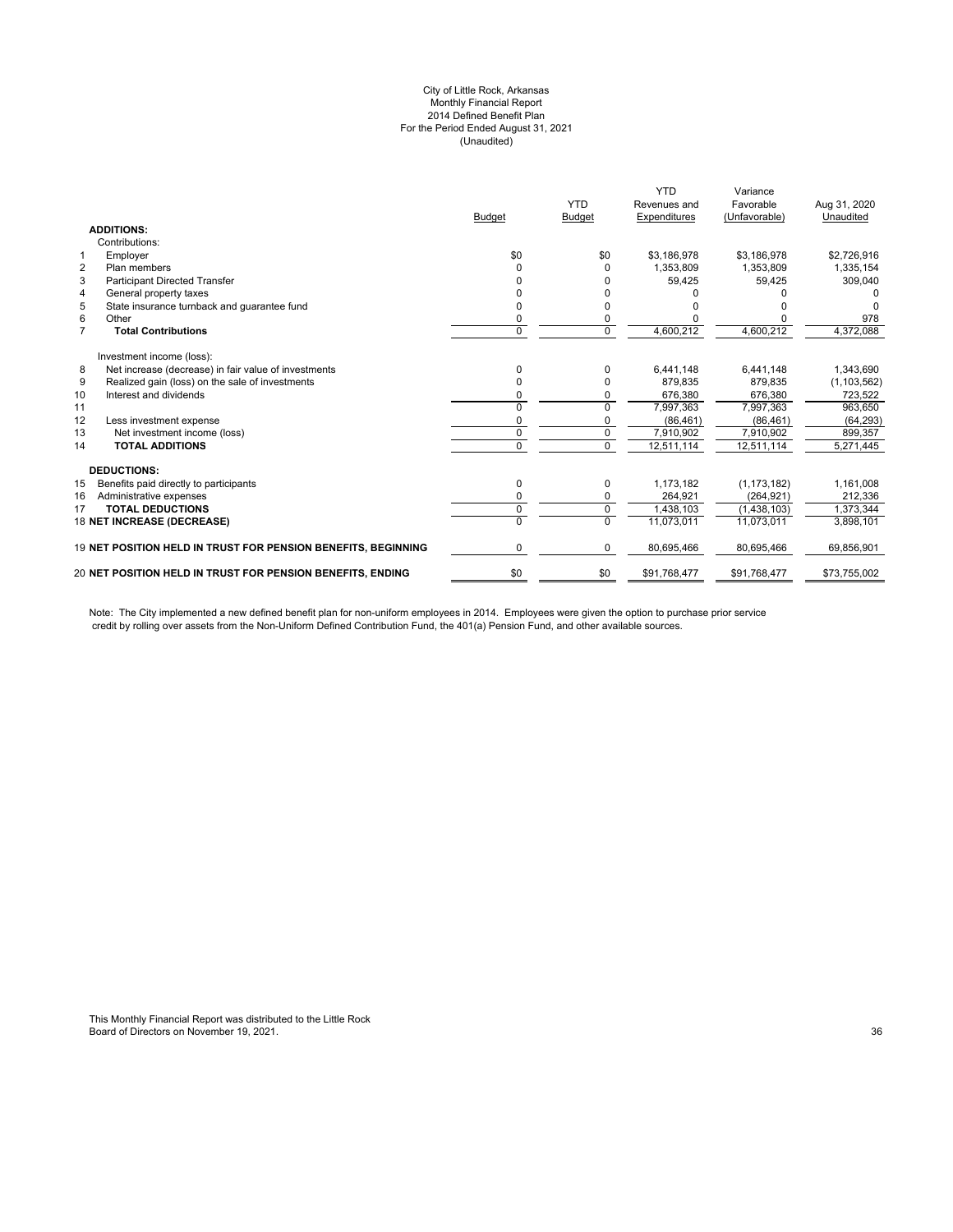#### City of Little Rock, Arkansas Monthly Financial Report Health Management Trust Fund For the Period Ended August 31, 2021 (Unaudited)

|                                                                        | <b>Budget</b> | <b>YTD</b><br><b>Budget</b> | <b>YTD</b><br>Revenues and<br>Expenditures | Variance<br>Favorable<br>(Unfavorable) | Aug 31, 2020<br>Unaudited |
|------------------------------------------------------------------------|---------------|-----------------------------|--------------------------------------------|----------------------------------------|---------------------------|
| <b>ADDITIONS:</b>                                                      |               |                             |                                            |                                        |                           |
| Contributions:                                                         |               |                             |                                            |                                        |                           |
| $\mathbf{1}$<br>Employer                                               | \$0           | \$0                         | \$600,000                                  | \$600,000                              | \$0                       |
| $\overline{2}$<br>Plan members                                         |               |                             |                                            |                                        | 0                         |
| 3<br>General property taxes                                            |               |                             |                                            |                                        |                           |
| State insurance turnback and guarantee fund<br>4                       |               |                             |                                            |                                        | 0                         |
| 5<br>Other                                                             |               |                             |                                            |                                        | 0                         |
| 6<br><b>Total Contributions</b>                                        | 0             | $\Omega$                    | 600,000                                    | 600,000                                | $\Omega$                  |
| Investment income (loss):                                              |               |                             |                                            |                                        |                           |
| Net increase (decrease) in fair value of investments<br>$\overline{7}$ | 0             |                             | 444.160                                    | 444.160                                | 344,414                   |
| Realized gain (loss) on the sale of investments<br>8                   | 0             |                             | 180.541                                    | 180.541                                |                           |
| 9<br>Interest and dividends                                            |               |                             | 67,973                                     | 67.973                                 | 71,094                    |
| 10                                                                     | ŋ             |                             | 692,673                                    | 692,673                                | 415,508                   |
| 11<br>Less investment expense                                          |               |                             | (63,069)                                   | (63,069)                               |                           |
| 12<br>Net investment income (loss)                                     | O             |                             | 629,604                                    | 629,604                                | 415,508                   |
| <b>TOTAL ADDITIONS</b><br>13                                           | 0             | $\Omega$                    | 1,229,604                                  | 1,229,604                              | 415,508                   |
| <b>DEDUCTIONS:</b>                                                     |               |                             |                                            |                                        |                           |
| 14<br>Benefits paid directly to participants                           | 0             | $\Omega$                    | 0                                          | <sup>0</sup>                           |                           |
| 15<br>Administrative expenses                                          |               |                             |                                            |                                        | 46,403                    |
| <b>TOTAL DEDUCTIONS</b><br>16                                          | ŋ             |                             | $\Omega$                                   |                                        | 46,403                    |
| 17 NET INCREASE (DECREASE)                                             |               |                             | 1,229,604                                  | 1,229,604                              | 369,105                   |
| 18 NET POSITION HELD IN TRUST FOR PENSION BENEFITS, BEGINNING          | 0             | $\Omega$                    | 8,407,217                                  | 8,407,217                              | 6,354,377                 |
| 19 NET POSITION HELD IN TRUST FOR PENSION BENEFITS, ENDING             | \$0           | \$0                         | \$9,636,821                                | \$9,636,821                            | \$6,723,481               |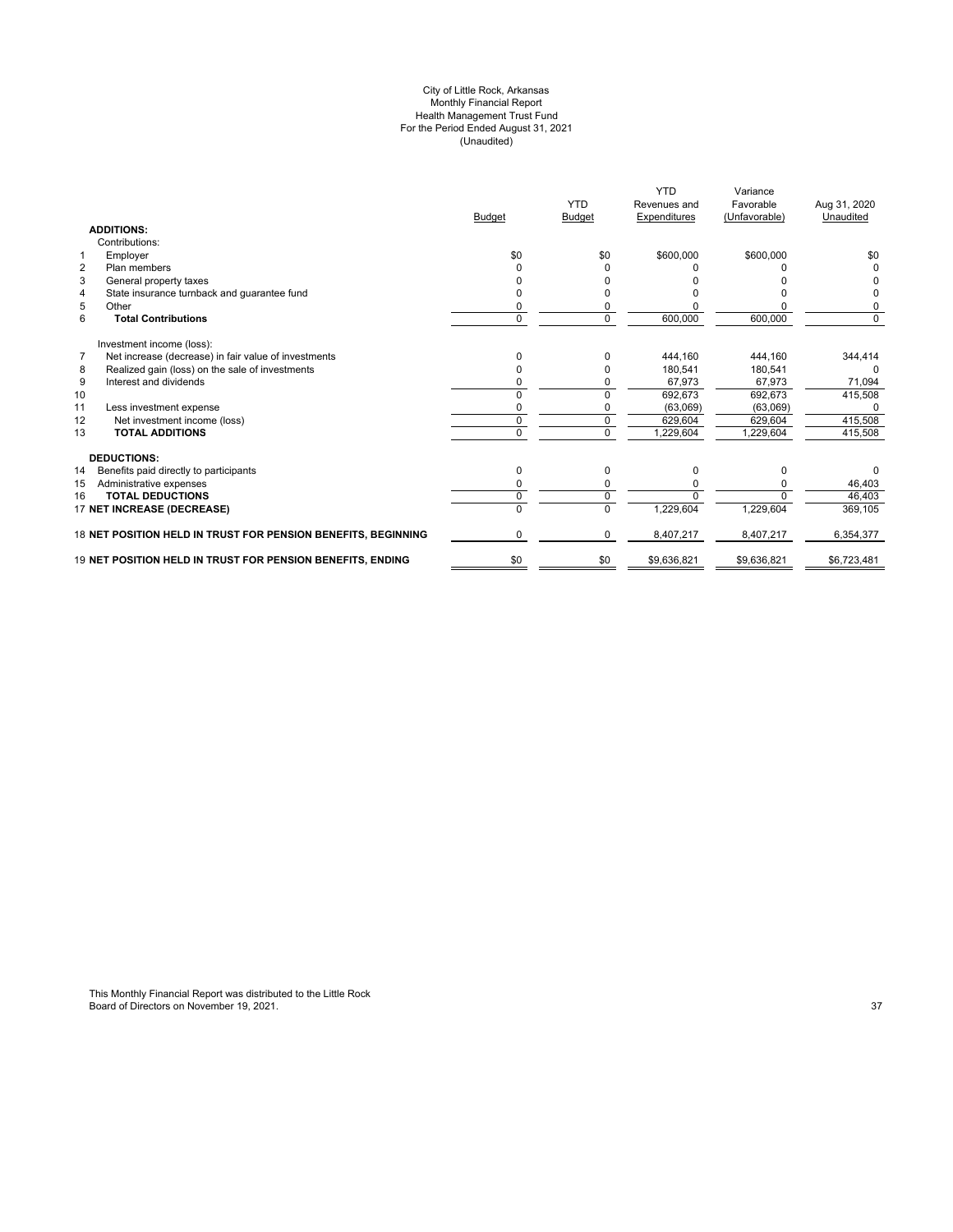#### City of Little Rock, Arkansas Monthly Financial Report Courts Trust Fund For the Period Ended August 31, 2021 (Unaudited)

|                                                               | <b>Budget</b> | <b>YTD</b><br><b>Budget</b> | <b>YTD</b><br>Revenues and<br>Expenditures | Variance<br>Favorable<br>(Unfavorable) | Aug 31, 2020<br>Unaudited |
|---------------------------------------------------------------|---------------|-----------------------------|--------------------------------------------|----------------------------------------|---------------------------|
| <b>ADDITIONS:</b>                                             |               |                             |                                            |                                        |                           |
| Contributions:                                                |               |                             |                                            |                                        |                           |
| Employer<br>1                                                 | \$0           | \$0                         | \$0                                        | \$0                                    | \$0                       |
| Plan members<br>$\overline{2}$                                |               |                             |                                            |                                        |                           |
| 3<br>Other                                                    |               |                             | 1,766,413                                  | 1,766,413                              |                           |
| <b>Total Contributions</b><br>4                               | U             | 0                           | 1,766,413                                  | 1,766,413                              | $\Omega$                  |
| Investment income (loss):                                     |               |                             |                                            |                                        |                           |
| 5<br>Net increase (decrease) in fair value of investments     |               |                             | ŋ                                          |                                        |                           |
| 6<br>Realized gain (loss) on the sale of investments          |               |                             |                                            |                                        |                           |
| Interest and dividends<br>$\overline{7}$                      |               |                             | 1,717                                      | 1,717                                  | 0                         |
| 8                                                             |               |                             | 1,717                                      | 1,717                                  | <sup>0</sup>              |
| 9<br>Less investment expense                                  |               |                             |                                            |                                        | 0                         |
| 10<br>Net investment income (loss)                            | 0             | 0                           | 1,717                                      | 1,717                                  | $\mathbf 0$               |
| <b>TOTAL ADDITIONS</b><br>11                                  | $\Omega$      | $\Omega$                    | 1,768,130                                  | 1,768,130                              | $\Omega$                  |
| <b>DEDUCTIONS:</b>                                            |               |                             |                                            |                                        |                           |
| Benefits paid directly to participants<br>12                  |               |                             | n                                          |                                        |                           |
| 13<br>Distributions to other governments                      |               |                             | 1,768,130                                  | (1,768,130)                            |                           |
| 14<br>Administrative expenses                                 |               |                             |                                            |                                        |                           |
| 15<br>Other                                                   |               |                             |                                            |                                        |                           |
| <b>TOTAL DEDUCTIONS</b><br>16                                 |               |                             | 1,768,130                                  | (1,768,130)                            | $\Omega$                  |
| 17 NET INCREASE (DECREASE)                                    | U             | U                           | $\Omega$                                   | <sup>n</sup>                           | $\Omega$                  |
| 18 NET POSITION HELD IN TRUST FOR PENSION BENEFITS, BEGINNING | U             | $\Omega$                    | 0                                          | 0                                      | 0                         |
| 19 NET POSITION HELD IN TRUST FOR PENSION BENEFITS, ENDING    | \$0           | \$0                         | \$0                                        | \$0                                    | \$0                       |
|                                                               |               |                             |                                            |                                        |                           |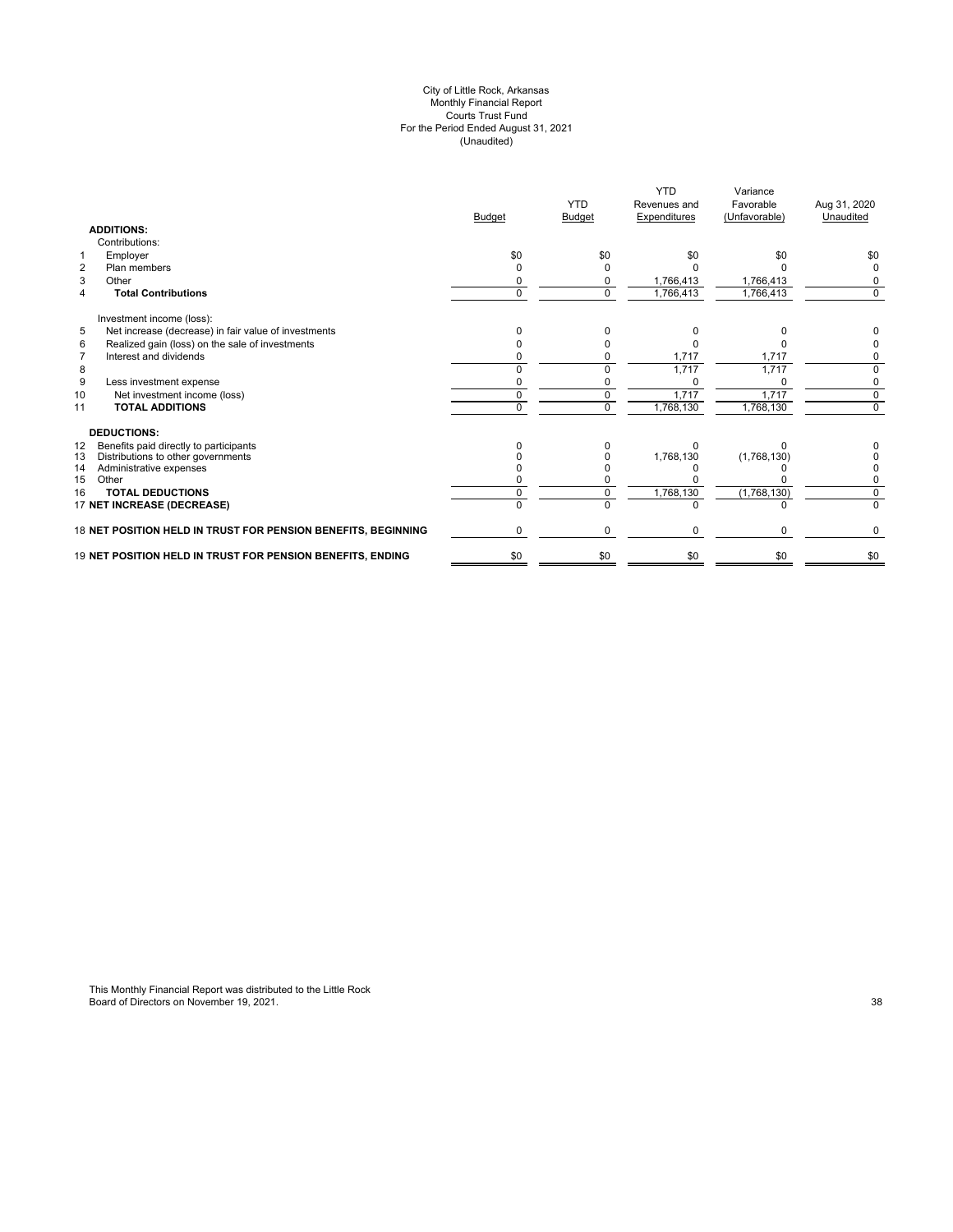# Accounts Payable, Bonds Payable and Other Payables For the Period Ended August 31, 2021

| Fund                                                | Accounts<br>Payable | Wages and Benefits<br>Payable | Other<br>Payables | Deferred<br>Revenues | Deferred<br>Inflows | <b>Revenue Bonds</b><br>Payable | <b>Total Payables</b><br>Total | Encumbrances |
|-----------------------------------------------------|---------------------|-------------------------------|-------------------|----------------------|---------------------|---------------------------------|--------------------------------|--------------|
| 100 General                                         | \$305,737           | \$5,074,136                   | \$4,743,542       | \$20,887,380         |                     |                                 | \$31,010,795                   | \$1,517,957  |
| 108 General - Special Projects                      | 21,100              |                               |                   | 543,812              |                     |                                 | 564,912                        | 2,609,385    |
| 110 Seized Money                                    |                     |                               | 469,215           |                      |                     |                                 | 469,215                        | 23,375       |
| 140 Franchise Fee Collection                        |                     |                               |                   |                      |                     |                                 | $\Omega$                       | $\Omega$     |
| 200 Street                                          |                     |                               |                   | 3,927,549            |                     |                                 | 3,927,549                      | 97,923       |
| 205 Street - Special Projects                       |                     |                               |                   |                      |                     |                                 | 0                              | 1,383,436    |
| 210 Special Projects                                |                     |                               |                   | 890                  |                     |                                 | 890                            | 809,190      |
| 220 911                                             |                     |                               |                   |                      |                     |                                 | $\Omega$                       | 6,812        |
| 230 CDBG                                            |                     |                               |                   |                      |                     |                                 | $\Omega$                       | 525,035      |
| <b>240 HIPP</b>                                     |                     |                               |                   |                      |                     |                                 | $\Omega$                       | 95,652       |
| 250 NHSP                                            |                     |                               |                   |                      |                     |                                 | $\Omega$                       | 7,651        |
| 270 Grants                                          | 167,948             |                               |                   | 3,712,836            |                     |                                 | 3,880,783                      | 3,046,564    |
| 271 Amerrican Rescue Plan Act                       |                     |                               |                   | 18,856,701           |                     |                                 | 18,856,701                     | $\Omega$     |
| 324 2015 Library Improvement Bonds                  |                     |                               |                   |                      |                     |                                 | $\mathbf 0$                    | $\mathbf 0$  |
| 325 Short Term Financing Capital Improvements       |                     |                               |                   |                      |                     |                                 | $\Omega$                       | 1,160,093    |
| 326 2012-2021 Capital Project Fund                  |                     |                               |                   |                      |                     |                                 | $\mathbf 0$                    | 7,842,279    |
| 330 2013 Capital Improvement Bond                   |                     |                               |                   |                      |                     |                                 | $\Omega$                       | $\Omega$     |
| 331 2018 Capital Improvement Bond                   | 400,208             |                               |                   |                      |                     |                                 | 400,208                        | 9,242,006    |
| 352 TIF - Port Authority                            |                     |                               |                   | 152,689              |                     |                                 | 152,689                        | $\Omega$     |
| 370 2018 Hotel Gross Receipts Tax                   |                     |                               |                   |                      |                     |                                 | $\mathbf 0$                    |              |
| 524 2015 Library Improvement Bonds Debt Service     |                     |                               |                   | 2,469,242            |                     |                                 | 2,469,242                      |              |
| 530 2013 Improvement Bonds Debt Service Fund        |                     |                               |                   | 8,213,783            |                     |                                 | 8,213,783                      |              |
| 540 2017 Capital Improvement Refunding Revenue Bond |                     |                               |                   |                      |                     |                                 | $\Omega$                       |              |
| 551 TIF #1 2014 Cap Improvement Bond Debt Service   |                     |                               |                   | 681,443              |                     |                                 | 681,443                        |              |
| 560 2017 Library Refunding Bond Fund                |                     |                               |                   | 2,469,242            |                     |                                 | 2,469,242                      |              |
| 570 2018 Hotel Gross Receipts Tax Debt Service      |                     |                               |                   |                      |                     |                                 | $\Omega$                       |              |
| 600 Fleet                                           |                     | 523,138                       |                   |                      | 211,265             |                                 | 734,403                        |              |
| 601 Vehicle Storage Facility                        | 2,987               | 119,025                       |                   | 160,807              | 35,210              |                                 | 318,029                        |              |
| 603 Waste Disposal                                  | 13,590              | 708,899                       | 7,923,513         |                      | 281,688             | 325,000                         | 9,252,690                      |              |
| 612 Rivermarket Garage Fund                         | 104,023             |                               | 47,260            | 1,790                |                     | 5,070,000                       | 5,223,073                      |              |
| 800 Police Pension                                  |                     |                               |                   |                      |                     |                                 | $\Omega$                       |              |
| 801 Fire Pension                                    |                     |                               |                   |                      |                     |                                 | $\Omega$                       |              |
| 803 Non-Uniform Defined Benefit                     |                     |                               |                   |                      |                     |                                 |                                |              |
| 804 Non-Uniform Defined Contribution                |                     |                               |                   |                      |                     |                                 |                                |              |
| 805 401 (a) Pensions                                |                     |                               |                   |                      |                     |                                 |                                |              |
| 806 Health Management Trust Fund                    |                     |                               |                   |                      |                     |                                 |                                |              |
| 807 2014 DB Plan                                    |                     |                               |                   |                      |                     |                                 | $\Omega$                       |              |
| 850 Courts                                          | 34,434              |                               | 48,473            |                      |                     |                                 | 82,908                         | $\Omega$     |
| 940 Accounts Payable Clearing Fund                  | 2,013,521           |                               |                   |                      |                     |                                 | 2,013,521                      | $\Omega$     |
| Totals                                              | \$3,063,548         | \$6,425,199                   | \$13,232,004      | \$62,078,164         | \$528,163           | \$5,395,000                     | \$90,722,077                   | \$28,367,357 |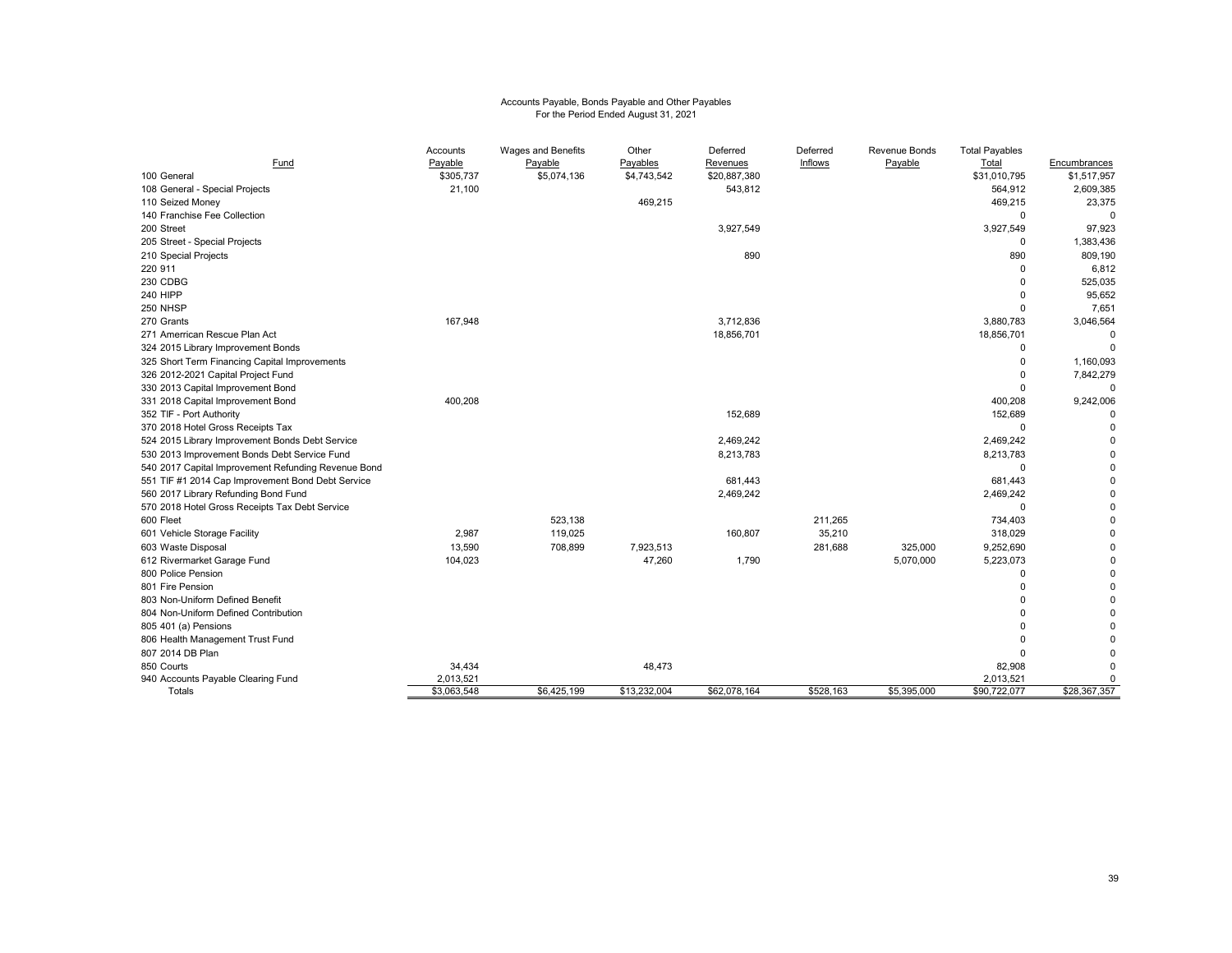#### **SUMMARY OF BOND INDEBTEDNESSFor the Period Ended August 31, 2021**

| <b>GENERAL OBLIGATION DEBT</b>                                       | <b>TRUSTEE</b>                                 | <b>ORIGINAL</b><br><b>AMOUNT</b> | <b>MATURITY</b><br><b>DATE</b> | <b>INTEREST</b><br><b>RATE</b> | <b>PRINCIPAL</b><br><b>BALANCE AT</b><br>12/31/2020 | <b>BONDS</b><br><b>ISSUED</b><br>2021 | <b>PRINCIPAL</b><br><b>PAID IN</b><br>2021 | <b>BONDS</b><br><b>RETIRED</b><br>2021 | <b>PRINCIPAL</b><br><b>BALANCE AT</b><br>8/31/2021 | <b>INTEREST</b><br><b>PAID IN</b><br>2021 |
|----------------------------------------------------------------------|------------------------------------------------|----------------------------------|--------------------------------|--------------------------------|-----------------------------------------------------|---------------------------------------|--------------------------------------------|----------------------------------------|----------------------------------------------------|-------------------------------------------|
| 2013 Limited Tax Capital Improvement                                 | First Security Bank (Paying Agent & Registrar) | \$58,105,000                     | 4/1/2033                       | 1.00% - 5.00%                  | \$1,325,000                                         | \$0                                   | \$1,325,000                                | \$0                                    | \$0                                                | \$33,125                                  |
| 2014 Tax Increment Improvement Bonds (Redevelopment District No. 1.) | Regions Bank                                   | 2,615,000                        | 3/1/2036                       | 6.00%                          | 2,035,000                                           |                                       |                                            | 550,000                                | 1,485,000                                          | 61,050                                    |
| 2015 Library Construction and Refunding Bonds                        | Regions Bank (Paying Agent & Registrar)        | 36,620,000                       | 3/1/2038                       | $2.05\% - 4.00\%$              | 26,310,000                                          |                                       | 1,335,000                                  | 2,125,000                              | 22,850,000                                         | 406,788                                   |
| 2017 Library Construction and Refunding Bonds                        | Regions Bank (Paying Agent & Registrar)        | 15,925,000                       | 3/1/2027                       | 1.50% - 5.00%                  | 9,200,000                                           |                                       | 1,655,000                                  | 2,345,000                              | 5,200,000                                          | 155,919                                   |
| 2018 Limited Tax Capital Improvement                                 | First Security Bank (Paying Agent & Registrar) | 43,475,000                       | 4/1/2028                       | 2.375% - 5.00%                 | 26,535,000                                          |                                       | 2,390,000                                  | 9,685,000                              | 14,460,000                                         | 477,500                                   |
| <b>REVENUE BONDS</b>                                                 |                                                |                                  |                                |                                |                                                     |                                       |                                            |                                        |                                                    |                                           |
| 2003 Capital Improvement and Refunding-Parking Projects              | U.S. Bank                                      | 11,855,000                       | 7/1/2028                       | 1.50% - 5.30%                  | 5,660,000                                           |                                       | 590,000                                    | $\Omega$                               | 5,070,000                                          | 299,048                                   |
| 2007 Waste Disposal Revenue Bond                                     | <b>Citizens Bank</b>                           | 3,400,000                        | 5/1/2022                       | 5.30% - 5.87%                  | 630,000                                             |                                       | 305,000                                    |                                        | 325,000                                            | 18,113                                    |
| 2017 Capital Improvement and Refunding Revenue Bonds                 | First Security Bank                            | 17,875,000                       | 10/1/2033                      | 2.00% - 5.00%                  | 15,180,000                                          |                                       |                                            | $\Omega$                               | 15,180,000                                         | 291,450                                   |
| 2018 Hotel Gross Receipts Tax Bonds (Arts Center Bonds)              | First Security Bank (Paying Agent & Registrar) | 32,570,000                       | 12/1/2048                      | 3.00% - 5.00%                  | 31,590,000                                          |                                       |                                            | $\Omega$                               | 31,590,000                                         | 672,197                                   |
| <b>TEMPORARY NOTE</b>                                                |                                                |                                  |                                |                                |                                                     |                                       |                                            |                                        |                                                    |                                           |
| 2016 1st Temporary Note                                              | Banc of America Public Capital Corp.           | 4,525,000                        | 6/10/2021                      | 1.54%                          | 932,734                                             |                                       | 932,734                                    | 0                                      |                                                    | 14,373                                    |
| 2016 2nd Temporary Note                                              | Relyance Bank                                  | 4,603,000                        | 12/22/2021                     | 1.85%                          | 954,657                                             |                                       |                                            |                                        | 954,657                                            |                                           |
| 2017 Temporary Note                                                  | Signature Public Funding                       | 5,250,000                        | 8/8/2022                       | 1.81%                          | 2,156,727                                           |                                       | 1,068,692                                  |                                        | 1,088,035                                          | 39,037                                    |
| 2019 Temporary Note                                                  | <b>Centennial Bank</b>                         | 5,650,000                        | 8/24/2024                      | 2.25%                          | 4,569,980                                           |                                       | 1,104,668                                  | $\Omega$                               | 3,465,312                                          | 102,825                                   |
| 2021 Temporary Note                                                  | Regions Capital Advantage, Inc.                | 5,925,000                        | 10/17/2026                     | 8.40%                          |                                                     | 5,925,000                             |                                            | $\Omega$                               | 5,925,000                                          | 0                                         |
| <b>Grand Total</b>                                                   |                                                | \$248,393,000                    |                                |                                | \$127,079,098                                       | \$5,925,000                           | \$10,706,094                               | \$14,705,000                           | \$107,593,004                                      | \$2,571,423                               |